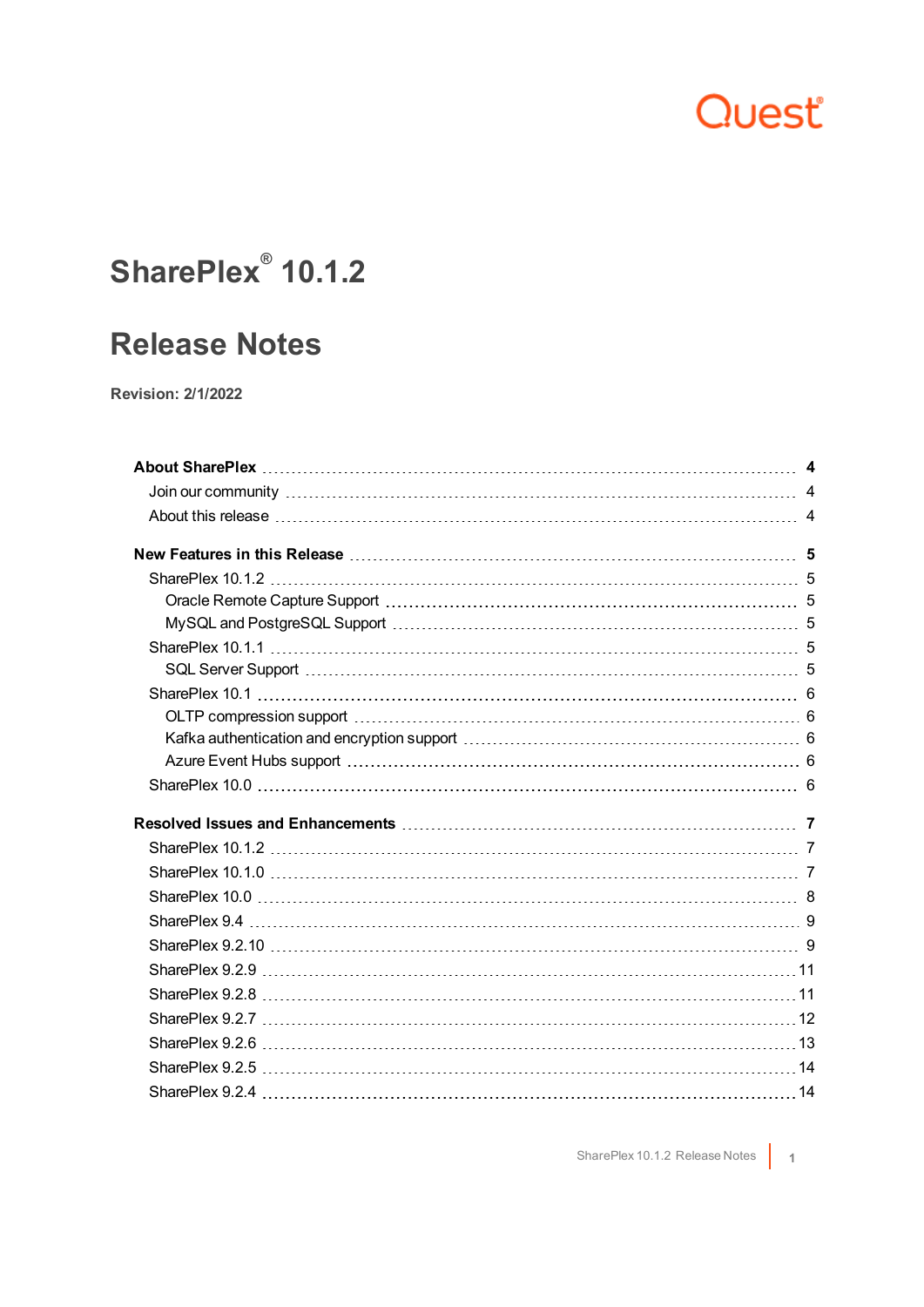| Supported Oracle to SharePlex for JMS Message Queues Replication 27 |  |
|---------------------------------------------------------------------|--|
|                                                                     |  |
|                                                                     |  |
|                                                                     |  |
|                                                                     |  |
|                                                                     |  |
|                                                                     |  |
|                                                                     |  |
|                                                                     |  |
|                                                                     |  |
|                                                                     |  |
|                                                                     |  |
|                                                                     |  |
|                                                                     |  |
|                                                                     |  |
|                                                                     |  |
|                                                                     |  |
|                                                                     |  |
|                                                                     |  |
|                                                                     |  |
|                                                                     |  |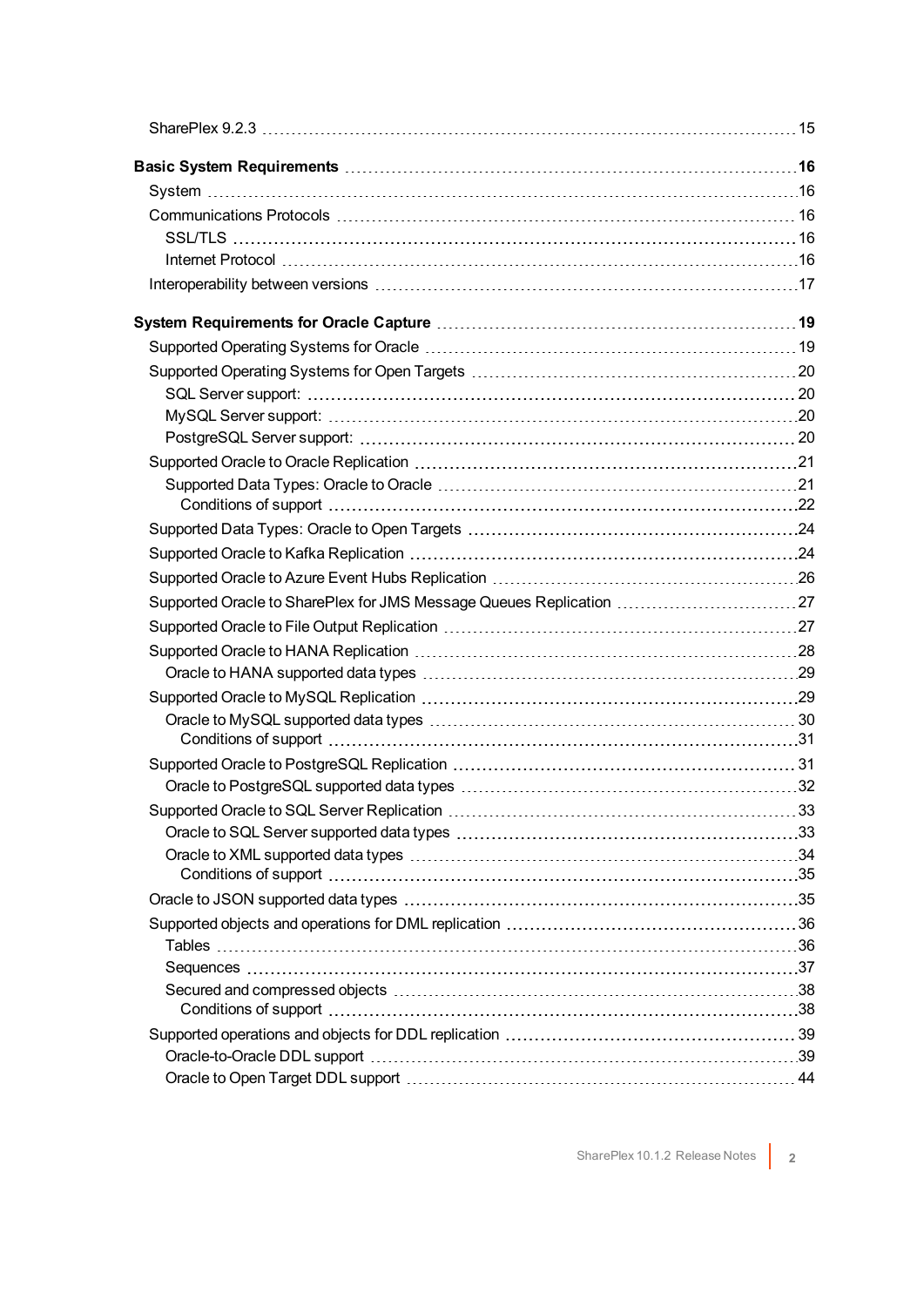| Known Issues in this Release …………………………………………………………………………50        |  |
|--------------------------------------------------------------------|--|
|                                                                    |  |
|                                                                    |  |
| Third Party Contributions in this Release …………………………………………………………58 |  |
|                                                                    |  |
|                                                                    |  |
|                                                                    |  |
|                                                                    |  |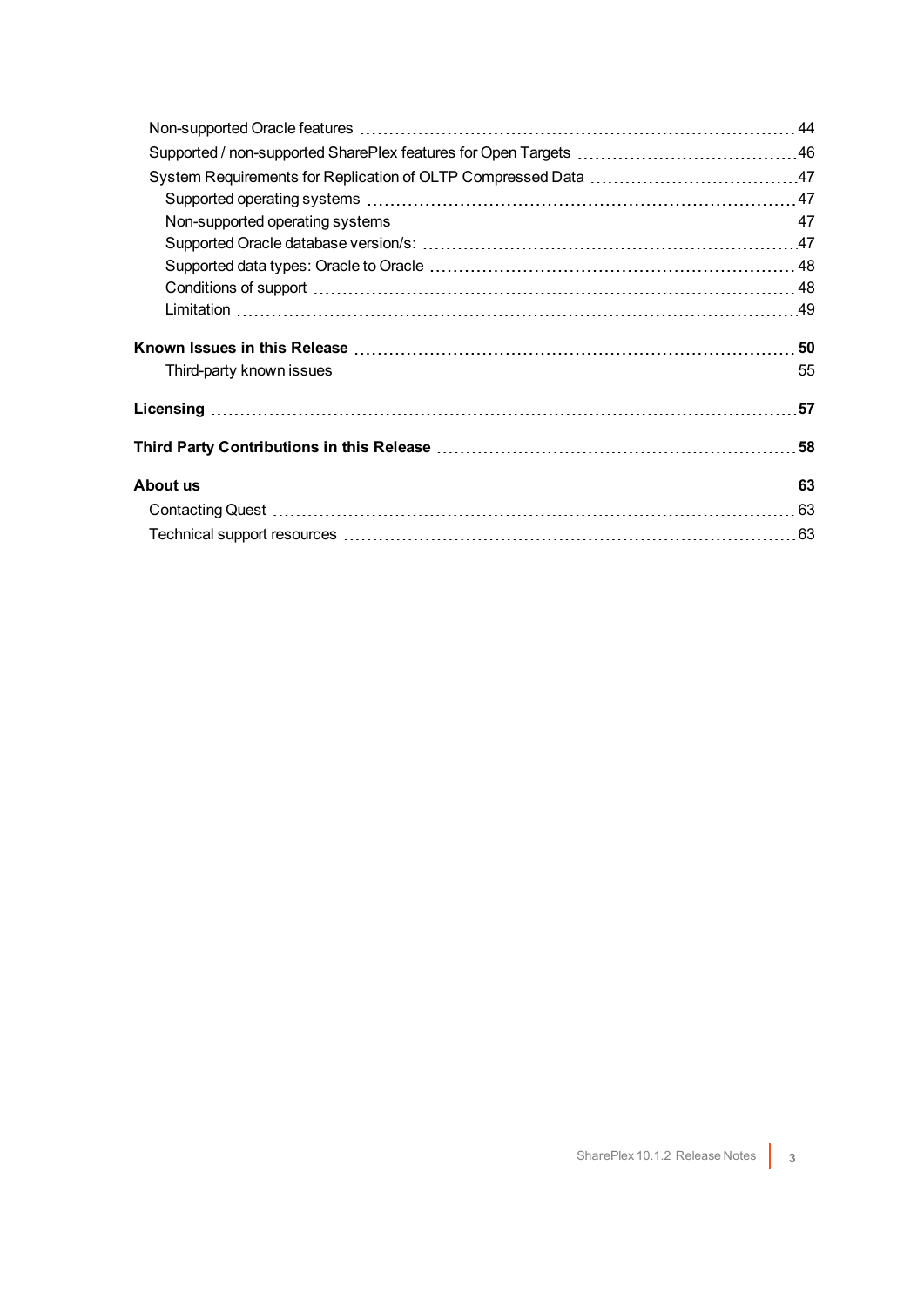# **About SharePlex**

<span id="page-3-0"></span>SharePlex provides high-speed replication from Oracle database to different target databases and messaging containers on major Unix, Linux and Windows operating systems— both on-premises and in the cloud. SharePlex supports a wide variety of configurations to meet different and complex data availability needs.

SharePlex supports reliable Oracle high availability configurations where replication maintains a duplicate database in a different location that is ready for fast, seamless failover and failback in planned or unplanned mode.

You can also use SharePlex to replicate data from Oracle source to maintain a change history database in an Oracle target. Rather than updating or deleting target rows based on the source change, SharePlex inserts a new row on the target for every source change. The result is an archive that reflects the chronological history of every change made to the source database.

SharePlex also includes, at no extra charge, the compare and repair tools that you need to verify the accuracy of a target maintained by replication. These tools not only detect hidden out-of-sync conditions, but they also repair the target to restore parity of your source and target data.

SharePlex value and versatility continues to grow with the requirements and requests of our customers. Although SharePlex is a reliable, relatively low-maintenance solution, our top-rated support team is ready around the clock to help with any trouble you may have. To get you started with your deployment, our professional services team is highly experienced and readily available.

## <span id="page-3-1"></span>**Join our community**

For expert advice and the latest news about SharePlex, join the SharePlex Community at [https://www.quest.com/community/products/shareplex.](https://www.quest.com/community/products/shareplex) Take advantage of our forums, blogs, videos, and more from our own experts, as well as input from our customers and partners.

## <span id="page-3-2"></span>**About this release**

This is a minor release with new and enhanced functionality.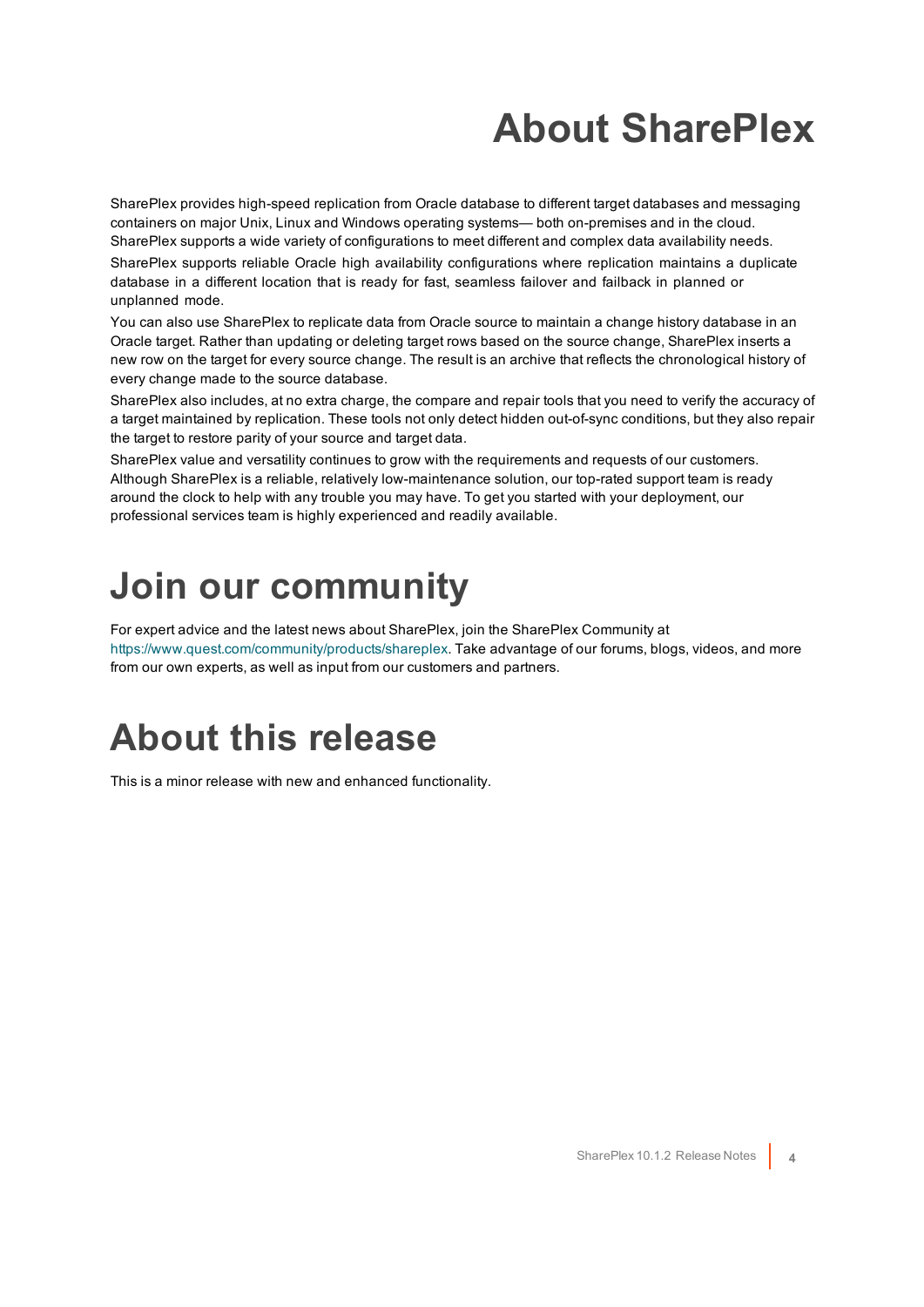## **New Features in this Release**

## <span id="page-4-1"></span><span id="page-4-0"></span>**SharePlex 10.1.2**

### <span id="page-4-2"></span>**Oracle Remote Capture Support**

<span id="page-4-3"></span>SharePlex running on Linux supports Remote Capture for all supported versions of Oracle.

### **MySQL and PostgreSQL Support**

### **This release includes support for the below platforms:**

- Oracle to PostgreSQL
- Oracle to MySQL
- <span id="page-4-4"></span>• Cloud support for PostgreSQL and MySQL databases on Azure, Amazon RDS and AWS

## **SharePlex 10.1.1**

### <span id="page-4-5"></span>**SQL Server Support**

**This release includes support for the below platforms:**

- Azure SQL Database as a target
- Oracle 19C to SQL Server
- SQL Server 2019 as a target
- Remote Post from Linux to SQL server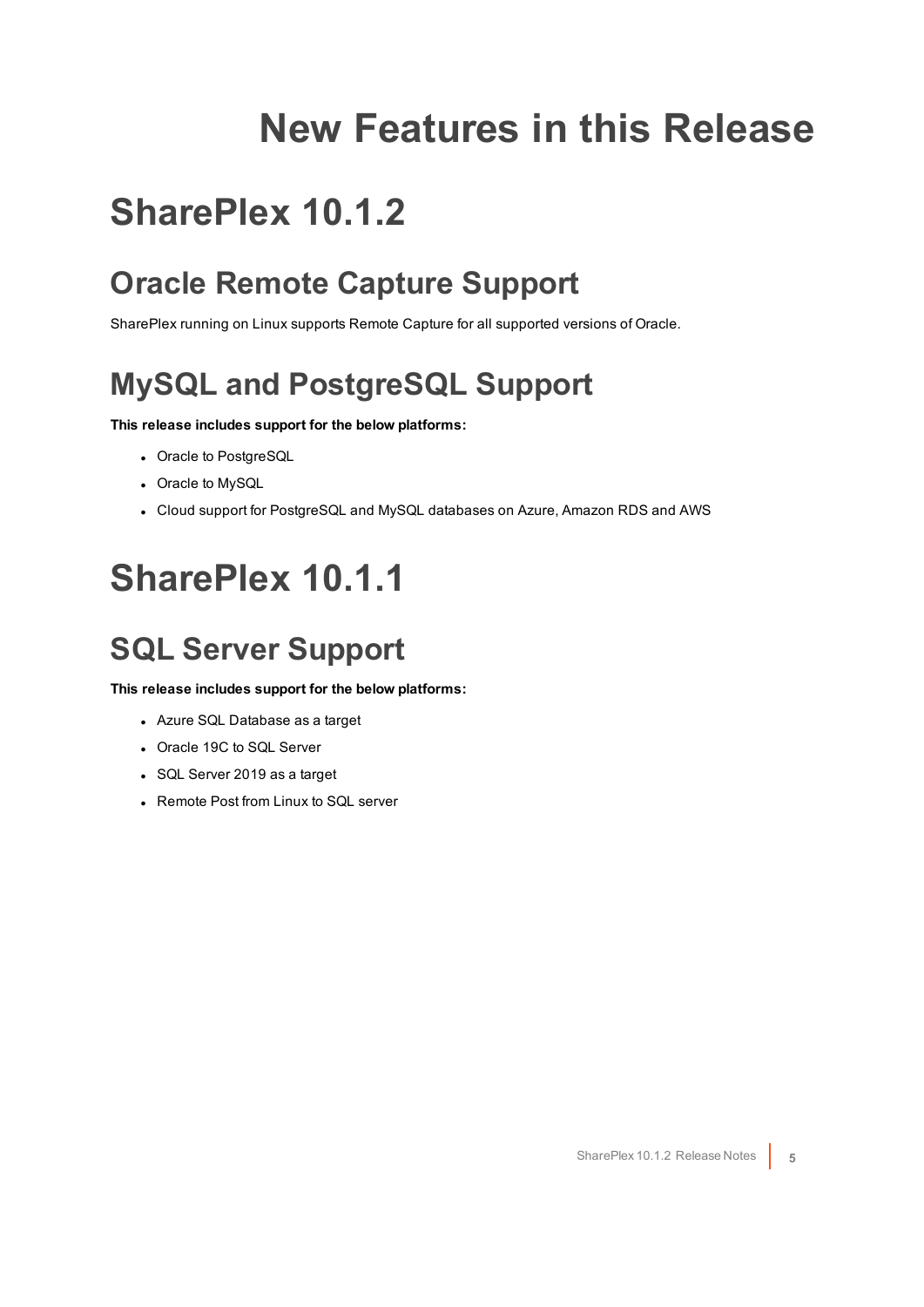## <span id="page-5-0"></span>**SharePlex 10.1**

### <span id="page-5-1"></span>**OLTP compression support**

This release includes support for OLTP compression from and replication to Oracle 19c on the Linux, AIX, and Solaris platforms.

### <span id="page-5-2"></span>**Kafka authentication and encryption support**

**Support for Kerberos Authentication in Kafka:** This release includes support for replication from Oracle to Kafka using Kerberos authentication.

**Support for SASL Authentication in Kafka:** This release includes support for replication from Oracle to Kafka using SASL authentication.

**Support for SSL encryption in Kafka:** This release includes support for replication from Oracle to Kafka using SSL encryption.

**Date formatting support:** SharePlex supports date formatting for all the open targets (such as JMS, file, Kafka) for the XML and JSON record formats.

### <span id="page-5-3"></span>**Azure Event Hubs support**

<span id="page-5-4"></span>**Support for Azure Event Hubs:** This release includes support for replication from Oracle to Azure Event Hubs.

## **SharePlex 10.0**

**Database Support.** This release of SharePlex includes support for the following database versions:

- **Oracle 19c**. This release includes support for capture from and replication to Oracle 19c on all platforms (except HP/UX).
- <sup>l</sup> **Oracle 19c on RDS**. This release includes support for capture from and replication to RDS running Oracle 19c.

**NOTE**: Advanced Row (OLTP) Compression is not supported by SharePlex 10.0 for replication of objects using DML operations in Oracle 18c and 19c. This limitation applies to objects in the source database.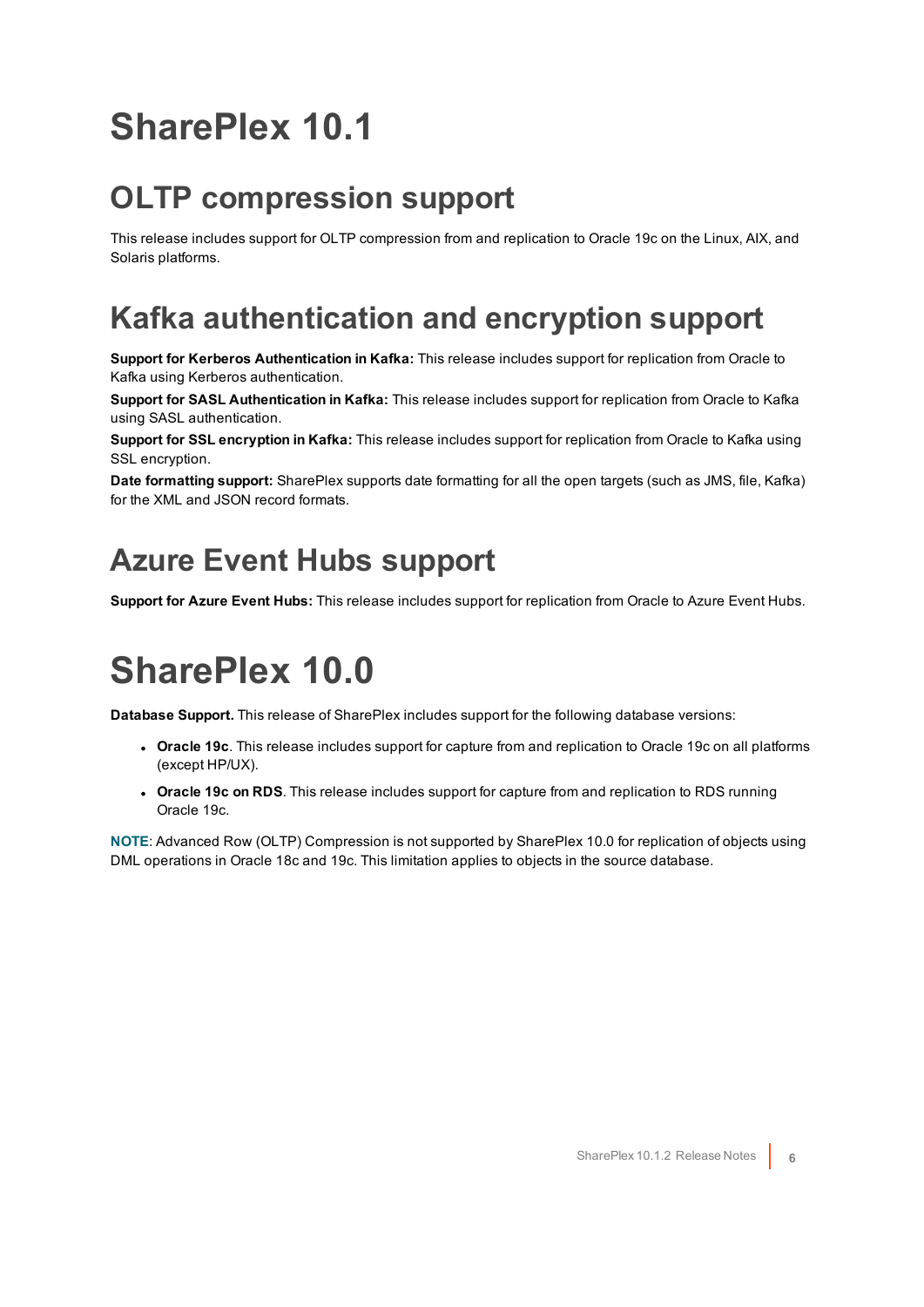# <span id="page-6-0"></span>**Resolved Issues and Enhancements**

The following is a list of issues addressed and enhancements implemented in this release of SharePlex. **NOTE**: All Resolved Issues and Enhancement from SharePlex 10.1 and older are included in this release. **NOTE**: SharePlex has put bug fixes into a cumulative update rollup (denoted by third digit in the version number) — starting with the 9.2.3 release. Customers that require bug fixes which are already available in a patch update rollup will be required to apply that patch release to get the bug fix.

## <span id="page-6-1"></span>**SharePlex 10.1.2**

| <b>Issue ID</b> | <b>Description</b>                                                                                                                                                 |
|-----------------|--------------------------------------------------------------------------------------------------------------------------------------------------------------------|
| SPO-21934       | The issue is observed while creating a new SharePlex user in Azure SQL DB from the<br>mss setup database setup utility.                                            |
| SPO-21998       | When the "storage in row" clause is enabled on the source table, Poster stops with an<br>error while replicating a large CLOB data from RDS System to MS SQL 2019. |

## <span id="page-6-2"></span>**SharePlex 10.1.0**

| <b>Issue ID</b> | <b>Description</b>                                                                                                                                                                                                                                                                                                                                 |
|-----------------|----------------------------------------------------------------------------------------------------------------------------------------------------------------------------------------------------------------------------------------------------------------------------------------------------------------------------------------------------|
| SPO-21590       | While replicating the table that has the INTERVAL DAY TO SECOND Type columns, the<br>compare/repair process fails for comparison with an Oracle hashing error.<br>Workaround: Enable the SP DEQ USE SP CKSUM parameter on both source and<br>target database. (sp ctrl> reset param SP DEQ USE SP CKSUM)                                           |
| SPO-21550       | SharePlex displays an error when a user runs a provision command on the source<br>database in the existing replication. This issue is observed when the queue name in<br>the rim directory has the "RS" characters.<br><b>Workaround:</b> Rename the queue names inside the rim directory such that it does not<br>have the "RS" characters in it. |
| SPO-21513       | SharePlex displays the "JSON columns not supported" warning when activating tables<br>with a specific constraints, even when there are no JSON columns in the table that are<br>added to activation.                                                                                                                                               |
| SPO-21508       | SharePlex replicates the Grant commands for the definition table to the target database                                                                                                                                                                                                                                                            |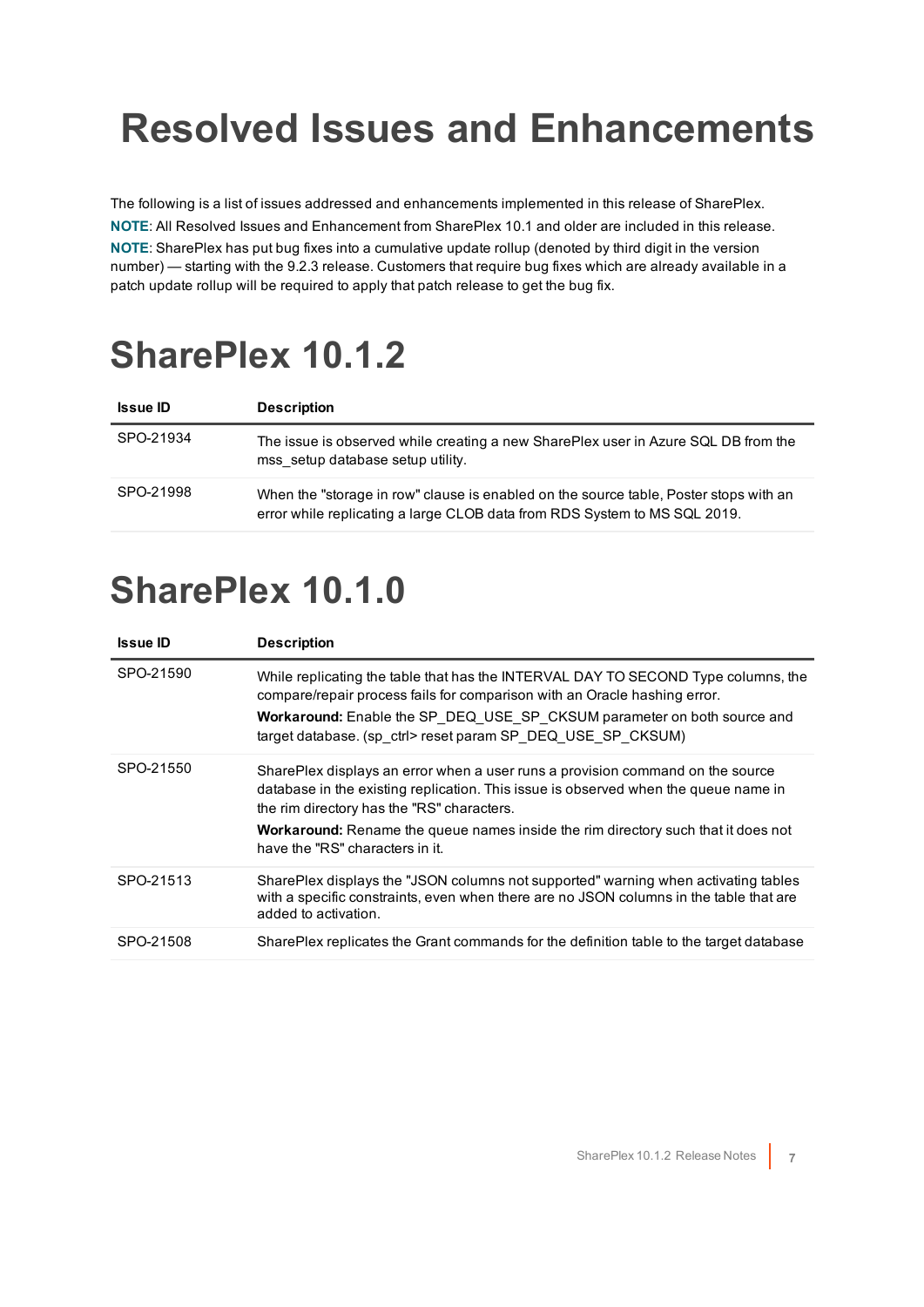| <b>Issue ID</b>         | <b>Description</b>                                                                                                                                                                                                                                                                                                        |
|-------------------------|---------------------------------------------------------------------------------------------------------------------------------------------------------------------------------------------------------------------------------------------------------------------------------------------------------------------------|
|                         | even when the SP OCT REPLICATE GRANT parameter is set to "0".<br>The issue is resolved by using the below workaround.<br>Workaround: Configure the SHAREPLEX DDL CONTROL table to exclude the<br>replication for the grant command.                                                                                       |
| SPO-21342               | SharePlex displays out of synchronized tables even after performing the repair<br>operation. The issue is observed on the source and the target database, both.                                                                                                                                                           |
| SPO-21465               | After performing an INSERT operation, the CDC table displays the INSERT BEFORE<br>row twice instead of displaying two different rows, INSERT BEFORE and INSERT<br>AFTER with the same value on the SHAREPLEX SOURCE OPERATION column. This<br>issue is observed when the SP OPO TRACK PREIMAGE parameter is set to I/U/D. |
| SPO-21463               | sp ctrl fails to start and displays an error when auth hosts is implemented and SSL is<br>enabled using sp security on both source and target database.                                                                                                                                                                   |
| SPO-21168               | The memory usage of the SharePlex sp copsrv.exe process started increasing before<br>expected timeline. This issue is observed on the Windows operating system.                                                                                                                                                           |
| SPO-21076               | SharePlex capture process stopped due to a memory leak issue. This issue is observed<br>on the SharePlex 9.2.8, 9.2.9, and 10.0 versions.                                                                                                                                                                                 |
| SPO-20957               | In Oracle database 12C, OLTP compressed data/table encountered an out-of-sync<br>issue.<br>In Oracle database 19C, OLTP compressed data encountered NULL columns.<br>Oracle has introduced a new patch (32522300) that resolves the above OLTP<br>compression related issues in Oracle 12c and 19c databases.             |
| SPO-20440/SPO-<br>19931 | SharePlex supports the data replication from Oracle to Kafka using the SASL plaintext<br>authentication parameters. For more information, refer to SharePlex 10.1 Administrator<br>Guide.                                                                                                                                 |
| SPO-18517               | SharePlex supports date formatting for all the open targets (such as JMS, file, Kafka) for<br>the XML and JSON record formats.                                                                                                                                                                                            |

## <span id="page-7-0"></span>**SharePlex 10.0**

| <b>Issue ID</b> | <b>Description</b>                                                                                                                                                                                                                                                                                                                                                                                                  |
|-----------------|---------------------------------------------------------------------------------------------------------------------------------------------------------------------------------------------------------------------------------------------------------------------------------------------------------------------------------------------------------------------------------------------------------------------|
| SPO-20762       | Fixed 'show export detail' statistics to be more accurate.                                                                                                                                                                                                                                                                                                                                                          |
| SPO-20453       | Fixed table name greater than 30 characters not replicating in Windows 2019.                                                                                                                                                                                                                                                                                                                                        |
| SPO-20452       | Fixed copy issues where target database name contains a period.                                                                                                                                                                                                                                                                                                                                                     |
| SPO-20780       | Fixed issue getting stale data capturing remotely where both SP OCT OLOG USE<br>OCI and database ASYNC mode is enabled. Under this condition, when stale data is<br>detected SharePlex will automatically force a log switch by issuing the ALTER SYSTEM<br>SWITCH LOGFILE command and begin reading from the archive log until it is current.<br>The workaround is automatic and no manual intervention is needed. |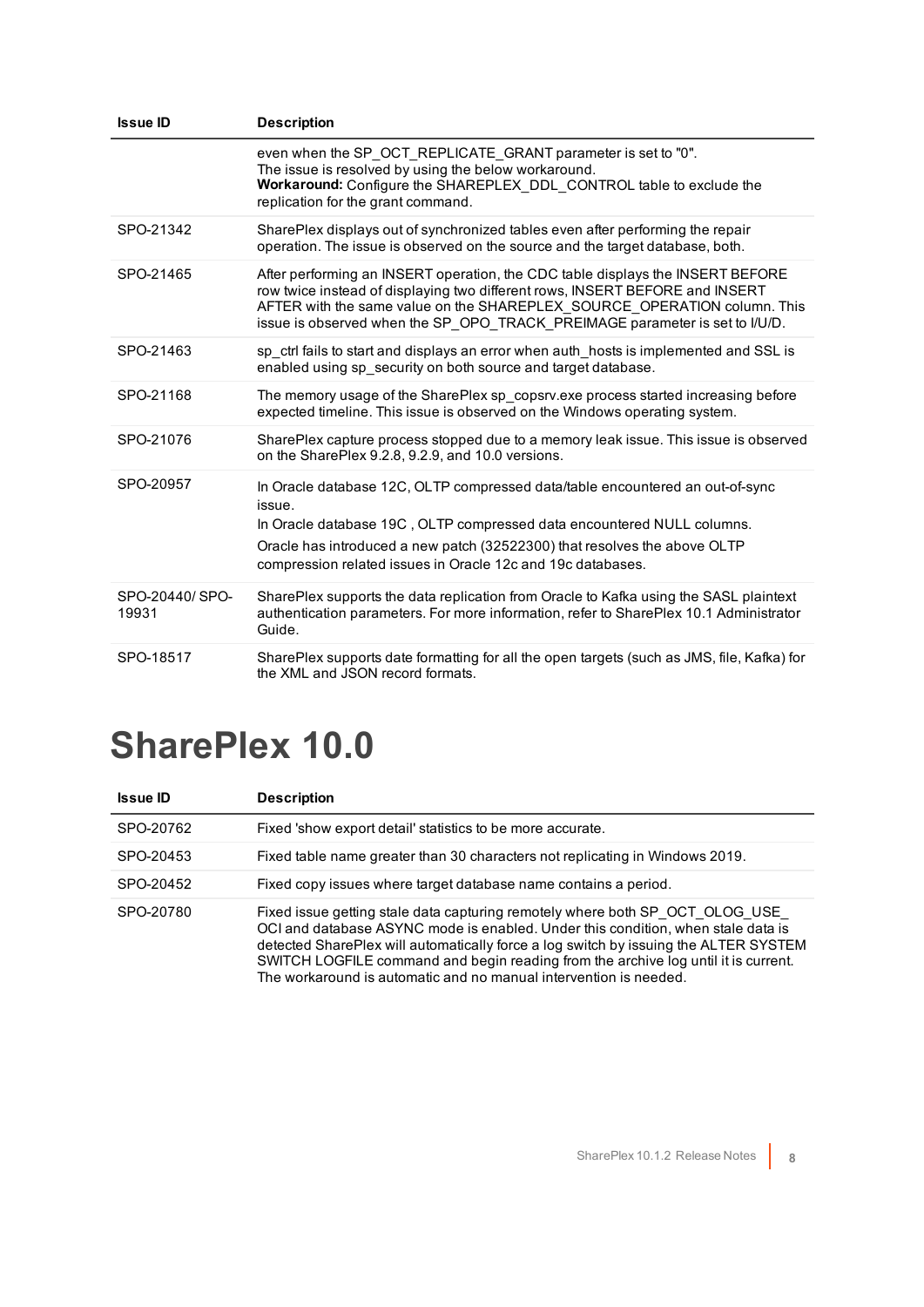<span id="page-8-0"></span>

| <b>Issue ID</b> | <b>Description</b>                                     |
|-----------------|--------------------------------------------------------|
| SPO-19998       | Fixed overflow processing DLOADs from OLTP table       |
| SPO-19920       | Fixed Capture error using ASM disk with udev           |
| SPO-19919       | Fixed Capture error using ASM partition with AFD       |
| SPO-19910       | Fixed Post issues replicating compressed LOB data      |
| SPO-19882       | Fixed Post exits due after executing reconcile         |
| SPO-18858       | Fixed columns ignored when positioned after UDT column |
| SPO-18529       | Fixed CLOB data not replication to XML & JSON          |

<span id="page-8-1"></span>

| Compare/Repair could report a false OOS. This issue is more likely to occur when                                                                                                                                                                                                                                                                                                                                                                              |
|---------------------------------------------------------------------------------------------------------------------------------------------------------------------------------------------------------------------------------------------------------------------------------------------------------------------------------------------------------------------------------------------------------------------------------------------------------------|
|                                                                                                                                                                                                                                                                                                                                                                                                                                                               |
| SharePlex is unable to compare the tables that are not in the active configuration file<br>The issue is resolved now. The functionality of comparing data that is outside of the<br>replication was removed from SharePlex 9.0 version onwards. However, now, we have<br>added this functionality back into the product for the 9.2.10, 10.0.1, 10.1 versions.<br><b>NOTE:</b> The limitation of comparing tables outside of replicated scheme still applies. |
|                                                                                                                                                                                                                                                                                                                                                                                                                                                               |
| SharePlex poster stopped while replicating the data from the source database to the<br>target database due to an invalid length in a column. The issue is observed in the CDC                                                                                                                                                                                                                                                                                 |
| SharePlex capture process stops due to an Oracle error whenever the RAC database is                                                                                                                                                                                                                                                                                                                                                                           |
| SharePlex stopped while replicating the Oracle heap organized tables that are altered<br>with the external tables after renaming the table name. The capture was discarding the<br>external table as invalid. This issue was observed intermittently after upgrading from                                                                                                                                                                                     |
| SharePlex poster dumped core due to the column data set inappropriately in the key<br>cache. This issue is observed only when the supplemental logging is not set on the                                                                                                                                                                                                                                                                                      |
| SharePlex capture displayed a full disc space error on a NAS drive immediately after<br>initiating the database replication process, even when there is enough space on the                                                                                                                                                                                                                                                                                   |
| The memory usage of the SharePlex capture process named "sp ocap" started                                                                                                                                                                                                                                                                                                                                                                                     |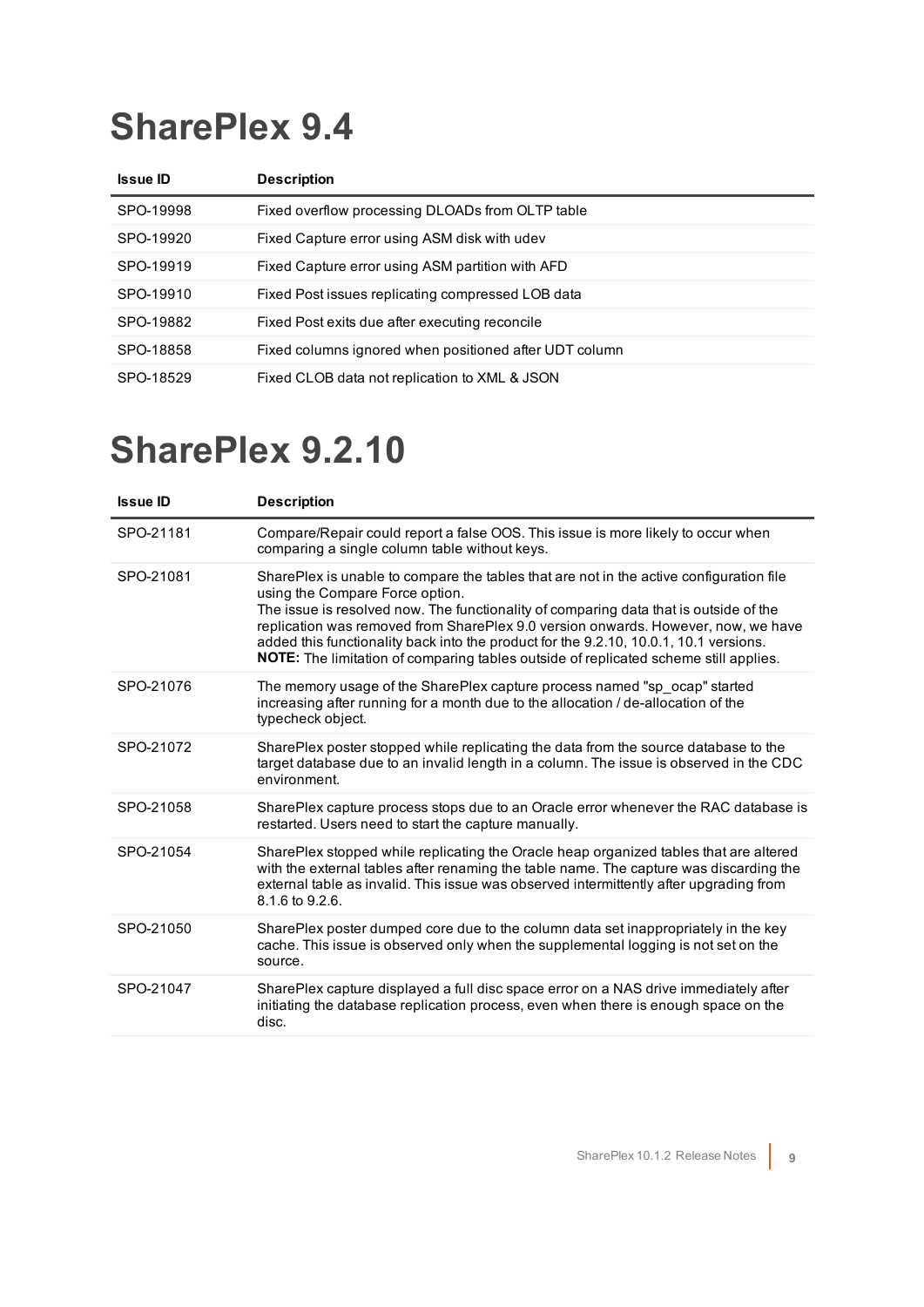| <b>Issue ID</b> | <b>Description</b>                                                                                                                                                                                                                                                                                                                                                                                                                                                                                    |
|-----------------|-------------------------------------------------------------------------------------------------------------------------------------------------------------------------------------------------------------------------------------------------------------------------------------------------------------------------------------------------------------------------------------------------------------------------------------------------------------------------------------------------------|
| SPO-21042       | Using non-ASCII characters as part of horizontal partitioning column conditions are not<br>accepted via sp ctrl. SharePlex reader process fails to evaluate such conditions. This<br>issue exists for SharePlex versions 9.x up to 9.2.9.<br>Reader evaluation issue is now resolved if the below workaround for mentioned sp_ctrl<br>issue is performed.<br>Workaround: Edit horizontal_partitioning.yaml file to input the non-ASCII characters<br>since sp_ctrl rejects non-ASCII character input. |
| SPO-20946       | SharePlex is unable to display before and after images for the deleted records/rows in<br>the CDC environment even when the sp_opo_track_preimage D parameter for delete<br>is set. This issue is observed after upgrading from SharePlex 9.1.4 to 9.2.8.                                                                                                                                                                                                                                             |
| SPO-20942       | SharePlex poster stopped while performing the cascading replication from source<br>database to target database due to invalid columns and invalid objects in the cache.<br>This issue is observed when bulk updates are being applied such as multiple table<br>creation, peer-to-peer replication, and performing the DDL and DML activity.                                                                                                                                                          |
| SPO-20939       | sp utils does not display the license information for the SharePlex product in the<br>license tab but the customer is able to fetch the license information using splex get<br>key. This issue is specific to the windows operating system.                                                                                                                                                                                                                                                           |
| SPO-20931       | SharePlex is giving reader core dump in a horizontally partitioned table.                                                                                                                                                                                                                                                                                                                                                                                                                             |
| SPO-20929       | SharePlex poster dumps core when PEP tries to obtain a row ID for the NOP messages.                                                                                                                                                                                                                                                                                                                                                                                                                   |
| SPO-20921       | SharePlex capture dumps core and gets memory corruption issue when handling Multi-<br>Block Undo records for 12C or above version of the Oracle database.                                                                                                                                                                                                                                                                                                                                             |
| SPO-20916       | Tables get out of synchronization when a user tries to replicate a horizontally<br>partitioned HP table without a primary key on a dependency check enabled setup. This<br>issue is observed specifically after upgrading from the SharePlex 9.1.4 to 9.2.6 version<br>even after a user performs the full repair.                                                                                                                                                                                    |
| SPO-20914       | SharePlex reader displays an error when a table is dropped without a table name on<br>the source database after updates are accumulated on the capture queue. This issue is<br>observed intermittently while running an internal upgrade application process in the<br>database after upgrading to SharePlex 9.2.7 on a database where PK/UK is not<br>enabled                                                                                                                                        |
| SPO-20911       | In the peer-to-peer configuration, SharePlex is unable to replicate the updated<br>information in a row from the source to the target database due to the conflict found in<br>the target database. In the debug process, SharePlex is not able to find the pre-image<br>record to resolve the conflict.                                                                                                                                                                                              |
| SPO-20780       | SharePlex encounters stale blocks in the online log during data replication when the<br>SharePlex was in the remote-connection capture mode.<br>The issue is resolved. When a stale block is detected a switch command is sent to<br>Oracle to switch the log from online log to archive log and the capture reads the data<br>from the archive log.                                                                                                                                                  |
| SPO-20663       | SharePlex declines the transaction, which has only LMN records without any HRID<br>value, with 'NULL HRID' warning message.<br>This issue is resolved now. SharePlex now declines the transaction without generating<br>the 'NULL HRID' warning message.                                                                                                                                                                                                                                              |
| SPO-20623       | SharePlex capture process dumps core while trying to read an archive log from a<br>perpetually down node on a RAC environment.                                                                                                                                                                                                                                                                                                                                                                        |
| SPO-20330       | While cross replicating the data from Oracle to the Windows SQL server, the SharePlex<br>poster is performing the delete operation very slow on tables and most of the tables are                                                                                                                                                                                                                                                                                                                     |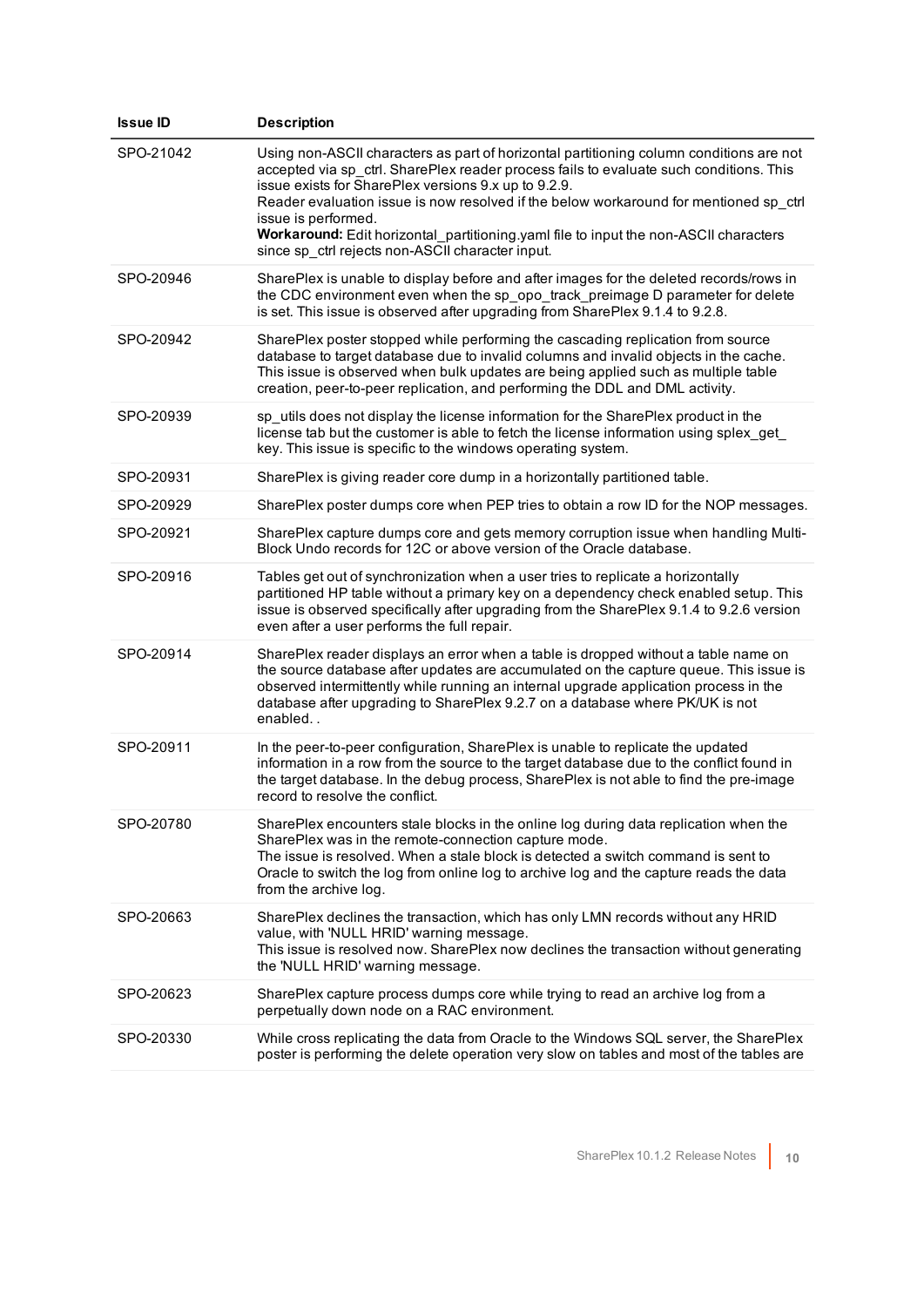| <b>Issue ID</b> | <b>Description</b>                                                                                                                                                                                                                                                                                                                           |
|-----------------|----------------------------------------------------------------------------------------------------------------------------------------------------------------------------------------------------------------------------------------------------------------------------------------------------------------------------------------------|
|                 | displayed out of synchronized. Due to this, a heavy backlog is observed for a particular<br>queue.                                                                                                                                                                                                                                           |
| SPO-20012       | SharePlex poster stopped while executing an insert statement on an object in the target<br>database. It stopped due to an invalid length of the variable character string even when<br>the source and target are having the same structure. This issue is observed while<br>processing the corrupt data specifically the special characters. |
| SPO-19967       | SharePlex capture's parser dumps core while decompressing the OLTP compressed<br>DLOAD records. This issue is observed when the data size of the DLOAD record<br>exceeds the size of the standard message.                                                                                                                                   |
| SPO-19927       | SharePlex is getting an issue while accessing a VARDIR installed on a network drive<br>on Windows environment.                                                                                                                                                                                                                               |
| SPO-19318       | SharePlex capture process stopped with an error when the DB max sessions per node<br>(5 nodes) was set to 4000 each.<br>Maximum number of concurrent oracle sessions for DDL and DML are now increased<br>to 5000 per node.                                                                                                                  |
| SPO-17695       | SharePlex was unable to replicate data from source database to target database when<br>the table data has UDT (User Defined Data Type) and LOB data. This issue was<br>observed on the SharePlex 9.2.1 version.                                                                                                                              |

<span id="page-10-0"></span>

| <b>Issue ID</b> | <b>Description</b>                                                                                                                                                           |
|-----------------|------------------------------------------------------------------------------------------------------------------------------------------------------------------------------|
| SPO-20665       | Fixed inconsistent processing of trailing NULL on chained row preventing it from<br>properly replicating to Kafka.                                                           |
| SPO-20651       | Replication of comments on DDL can be disabled by setting SP OCT REPLICATE<br>COMMENT to 0. DDL replication is enabled by setting SP OCT REPLICATE DDL to<br>$1, 2,$ or $3.$ |
| SPO-20562       | Fixed cleanup of routing files to after activation is successful.                                                                                                            |
| SPO-20524       | Fixed CREATE TABLE AS SELECT DDL not replicating correctly when DDL user is<br>different from schema owner.                                                                  |
| SPO-20454       | Fixed logic in Compare to work properly even when character set between endpoints<br>are superset or subset of each other when SP DEQ CONV2UTF8 is enabled.                  |

<span id="page-10-1"></span>

| <b>Issue ID</b> | <b>Description</b>                                          |
|-----------------|-------------------------------------------------------------|
| SPO-20426       | Fixed Capture DDL replication of grant on commit refresh    |
| SPO-20139       | Fixed Capture DDL processing of chained row in system table |
| SPO-20125       | Fixed Post XML missing trailing null columns                |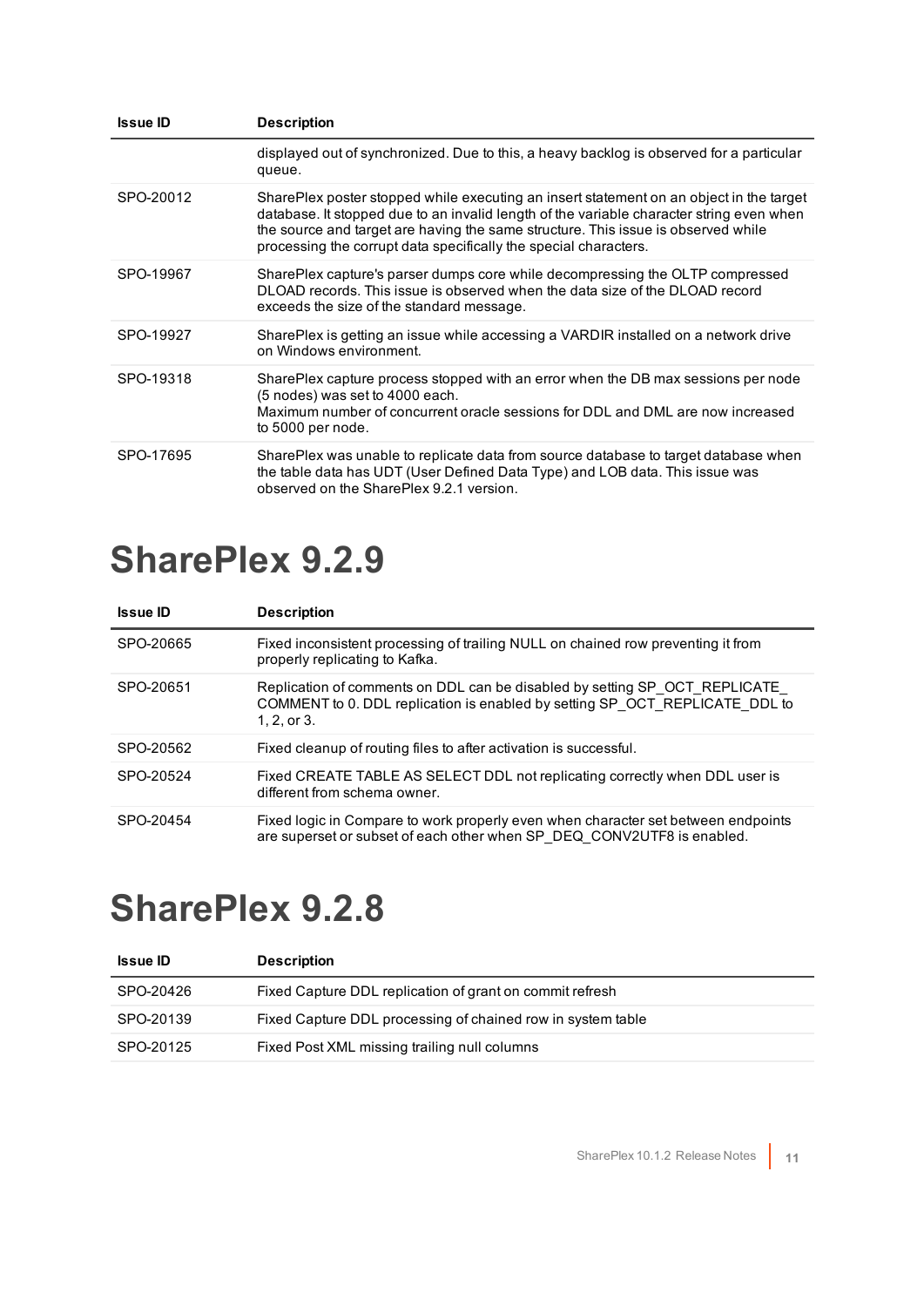| <b>Issue ID</b> | <b>Description</b>                                                                       |
|-----------------|------------------------------------------------------------------------------------------|
| SPO-20033       | Fixed Windows issue with stopping SharePlex processes from Services                      |
| SPO-20024       | Fixed Post memory leak due to rollbacks                                                  |
| SPO-19633       | Fixed Compare/Repair issue where invalid duplicate checksums reports OOS                 |
| SPO-17868       | Fixed Post conflict resolution existing win log message output for most and least recent |
| SPO-19872       | Fixed performance issue with large partial rollbacks.                                    |

<span id="page-11-0"></span>

| <b>Issue ID</b> | <b>Description</b>                                                                                                                                                                                                               |
|-----------------|----------------------------------------------------------------------------------------------------------------------------------------------------------------------------------------------------------------------------------|
| SPO-19907       | Fixed ignored DDL when source and target database endianness are different                                                                                                                                                       |
| SPO-19834       | Fixed Post stopping when object cache missing from previous activation                                                                                                                                                           |
| SPO-19734       | Fixed Chinese NCHAR & NVARCHAR2 characters not showing up correctly in Kafka                                                                                                                                                     |
| SPO-19722       | Fixed Capture core when processing DLOAD from OLTP tables                                                                                                                                                                        |
| SPO-19563       | Fixed Capture core when issuing DDL alter table modify on XML type column                                                                                                                                                        |
| SPO-19494       | Fixed Chinese NVARCHAR2 characters no showing up in Kafka                                                                                                                                                                        |
| SPO-19468       | Fixed commits not routing to Post due to bad bitmaps in Read                                                                                                                                                                     |
| SPO-19458       | Fixed compare ignoring nolocksource and nolocktarget parameters                                                                                                                                                                  |
| SPO-19448       | Fixed Reader redundant processing rollback updates when using horizontal partition                                                                                                                                               |
| SPO-19070       | Fixed VARRAY corrupting XML in Kafka                                                                                                                                                                                             |
| SPO-19003       | Fixed extra data appearing in XML from bad VARRAY parsing in Kafka.NOTE:<br>VARRAY element in XML is fixed to now correctly be a child element of the parent<br>column. VARRAY will no longer appear as a sibling to the column. |
| SPO-18985       | Fixed out-of-sync when operations are related using distributed transactions                                                                                                                                                     |
| SPO-18931       | Fixed Post DDL error creating table using materialized views                                                                                                                                                                     |
| SPO-18875       | Fixed Post stopping when JMS not responding. Post will now retry automatically.                                                                                                                                                  |
| SPO-18800       | Fixed Linux endianness posting to Kafka causing invalid characters                                                                                                                                                               |
| SPO-18405       | Fixed posting bad records when using OLTP                                                                                                                                                                                        |
| SPO-18157       | Fixed Capture to correctly skip filtered out DDL                                                                                                                                                                                 |
| SPO-18154       | Fixed invalid numeric data by setting the value to zero when condition met in Capture                                                                                                                                            |
| SPO-18146       | Fixed Open Post stopping when DDL messages are only updating object cache                                                                                                                                                        |
| SPO-18138       | Fixed CTAS issues when using non-qualified schema                                                                                                                                                                                |
| SPO-17856       | Fixed Post error ORA-29877 on update table containing SDO GEOMETRY column but<br>not part of the update                                                                                                                          |
| SPO-17693       | Fixed upgrade issues from 9.2.1 when processing older DDL cache version                                                                                                                                                          |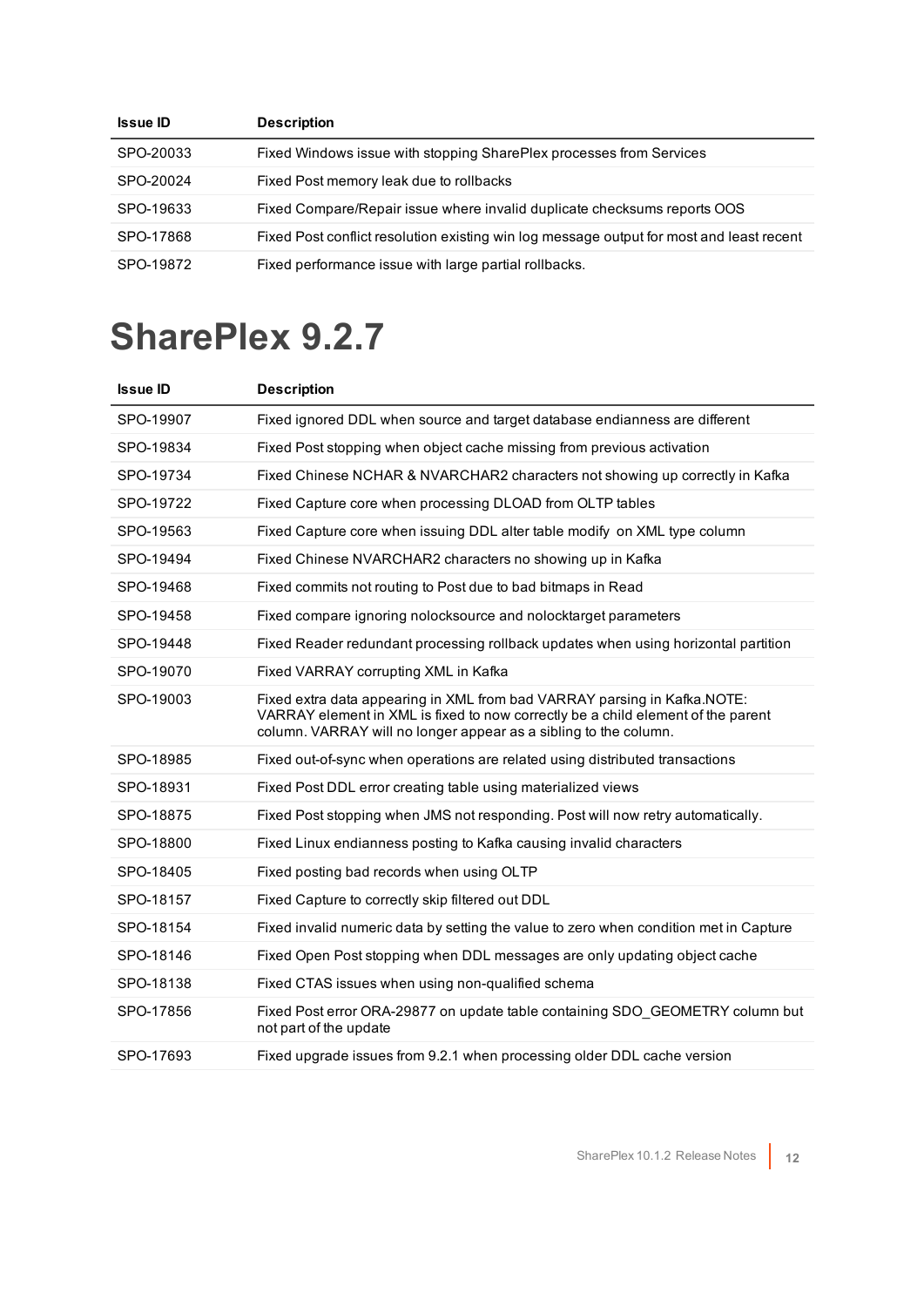| <b>Issue ID</b> | <b>Description</b>                                                    |
|-----------------|-----------------------------------------------------------------------|
| SPO-16944       | Fixed Post to properly update LOBs when using CDC                     |
| SPO-15820       | Fixed errors using Oracle Filter Driver with ASM disks in native mode |
| SPO-5032        | Fixed Poster error ORA-1805 using time zone                           |

<span id="page-12-0"></span>

| <b>Issue ID</b> | <b>Description</b>                                                               |
|-----------------|----------------------------------------------------------------------------------|
| SPO-19151       | Resolved capture performance issues when data not ready in log                   |
| SPO-18872       | Fixed post issues with delete-n where some columns contains NULL                 |
| SPO-18866       | Resolved corruption using alter table DDL on long name table                     |
| SPO-18850       | Resolved offset calculation on SecureFiles CLOB with Japanese CharSet            |
| SPO-18838       | Resolved issue with alter table DDL using dbms_job package                       |
| SPO-18798       | Fixed SP OPX REDUCED KEY=2 using update containing keys and non-keys             |
| SPO-18628       | Fixed issue with create public synonym                                           |
| SPO-18625       | Fixed conversion issues with SJIS II symbol                                      |
| SPO-18615       | Fixed SQL Server ODBC driver issues using float                                  |
| SPO-18501       | Fixed post inserting CLOB with ORA-64204 error                                   |
| SPO-18402       | Fixed corruption issues in object cache on tables with UDT                       |
| SPO-18169       | Compare now properly supports configurations that use compound routes            |
| SPO-18029       | Fixed issue with converting exponential number with some SQL Server ODBC drivers |
| SPO-17592       | Fixed conversion issues with UTF16 Chinese                                       |
| SPO-17318       | Fixed installation issues as root on Red Hat                                     |
| SPO-17005       | Fixed issue replicating insert operation on compressed tables                    |
| SPO-10528       | Resolved issue with parsing SecureFiles LOB where data object ID not extracted   |
| SPO-10282       | Fixed capture to better handle alter table shrink table                          |
| SPO-3828        | Changed read update of SharePlex marker to once per second                       |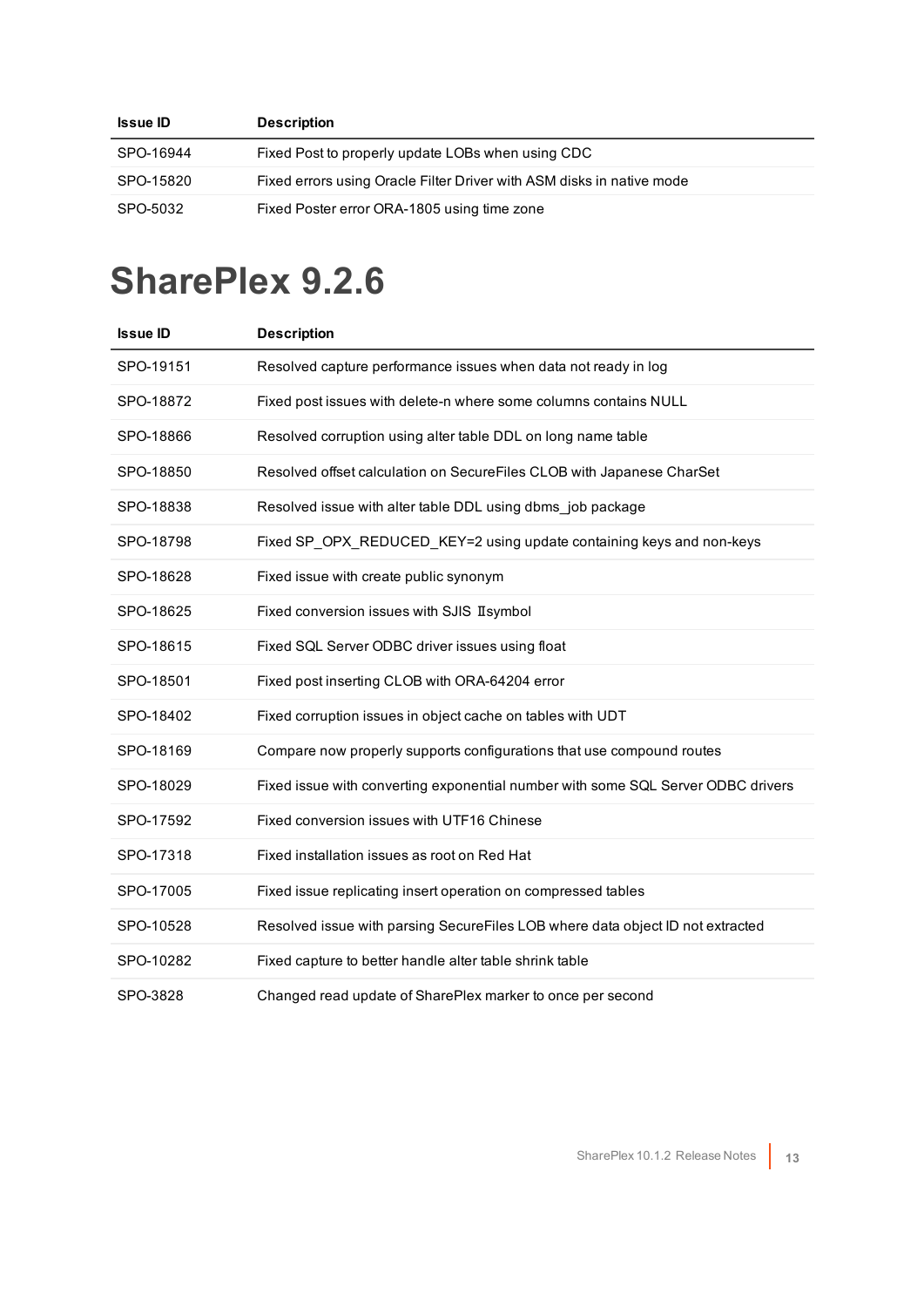<span id="page-13-0"></span>

| <b>Issue ID</b>       | <b>Description</b>                                                                                                                          |
|-----------------------|---------------------------------------------------------------------------------------------------------------------------------------------|
| SPO-10592             | Fixed post failure when executing 'alter index' with a fully-qualified index name for table<br>replicating to a different schema on target. |
| SPO-15132             | Fixed messages not getting sent when using DML filtering.                                                                                   |
| SPO-16402             | Fixed XML/JSON document types to format null & empty data as attributes.                                                                    |
| SPO-17528             | Fixed XML document emitting extra tags for CDC.                                                                                             |
| SPO-17863             | Fixed network issue when using SSL.                                                                                                         |
| SPO-17991             | Fixed sp utils not properly showing port numbers.                                                                                           |
| SPO-18202             | Fixed post error recovery accessing row of a record after insert error.                                                                     |
| SPO-18224             | Fixed read error when using DML filtering                                                                                                   |
| SPO-18259             | Fixed better recovery handling after encountering SSL error.                                                                                |
| SPO-18321             | Fixed export using SP SYS HOSTNAME IP when set                                                                                              |
| SPO-18419             | Enhanced capture performance.                                                                                                               |
| SPO-18487             | Fixed post shutdown due to ORA-01458 after upgrade and SQL cache is enabled.                                                                |
| SPO-18501             | Fixed automatic detection of UTF16 CLOB data.                                                                                               |
| SPO-18527             | Fixed internal routing data to better handle non-UTF8 characters.                                                                           |
| SPO-18617             | Fixed parsing of DLOAD record with OLTP.                                                                                                    |
| SPO-<br>18794/4506554 | ON CASCADE DELETE constraints are now supported.                                                                                            |

<span id="page-13-1"></span>

| <b>Issue ID</b> | <b>Description</b>                                                                                         |
|-----------------|------------------------------------------------------------------------------------------------------------|
| SPO-16402       | Corrected XML messages not properly tagging NULL or EMPTY columns                                          |
| SPO-17528       | Resolved XML messages including extraneous metadata                                                        |
| SPO-17991       | Fix Windows 'SharePlex Utilities' not showing correct port number for associated<br>processes              |
| SPO-18321       | Fix export not using SP_SYS_HOST_NAME parameter value                                                      |
| SPO-18419       | Resolved capture performance issues                                                                        |
| SPO-18487       | Fix post stopping due to ORA-1458 after upgrading when SQL cache is enabled                                |
| SPO-18501       | Fix post stopping due to ORA-600 or ORA-64204 when using CLOB caused by<br>incorrect character set parsing |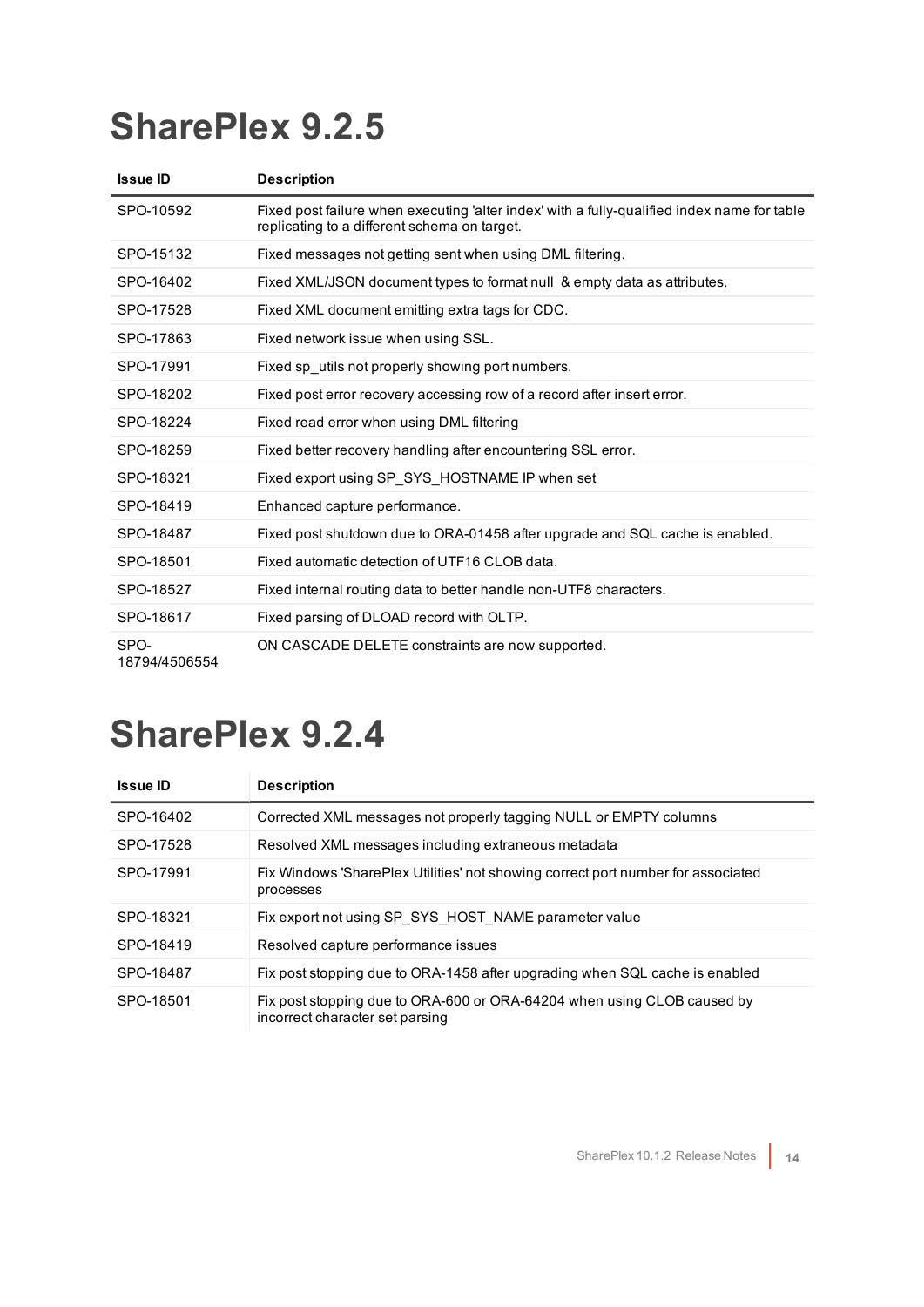<span id="page-14-0"></span>

| <b>Issue ID</b> | <b>Description</b>                                                                                                                                     |
|-----------------|--------------------------------------------------------------------------------------------------------------------------------------------------------|
| SPO-17377       | Corrected an issue that caused the Post process to stop with the following error: "ORA-<br>01741: illegal zero-length identifier."                     |
| SPO-17384       | Corrected an issue in which a DDL transaction (alter table to add partition) was not<br>processed successfully after a database upgrade.               |
| SPO-17507       | Resolved an issue which caused the Repair process to fail because the SQLite marker<br>table used in the Compare process was not successfully created. |
| SPO-17668       | Resolved an issue that caused remote Capture to stall when reading online logs and<br>disk asynch io was enabled on the remote database.               |
| SPO-17681       | Corrected an issue which caused the following error when replicating to JMS: "No such<br>file or directory - bridge ini."                              |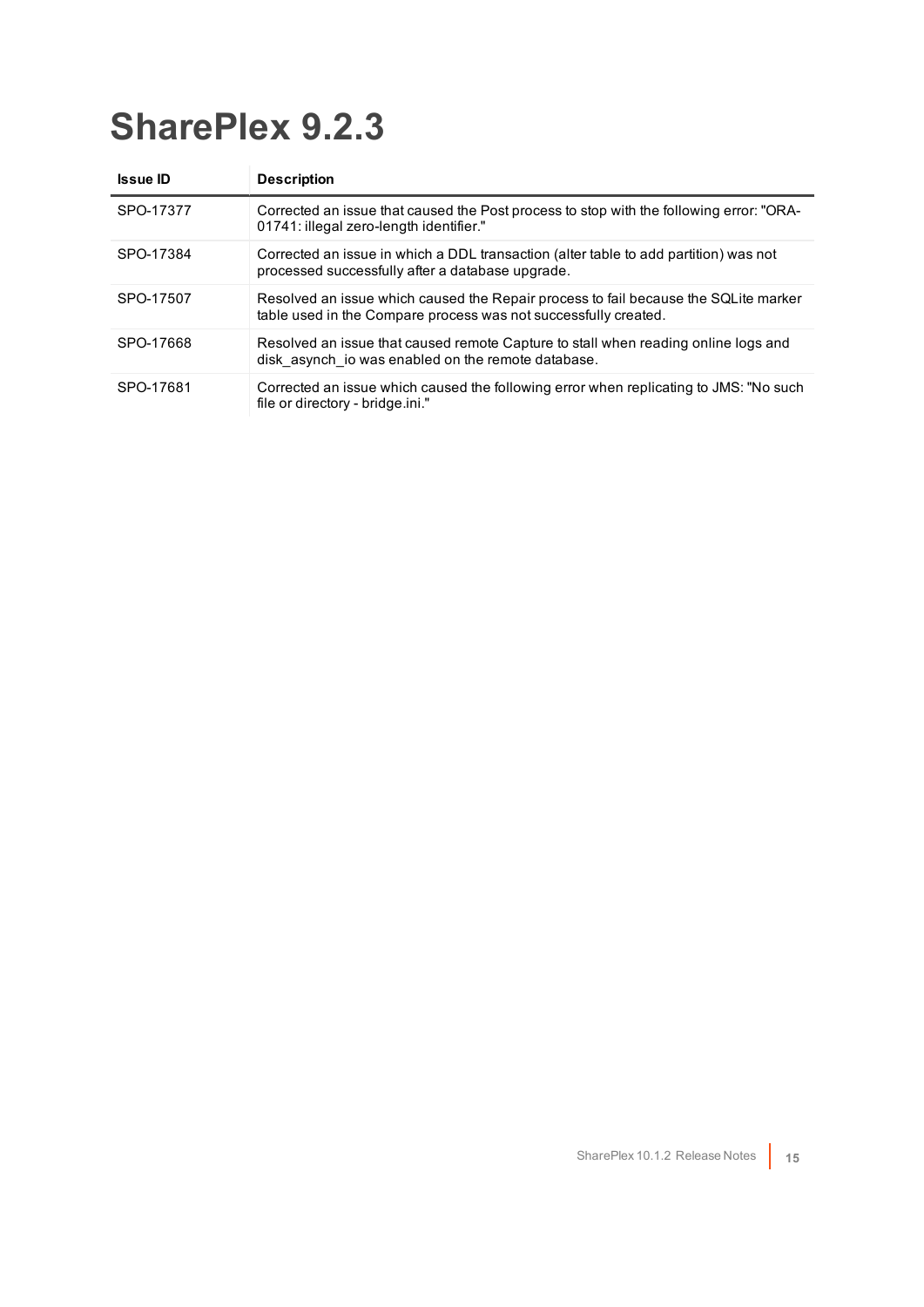# **Basic System Requirements**

<span id="page-15-0"></span>This chapter contains the basic system requirements for SharePlex. See also: System [Requirements](#page-18-0) for Oracle Capture

## <span id="page-15-1"></span>**System**

Before installing SharePlex, ensure that your system meets the minimum hardware and software requirements.

- SharePlex processes are all 64-bit and can exceed 4 GB.
- Per process memory of greater than or equal to 256 MB is required. Depending on how you configure SharePlex, there can be one or more of the following processes on a system :

**Capture** Read Export Import Post

• See the Preinstallation Checklist in the SharePlex Installation Guide for additional system and/or database requirements.

## <span id="page-15-2"></span>**Communications Protocols**

### <span id="page-15-3"></span>**SSL/TLS**

<span id="page-15-4"></span>For TLS connections, SharePlex supports TLS 1.2 (or later) only.

### **Internet Protocol**

SharePlex supports IPv4 and IPv6 internet protocols. The following table shows the operating systems for which SharePlex was tested with IPv6.

**NOTE**: If the SP\_SYS\_HOST\_NAME environment variable is set to an IPV6 address on the source system, SharePlex on the target system must be version 9.0 or later.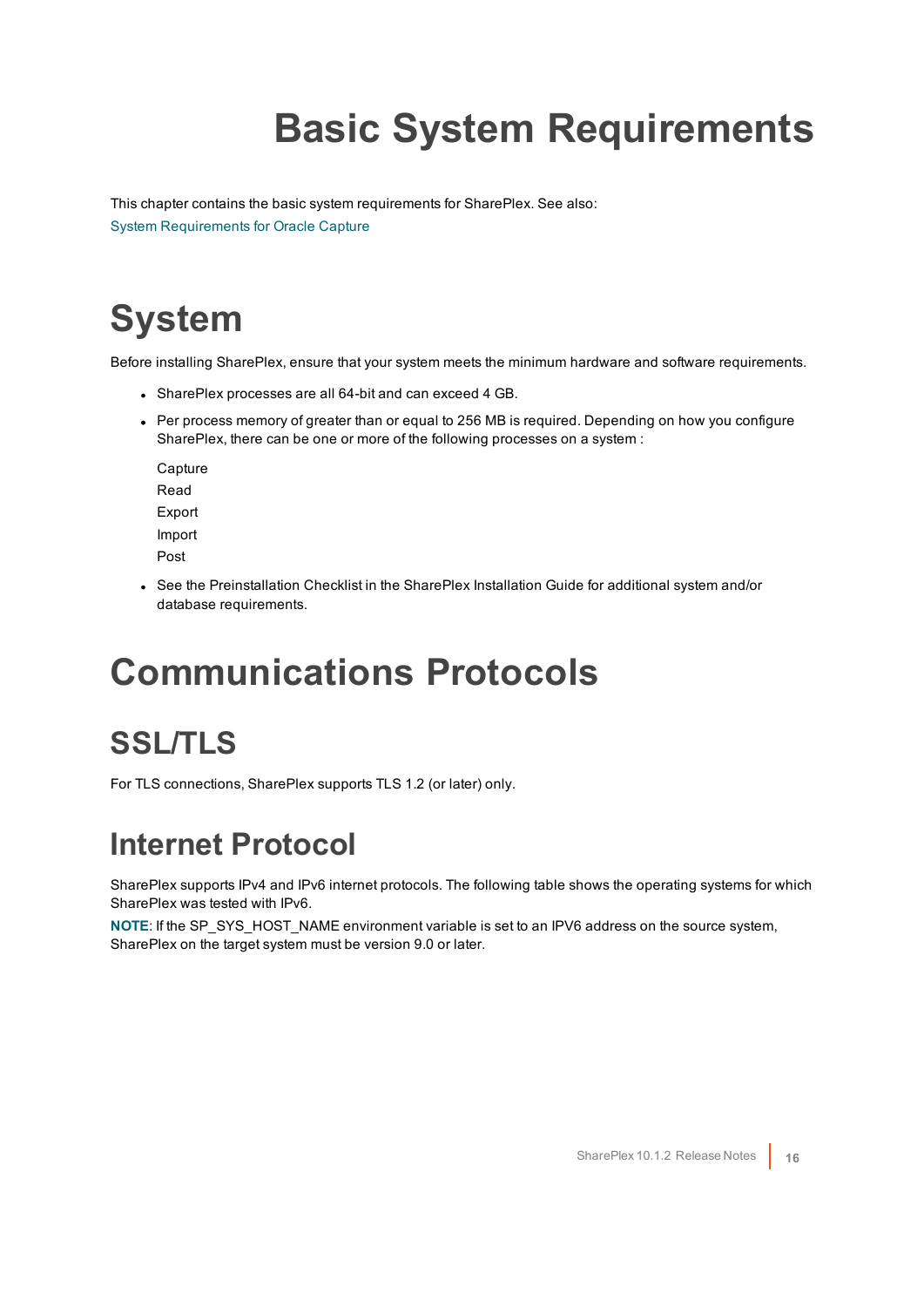| <b>Operating System</b> | <b>Source</b>   | <b>Target</b>   | <b>SharePlex Source</b><br>and Target versions | <b>On-premises/Cloud</b> |
|-------------------------|-----------------|-----------------|------------------------------------------------|--------------------------|
| Linux RHEL              | Link-Local IPV6 | Link-Local IPV6 | $9.0 - 9.0$                                    | On-premises              |
| Linux RHEL              | Link-Local IPV6 | Link-Local IPV6 | $8.6.5 - 9.0$                                  | On-premises              |
| Linux RHEL              | Link-Local IPV6 | Link-Local IPV6 | $9.0 - 8.6$                                    | On-premises              |
| Linux Suse              | Link-Local IPV6 | Link-Local IPV6 | $9.0 - 9.0$                                    | On-premises              |
| Windows                 | Link-Local IPV6 | Link-Local IPV6 | $9.0 - 9.0$                                    | On-premises              |
| Windows                 | Link-Local IPV6 | Link-Local IPV6 | $9.0 - 8.6.4$                                  | On-premises              |
| HP UA                   | Link-Local IPV6 | Link-Local IPV6 | $9.0 - 9.0$                                    | On-premises              |
| HP IA                   | Link-Local IPV6 | Link-Local IPV6 | $9.0 - 9.0$                                    | On-premises              |
| <b>SUN Sparc</b>        | Link-Local IPV6 | Link-Local IPV6 | $9.0 - 9.0$                                    | On-premises              |
| <b>SUN Solaris</b>      | Link-Local IPV6 | Link-Local IPV6 | $9.0 - 9.0$                                    | On-premises              |
| <b>AIX</b>              | Link-Local IPV6 | Link-Local IPV6 | $9.0 - 9.0$                                    | On-premises              |
| Linux RHEL              | Public IPV6     | Public IPV6     | $9.0 - 9.0$                                    | Cloud                    |
| Windows                 | Public IPV6     | Public IPV6     | $9.0 - 9.0$                                    | Cloud                    |

## <span id="page-16-0"></span>**Interoperability between versions**

Refer to the following guidelines if the system where you are installing SharePlex is in a configuration where one or more other systems will continue to use an older version of SharePlex. An example is when installing or upgrading SharePlex on a target, but the source will continue to use SharePlex 8.6.x.

### **Versions with full interoperability**

The following SharePlex versions are fully interoperable, including the Compare/Repair feature:

- 8.6.x
- 9.0.x
- 9.1.x
- 9.2.x
- 9.4.x
- 10.0.x
- 10.1.x

To support replication from a higher to a lower version, set the SP\_SYS\_TARGET\_COMPATIBILITY parameter on the **source** system to the *lower* SharePlex version. If Capture is running, restart it.

**IMPORTANT**: Downgrading from a higher to a lower version of SharePlex is not supported.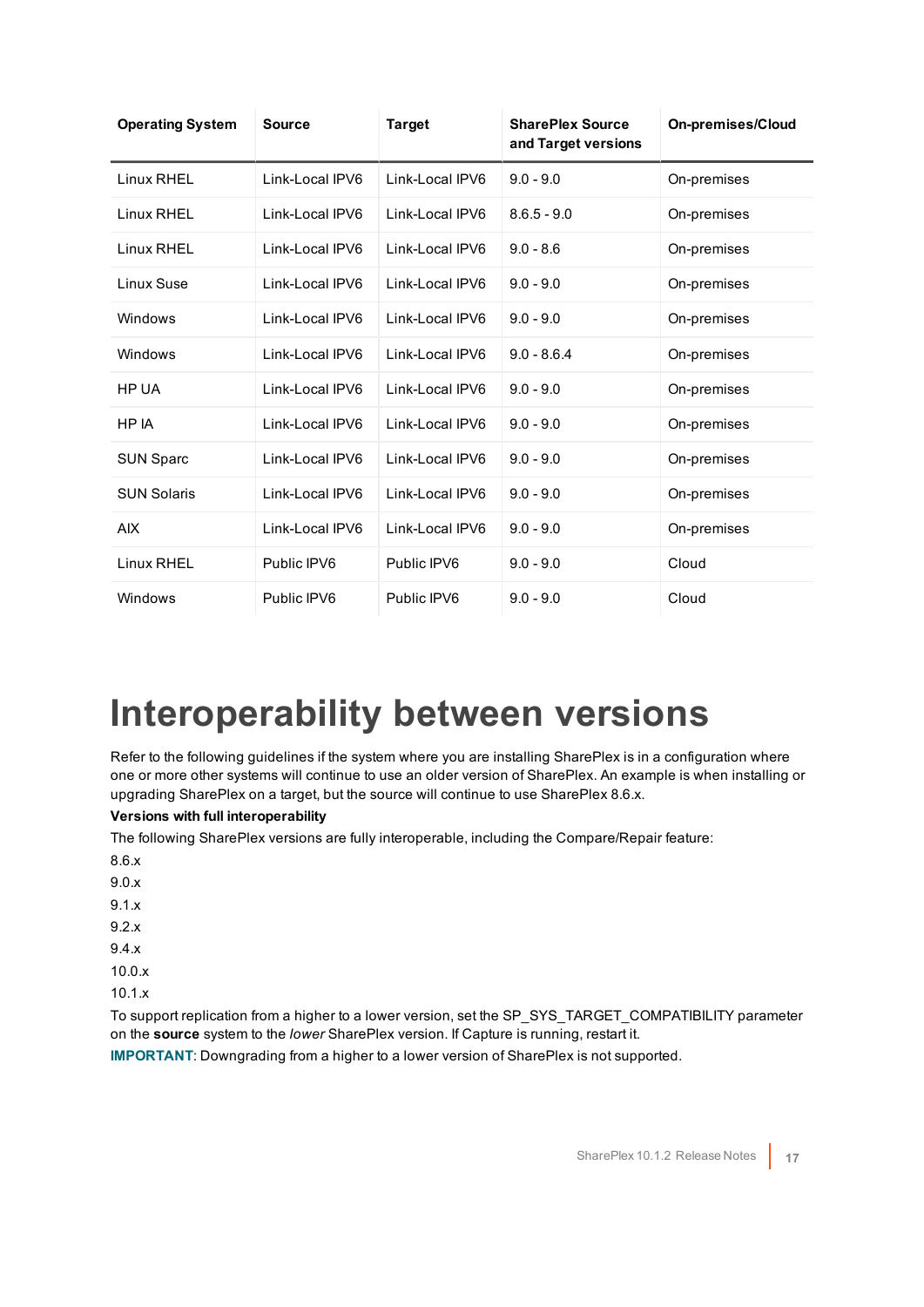#### **NOTES:**

- The older version of the SP\_SYS\_TARGET\_COMPATIBILITY parameter, SP\_OCT\_TARGET COMPATIBILITY, was deprecated in version 9.0. If your source SharePlex is currently replicating to a lower SharePlex version on the target and you have SP\_OCT\_TARGET\_COMPATIBILITY set to the lower version, SharePlex will continue to use that value after you upgrade to the current version.
- If you upgrade the target to the current release at a future time, issue a reset for SP\_OCT\_TARGET COMPATIBILITY on the source system to remove it from the SharePlex environment. Going forward, SharePlex will use the setting of the new SP\_SYS\_TARGET\_COMPATIBILITY parameter, which defaults to the current version.

#### *To reset SP\_OCT\_TARGET\_COMPATIBILITY*

- 1. Stop Capture.
	- sp\_ctrl> **stop capture**
- 2. In **sp\_ctrl** on the source system, issue the following command: sp\_ctrl>**reset param SP\_OCT\_TARGET\_COMPATIBILITY**
- 3. Restart Capture.
	- sp\_ctrl>**start capture**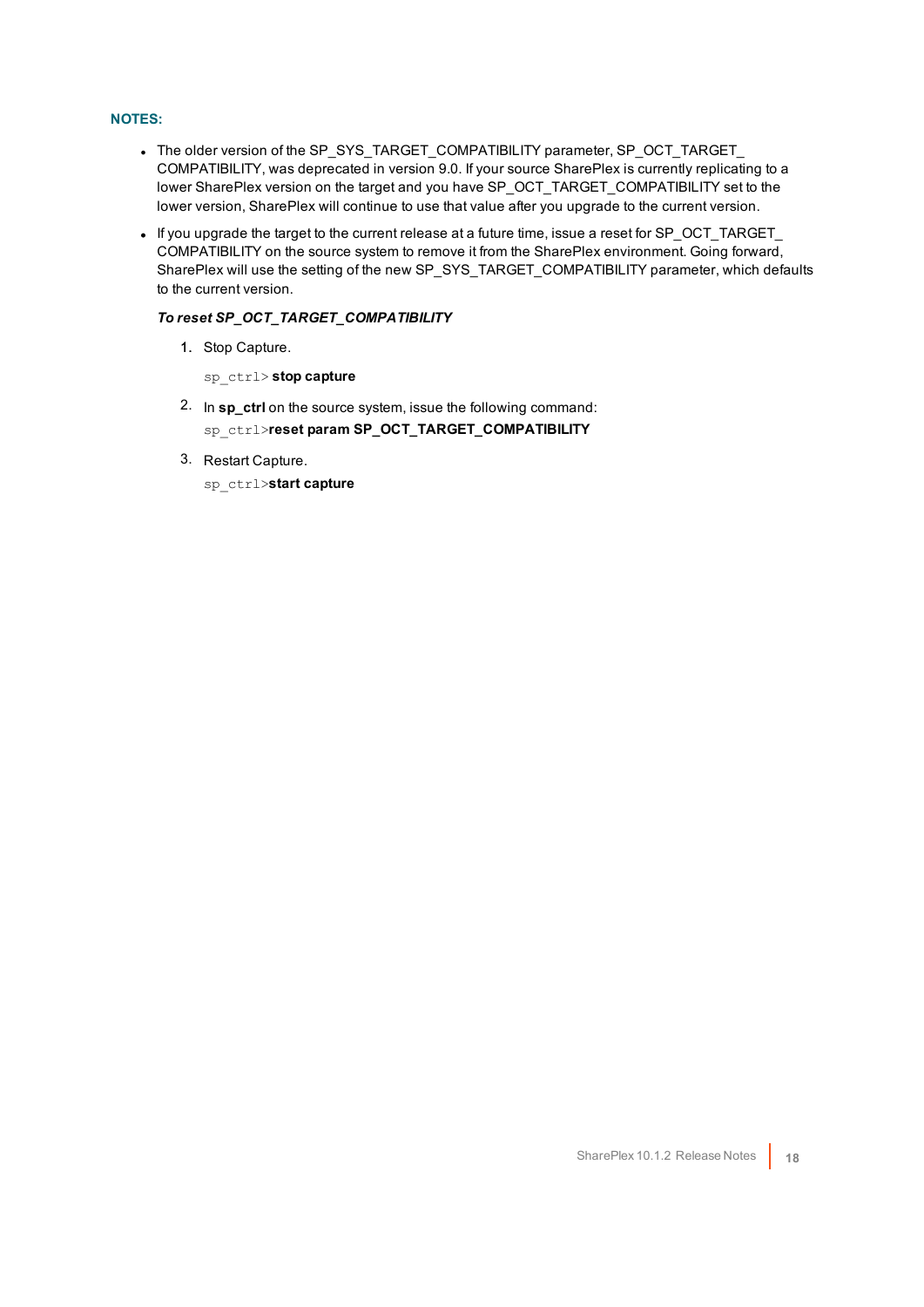## <span id="page-18-0"></span>**System Requirements for Oracle Capture**

This chapter contains the requirements when capturing from an Oracle source database and replicating to a supported target database.

#### **Prerequisite:**

<span id="page-18-1"></span>At least the minimum level of supplemental logging must be enabled. Some SharePlex features may require PK/UK supplemental logging to be enabled.

### **Supported Operating Systems for Oracle**

The following operating systems are supported for capture from a supported Oracle database and replication to an Oracle target database. For a list of supported source and target databases for Oracle capture, see Supported Oracle to Oracle [Replication](#page-20-0).

SharePlex supports only the 64-bit version of the listed operating systems.

**NOTE:** SharePlex supports the following operating systems and only where the version matches the Oracle certified platforms. For example, Oracle 19c supports Linux 7 and later, therefore installation of SharePlex on a system with Oracle 19c is supported only on Linux 7 and later.

- $\bullet$  AIX 7.1 and 7.2
- CentOS Linux  $5.x$ ,  $6.x$ ,  $7.x$ , and  $8.x$
- Oracle Linux (RHCK and UEK) 5.x, 6.x, 7.x, and 8.x
- $\bullet$  RHEL 5.x, 6.x, 7.x, and 8.x
- $\bullet$  SuSE SLES 11.x, 12.x, and 15.x
- Oracle Solaris (SPARC and x86) 10, 11, and 11.4
- $\bullet$  Windows Server 2008, 2008 R2, 2012, 2012 R2, 2016, and 2019
- $\bullet$  HP-UX 11.31 Itanium\*
- laaS (Infrastructure as a Service) support Azure and AWS

\*SharePlex does NOT support Oracle 19c on HP-UX 11.31 Itanium.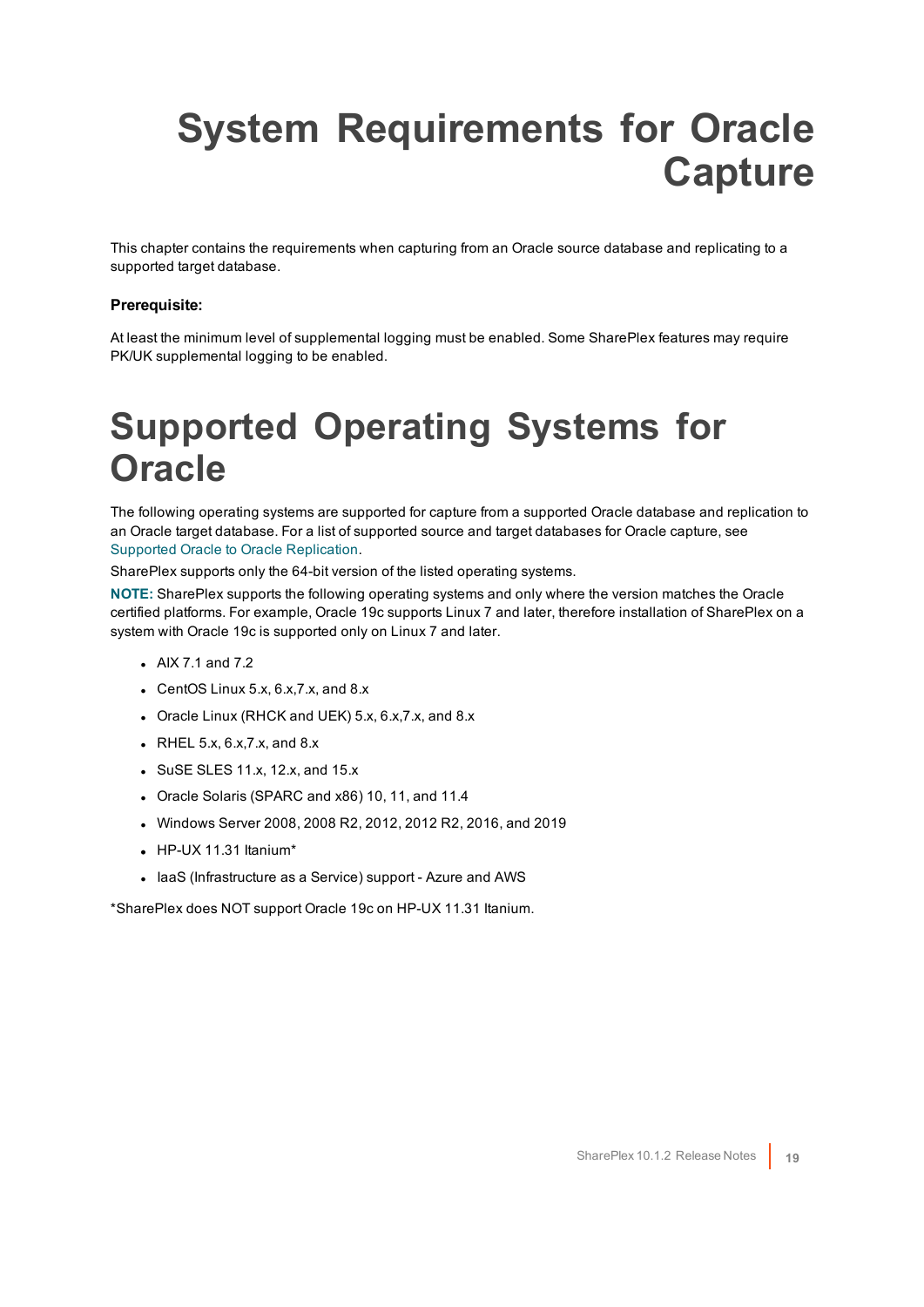## <span id="page-19-0"></span>**Supported Operating Systems for Open Targets**

### <span id="page-19-1"></span>**SQL Server support:**

The following operating systems are supported for SQL Server database. SharePlex supports only the 64-bit version of the listed operating systems.

**Native SharePlex installation is supported on the below platforms:**

- $\cdot$  RHFL 7.x
- laaS (Infrastructure as a Service) support Azure and AWS

**Replication can be supported on the below platforms using Remote Post from Linux:**

 $\bullet$  Windows Server 2008, 2008 R2, 2012, 2012 R2, 2016, and 2019

### <span id="page-19-2"></span>**MySQL Server support:**

The following operating systems are supported for MySQL Server database. SharePlex supports only the 64-bit version of the listed operating systems.

**Native SharePlex installation is supported on the below platforms:**

- $\cdot$  RHEL 7.x
- laaS (Infrastructure as a Service) support Azure and AWS

**Replication can be supported on the below platforms using Remote Post from Linux:**

 $\bullet$  Windows Server 2008, 2008 R2, 2012, 2012 R2, 2016, and 2019

### <span id="page-19-3"></span>**PostgreSQL Server support:**

The following operating systems are supported for PostgreSQL Server database. SharePlex supports only the 64-bit version of the listed operating systems.

**Native SharePlex installation is supported on the below platforms:**

- $\bullet$  RHEL 7.x and 8.x\*
- laaS (Infrastructure as a Service) support Azure and AWS

**Replication can be supported on the below platforms using Remote Post from Linux:**

- $\bullet$  Windows Server 2008, 2008 R2, 2012, 2012 R2, 2016, and 2019
- \* SharePlex does not support RHEL 8.x for MySQL and SQL server databases.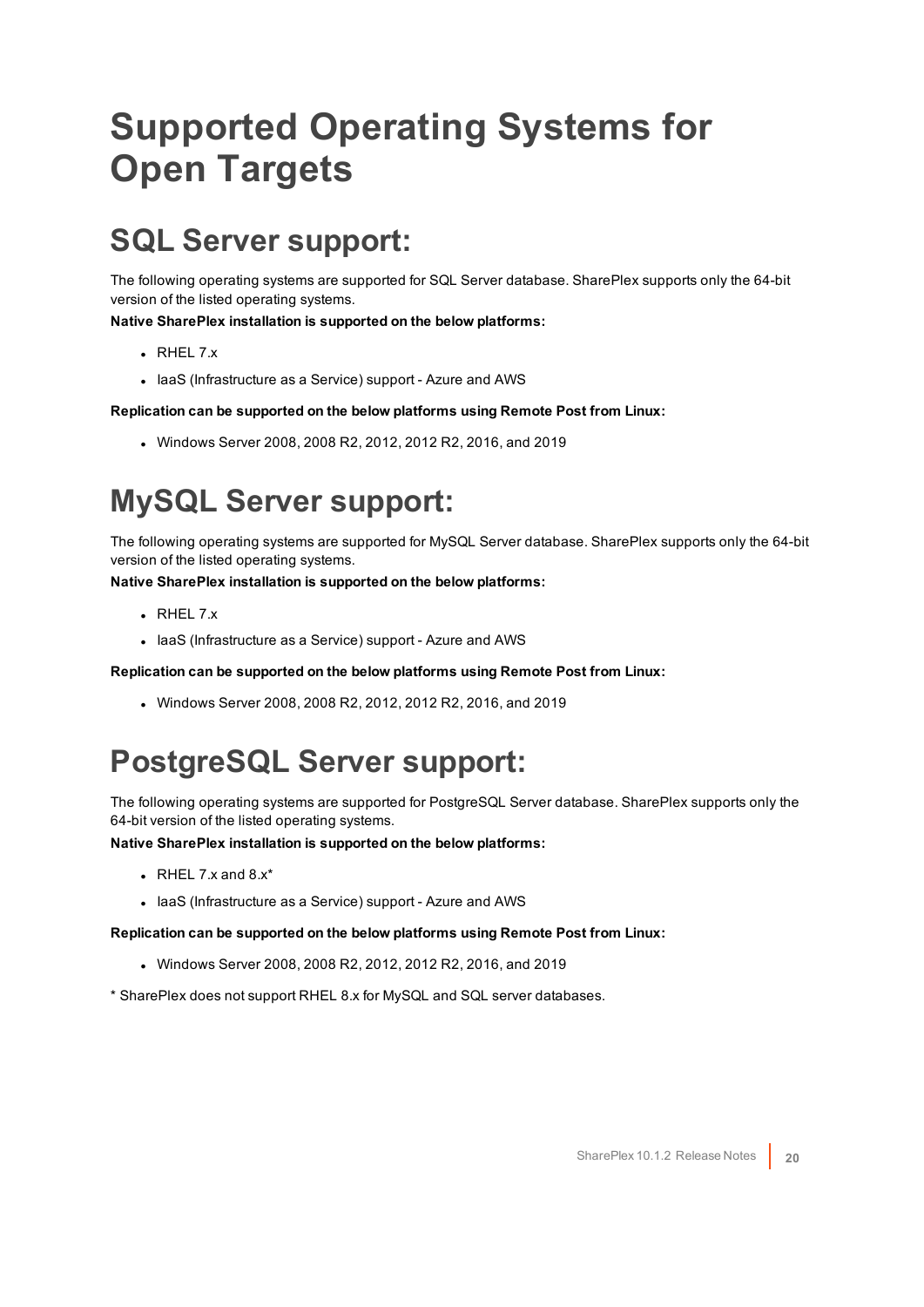## <span id="page-20-0"></span>**Supported Oracle to Oracle Replication**

When capturing from an Oracle database and replicating to an Oracle database the following database types and versions are supported for source and target.

#### **NOTES:**

- Unless specified, Oracle, RAC, and ASM are supported for the same version.
- SharePlex supports only the 64-bit version of Oracle Database.

default:oracle-ee-12-1**,** default:oracle-ee-

• Oracle 11gR2, 12cR1, 12cR2, 18c, 19c on an Amazon EC2 virtual machine or

19 & default:oracle-se2-19.

Microsoft Azure IaaS

| <b>Supported Oracle Sources</b>                                                                                                                                                                         | <b>Supported Oracle Targets</b>                                                                                                                                                                                   |  |
|---------------------------------------------------------------------------------------------------------------------------------------------------------------------------------------------------------|-------------------------------------------------------------------------------------------------------------------------------------------------------------------------------------------------------------------|--|
| <b>Supported versions:</b>                                                                                                                                                                              | Supported database types and versions:                                                                                                                                                                            |  |
| Oracle 11gR2, 12cR1, 12cR2, 18c, 19c EE & SE2<br><b>NOTE:</b> These Oracle versions are also supported<br>when running on Oracle Exadata Database<br>machine.                                           | • Oracle 11gR2, 12cR1, 12cR2, 18c, 19c EE & SE2<br><b>NOTE:</b> These Oracle versions are also supported<br>when running on Oracle Exadata Database<br>machine.                                                   |  |
| Supported versions for a cloud-based source:<br>• Amazon RDS for Oracle 11gR2<br>(supported 11gR2 versions are<br>11.2.0.4.v11 or later), 12cR1 (supported<br>12cR1 versions are 12.1.0.2.v7 or later), | • Databases listed above are also supported when<br>they are deployed on an Amazon EC2 virtual<br>machine, Microsoft Azure laaS, or Oracle Cloud<br>Infrastructure as a Service (IaaS) Compute Virtual<br>Machine |  |
| and 19c<br><b>NOTE:</b> Support for Oracle features on<br>Amazon RDS is limited to the default<br>option groups: default:oracle-ee-11-2,                                                                | • Oracle $11gR2$ , $12cR1$ , $12cR2$ , $18c$ , $19c$ are also<br>supported on Amazon RDS for Oracle                                                                                                               |  |

### <span id="page-20-1"></span>**Supported Data Types: Oracle to Oracle**

SharePlex supports the following Oracle data types for replication to Oracle targets. See the [Conditions](#page-21-0) of [support](#page-21-0) for additional information.

- <sup>l</sup> ANYDATA **<sup>1</sup>**
- $-B-FILE$
- **BINARY DOUBLE**
- **.** BINARY FLOAT
- $\cdot$  BLOB<sup>2</sup>
- $\cdot$  CHAR
- $\cdot$  CLOB<sup>2</sup>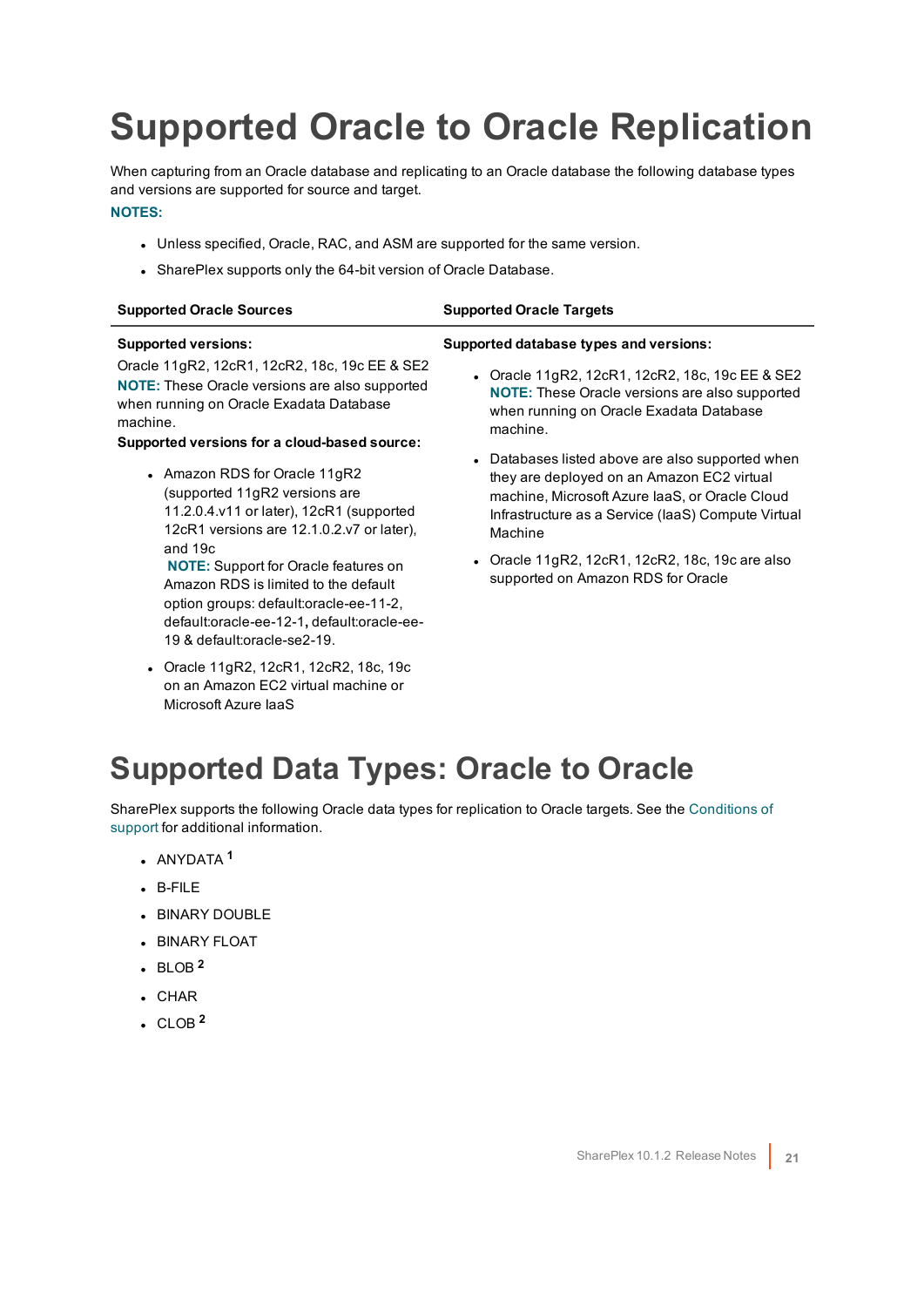- DATE
- **.** INTERVAL
- <sup>l</sup> LONG RAW**<sup>2</sup>**
- $LONG<sup>2</sup>$
- . NCHAR
- $\cdot$  NCLOB  $3$
- NUMBER
- NVARCHAR2<sup>8</sup>
- $\cdot$  RAW<sup>8</sup>
- ROWID
- SDO\_GEOMETRY
- TIMESTAMP
- TIMESTAMP WITH LOCAL TIME ZONE
- TIMESTAMP WITH TIME ZONE
- <sup>l</sup> UDT (User Defined Type)**<sup>5</sup>**
- <sup>l</sup> UROWID
- VARCHAR
- <sup>l</sup> VARCHAR2 **<sup>8</sup>**
- VARRAY collectors
- <sup>l</sup> XMLTYPE **<sup>4</sup>**

<span id="page-21-0"></span>**NOTE:** SharePlex supports columns that are defined as INVISIBLE.

### **Conditions of support**

- **1. Conditions of support - ANYDATA**
	- Replication of ANYDATA is supported, except when it contains a UDT or the storage is defined as SecureFile LOB with compression. SecureFile LOB without compression is supported. Only the following data types within ANYDATA are supported by SharePlex:
		- $\bullet$  CHAR
		- $\bullet$  DATE
		- NUMBER
		- $\bullet$  RAW
		- VARCHAR
		- VARCHAR2
		- TIMESTAMP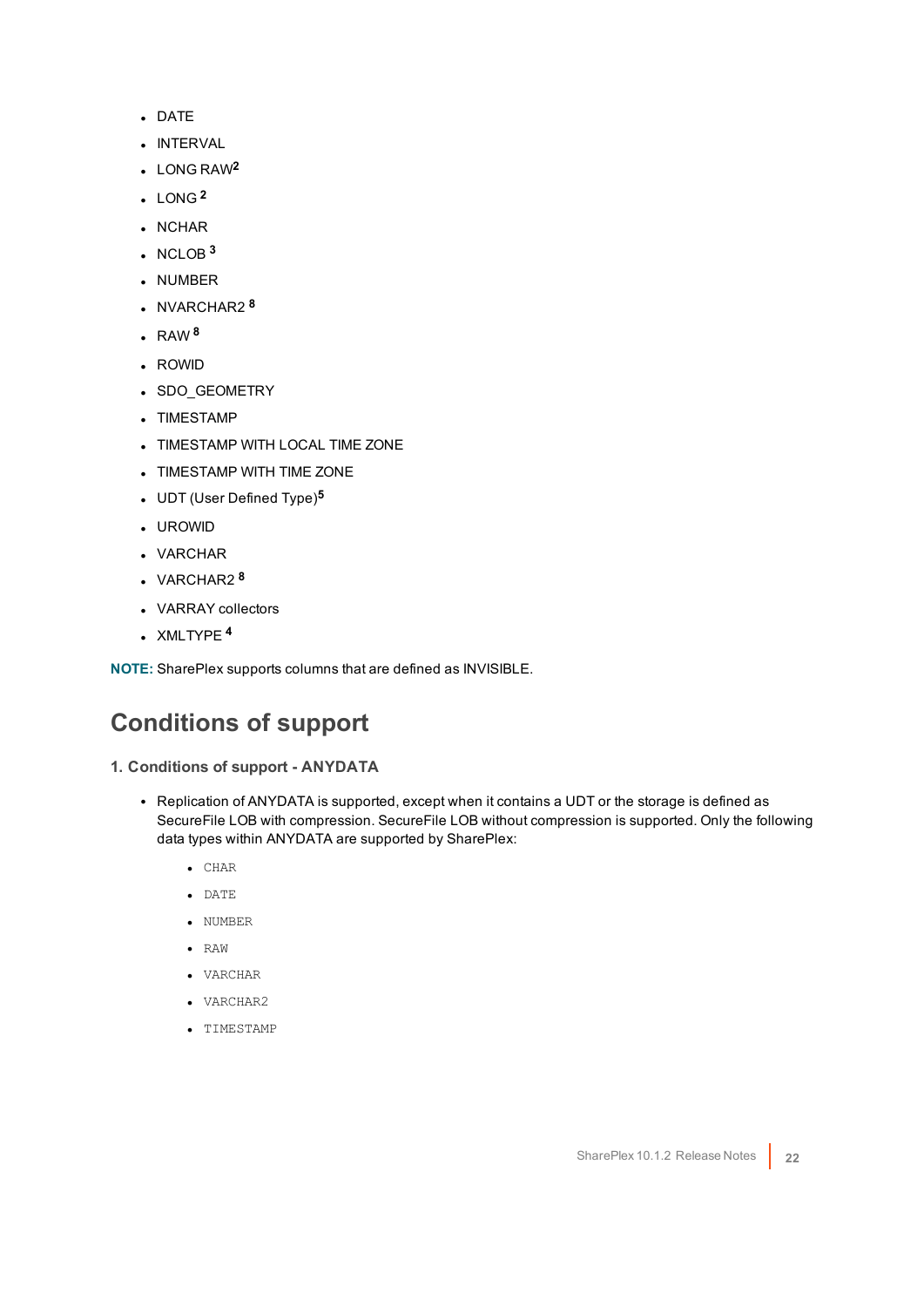- A data type within an ANYDATA type must be in-row (inside the column data). Oracle encapsulates the ANYDATA type as an in-row secure file LOB. If the encapsulated data is longer than the length allowed for an in-row LOB, that data appears as out-of-row LOB data. SharePlex assumes that the encapsulated data always appears as in-row LOB.
- **2. Conditions of support - LONG and LOB (BLOB, CLOB)**
	- Any table that contains a LOB or LONG should have a primary key or unique key defined on it. If a table does not have a key, SharePlex builds its own key from all of the columns except LONGs or LOBs. If a LOB or LONG is the only difference between two rows that otherwise satisfy the Post WHERE clause, SharePlex cannot guarantee that the correct row will be updated.
	- SharePlex supports SecureFiles LOBs as follows:
		- Logging must be enabled.
		- <sup>l</sup> SharePlex supports uncompressed SecureFiles LOBS and SecureFiles LOBS with high or medium compression
		- SecureFiles LOBS are not supported when the storage specification includes encryption and/or deduplication.
	- SharePlex does not support LONG and LONG\_RAW data types in a configuration where transformation or conflict resolution are performed.

#### **3. Conditions of support - NCLOB**

NCLOBs are not supported by Compare/Repair if the source and target have different character sets.

#### **4. Conditions of support - XMLTYPE**

SharePlex supports the replication of XMLTYPE stored as CLOB and BINARY. SharePlex does not support XMLTYPE stored as OBJECT RELATIONAL. Additionally, the following applies:

- XMLTYPE stored as BINARY is not supported when the storage is defined as SecureFile LOB with compression. SecureFile LOB without compression is supported.
- Binary XMLTypes are not supported by Compare/Repair when the source and target character sets are different and require character set conversion.
- Compare/Repair does not support comparison of XMLTYPE when the source and target have different storage clauses. Compare/Repair only supports compare/repair when source and target are both stored as BINARY or both are stored as CLOB.

#### **5. User-defined types**

SharePlex does not support abstract data types and VARRAYs in a configuration where the SharePlex conflict resolution feature is performed.

**NOTE:** SharePlex replicates tables with the UDT fields in the base type ONLY. In case of columns containing multiple subtypes, replication is applicable only for base type fields.

#### **6. Conditions of support - general**

If the precision or size of the target data type is not large enough for the data being replicated, the data may be truncated or rounded by the database when applied.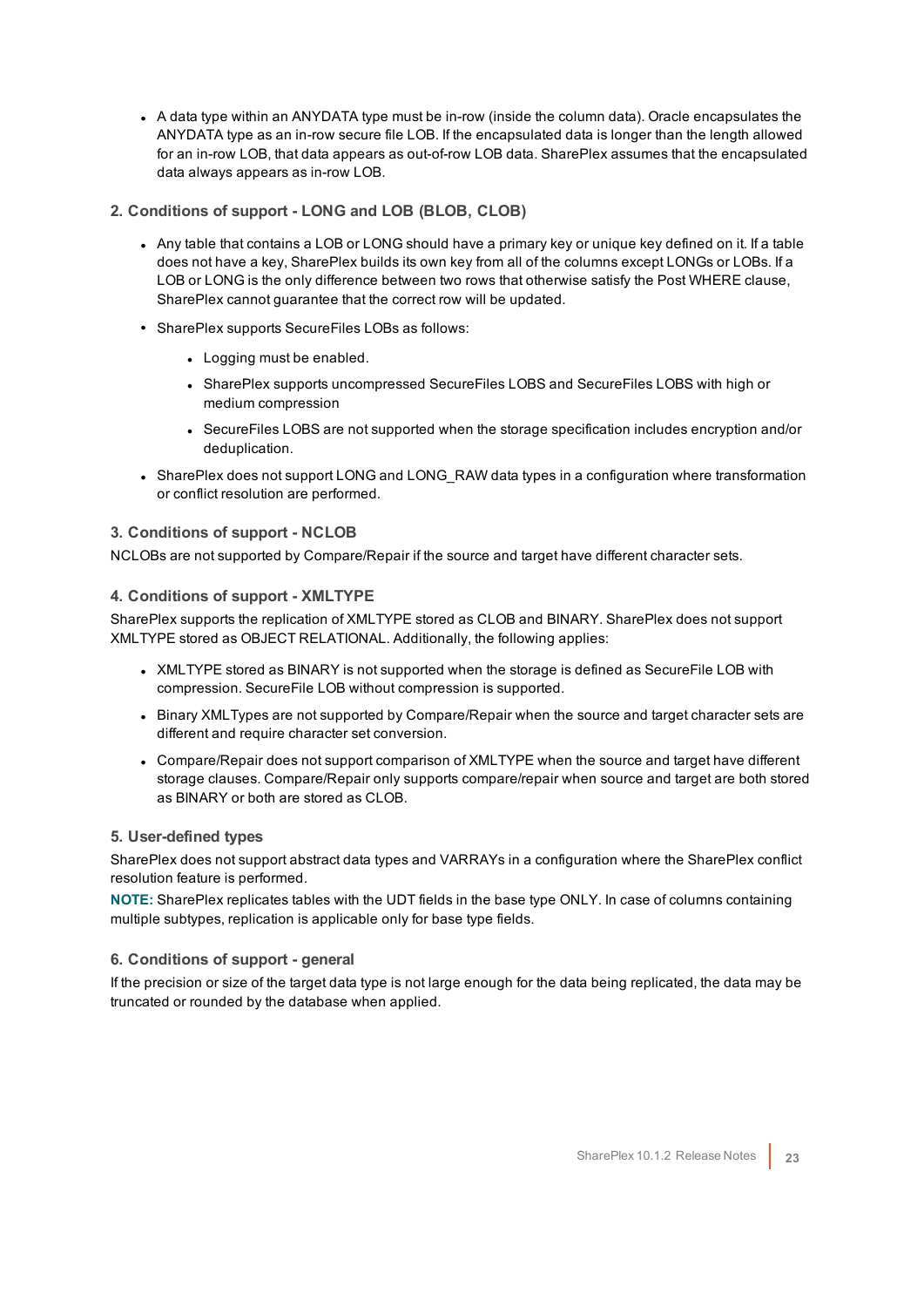- **8. Conditions of support - Extended Data Types**
	- **Extended Data Types are not supported for the copy command.**
	- Extended Data Types are not supported on a key column. The keys that do not support the extended data types include:
		- Primary key on the oracle table
		- Unique key on the oracle table

## <span id="page-23-0"></span>**Supported Data Types: Oracle to Open Targets**

This section contains a grid that can be read vertically and horizontally to understand how SharePlex supports replication between an Oracle source and the various Open Target targets (non-Oracle targets) that SharePlex supports.

- **Column 1:** Shows the Oracle data types that SharePlex can replicate to an Open Target target type (non-Oracle target).
- **Column 2:** Shows the native data types that SharePlex supports for each target type.
- <sup>l</sup> **Rows spanning Column 1 and Column 2:** Shows the default data type mapping (native Oracle data type to native target data type) that SharePlex uses when replicating Oracle ALTER TABLE...ADD COLUMN DDL operations. Post uses the specified native target data type in the column definition of the command on the target. The default mapping is what was tested and is supported.

#### **Notes about Open Target data type support:**

- Replication of SecureFile LOBS to non-Oracle databases is supported except if the storage specification includes any level of compression, encryption, and/or deduplication.
- Replication of LOB operations generated by **dbms** lob are not supported when replicating to non-Oracle targets.
- SharePlex applies replicated Oracle data to the target according to the data type of the target column, rather than mapping to a default data type. Corresponding source and target columns must contain compatible datatypes to ensure successful DML operations.
- <sup>l</sup> If the precision or size of the target datatype is not large enough for the data being replicated, the target database may truncate or round the data when SharePlex applies it.

## <span id="page-23-1"></span>**Supported Oracle to Kafka Replication**

#### **NOTES:**

- Unless specified, Oracle, RAC, and ASM are supported for the same version.
- SharePlex supports only the 64-bit version of Oracle Database.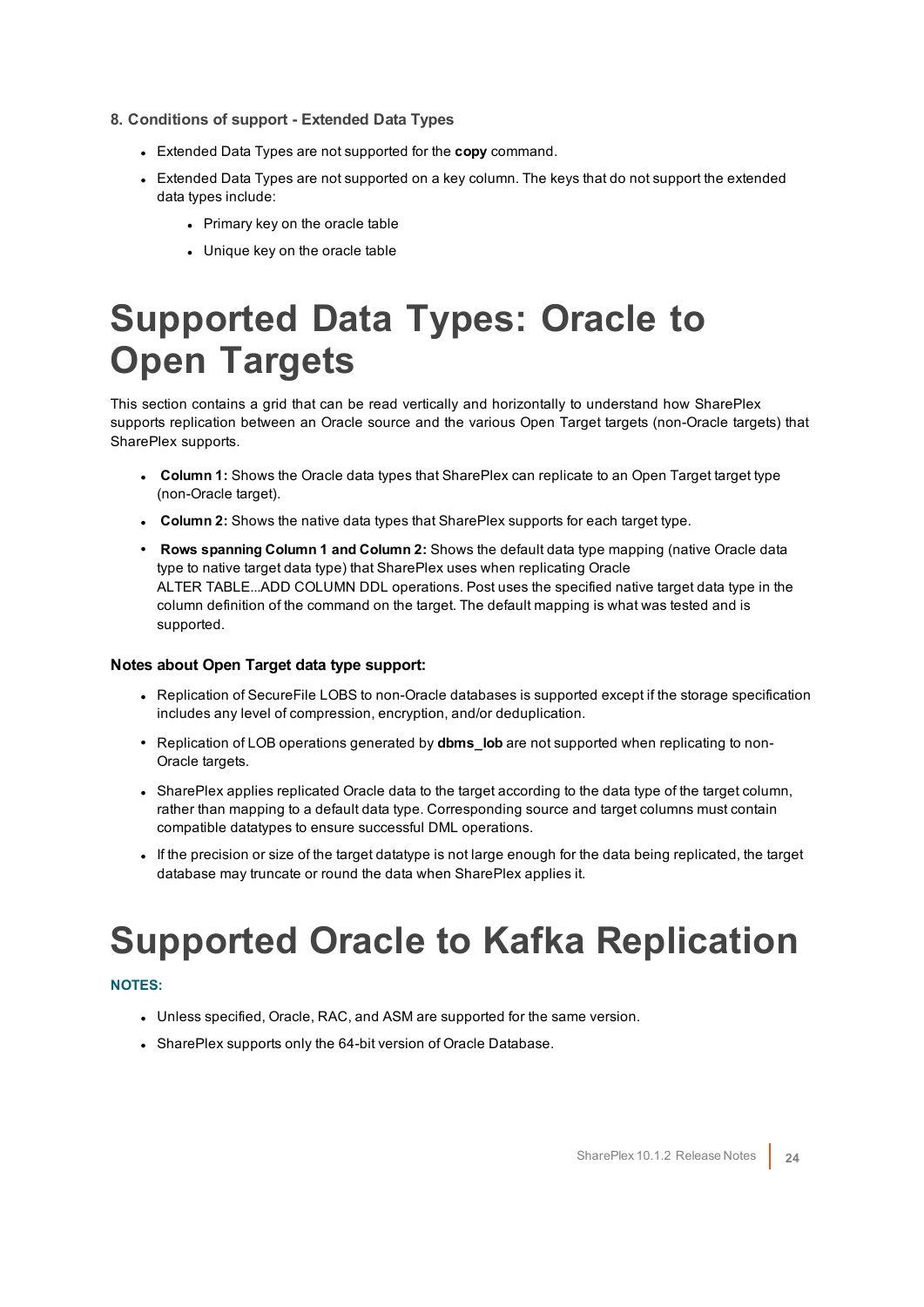### **Supported Oracle Sources Supported Kafka Targets**

#### **Supported Oracle Sources:**

Oracle 11gR2, 12cR1, 12cR2, 18c , 19c EE & SE2 **NOTE:** These Oracle versions are also supported when running on Oracle Exadata Database machine.

#### **Supported versions for a cloud-based source:**

• Amazon RDS for Oracle 11gR2 (supported 11gR2 versions are 11.2.0.4.v11 or later), 12cR1 (supported 12cR1 versions are 12.1.0.2.v7 or later) , and 19c **NOTE:** Support for Oracle features on Amazon RDS is limited to the default option groups: default:oracle-ee-11-2,

default:oracle-ee-12-1, default:oracle-ee-19 & default:oraclese2-19.

• Oracle 11gR2, 12cR1, 12cR2, 18c, 19c on an Amazon EC2 virtual machine or Microsoft Azure IaaS

#### **Supported message queues:**

Apache Kafka 0.8.x, 0.9.x, 0.10.x, 0.11.x, 1.0.x, 1.1.x, 2.0.x, 2.1.0, and 2.5.0

**Supported file types:** XML and JSON files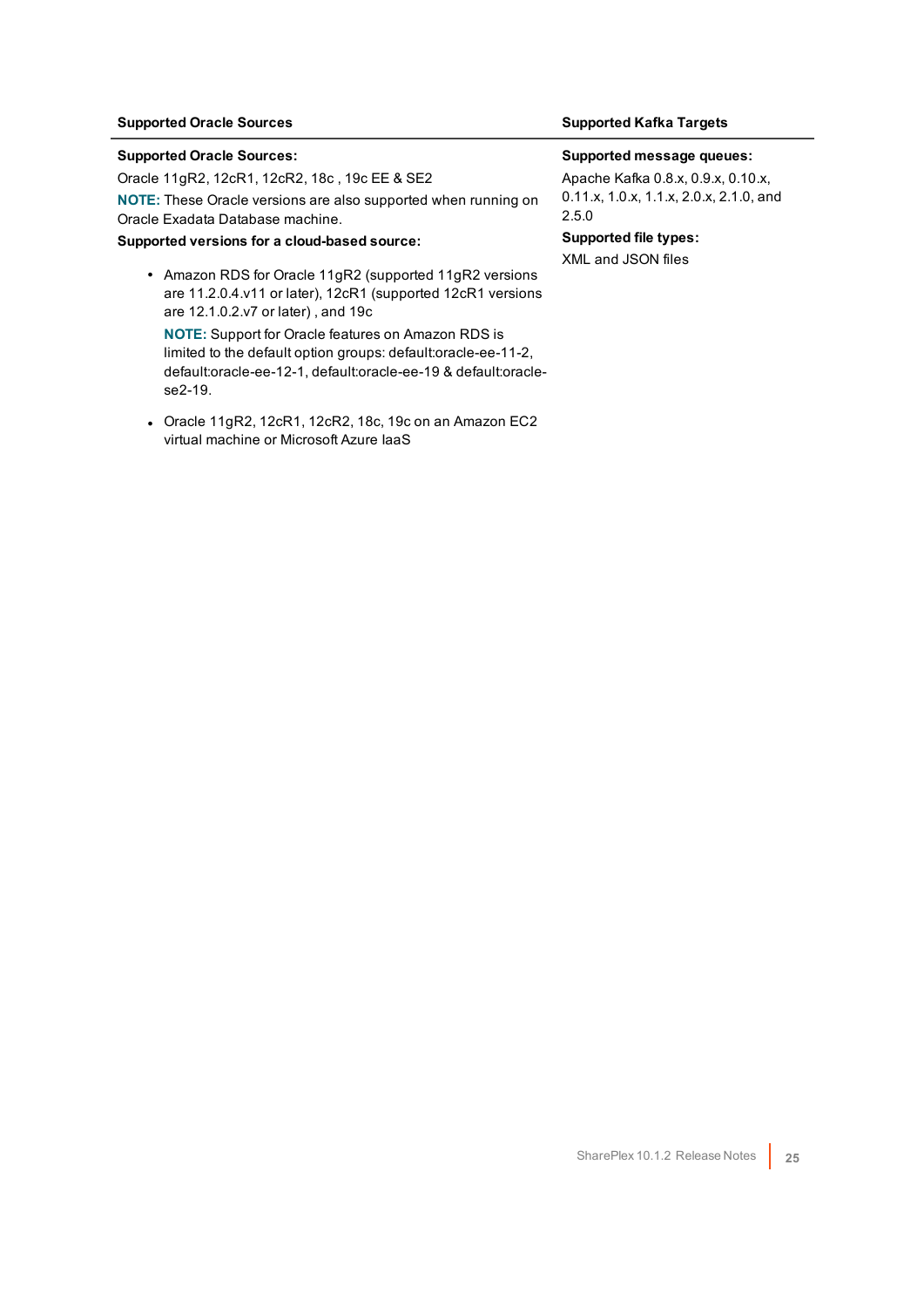## <span id="page-25-0"></span>**Supported Oracle to Azure Event Hubs Replication**

The following platforms are supported for capture from a supported Oracle database and replication to Azure Event Hubs.

#### **NOTES:**

- Unless specified, Oracle, RAC, and ASM are supported for the same version.
- SharePlex supports only the 64-bit version of Oracle Database.

| <b>Supported Oracle Sources</b>                                                                                                                                                                                                                                                                                                                                    | <b>Supported Azure Event Hubs</b><br><b>Targets</b>                                          |
|--------------------------------------------------------------------------------------------------------------------------------------------------------------------------------------------------------------------------------------------------------------------------------------------------------------------------------------------------------------------|----------------------------------------------------------------------------------------------|
| <b>Supported Oracle Sources:</b><br>Oracle 11gR2, 12cR1, 12cR2, 18c, 19c EE & SE2<br>NOTE: These Oracle versions are also supported when running on Oracle<br>Exadata Database machine.<br>Supported versions for a cloud-based source:                                                                                                                            | Supported message queues:<br>Azure Event Hubs<br>Supported file types:<br>XMI and JSON files |
| • Amazon RDS for Oracle 11gR2 (supported 11gR2 versions are<br>11.2.0.4.v11 or later), 12cR1 (supported 12cR1 versions are<br>12.1.0.2.v7 or later), and 19c<br><b>NOTE:</b> Support for Oracle features on Amazon RDS is limited to the<br>default option groups: default:oracle-ee-11-2, default:oracle-ee-12-1,<br>default:oracle-ee-19 & default:oracle-se2-19 |                                                                                              |

• Oracle 11gR2, 12cR1, 12cR2, 18c, 19c on an Amazon EC2 virtual machine and Microsoft Azure IaaS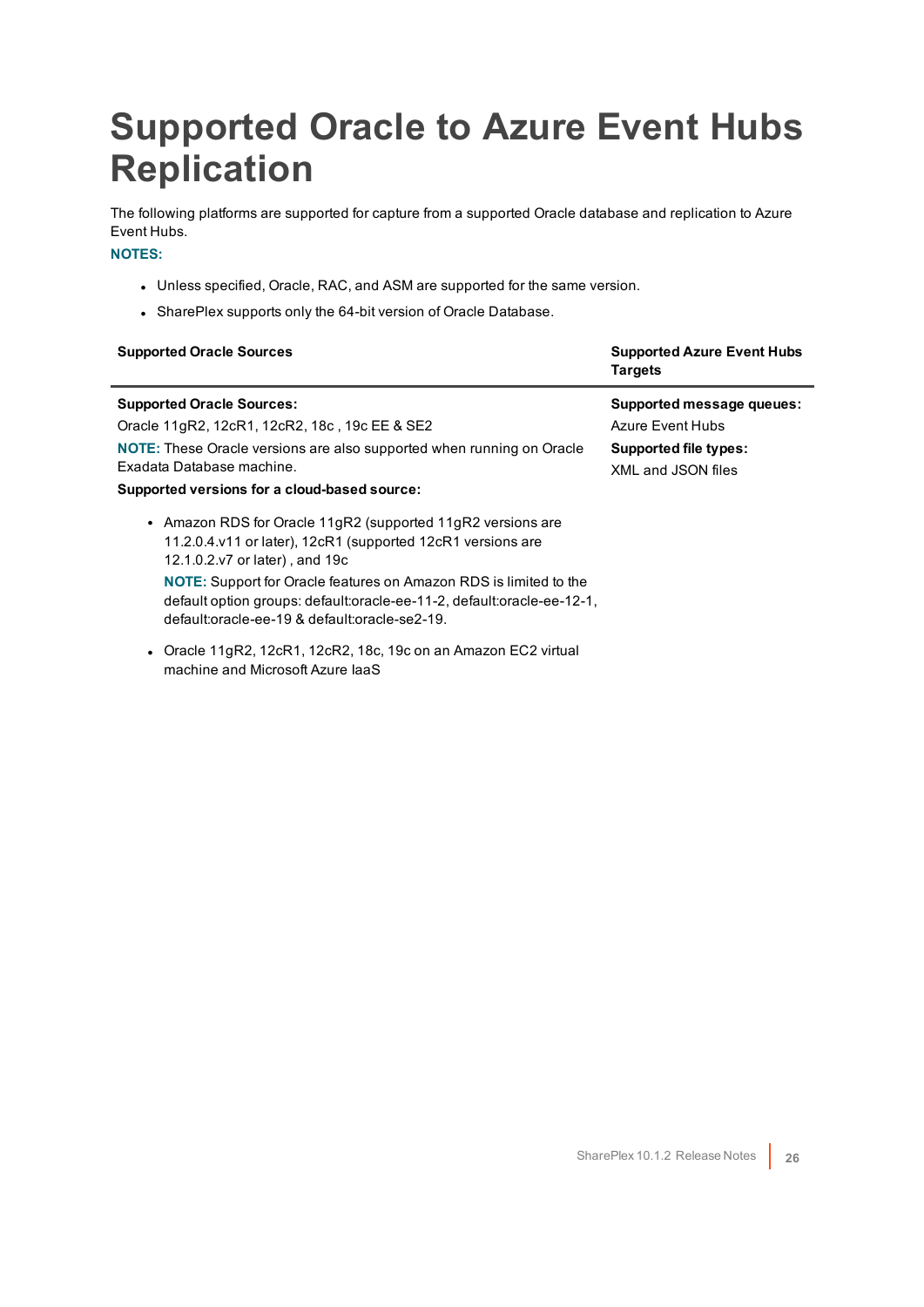## <span id="page-26-0"></span>**Supported Oracle to SharePlex for JMS Message Queues Replication**

The following platforms are supported for capture from a supported Oracle database and replication to JMS Message Queues.

#### **NOTES:**

- Unless specified, Oracle, RAC, and ASM are supported for the same version.
- SharePlex supports only the 64-bit version of Oracle Database.

| <b>Supported Oracle Sources</b>                                                                                                                     | <b>Supported JMS Message</b><br><b>Queues Targets</b> |
|-----------------------------------------------------------------------------------------------------------------------------------------------------|-------------------------------------------------------|
| <b>Supported Oracle Sources:</b><br>Oracle 11gR2, 12cR1, 12cR2, 18c, and 19c                                                                        | <b>Supported JMS Message</b><br>Queues:               |
| NOTE: These Oracle versions are also supported when running on<br>Oracle Exadata Database machine.<br>Supported versions for a cloud-based source:  | • JMS - Apache ActiveMQ<br>5.8                        |
| • Amazon RDS for Oracle 11gR2 (supported 11gR2 versions are<br>11.2.0.4.v11 or later), 12cR1 (supported 12cR1 versions are<br>12.1.0.2.v7 or later) | $\bullet$ JMS - IBM MQ 8                              |
| NOTE: Support for Oracle features on Amazon RDS is limited to<br>the default option groups: default:oracle-ee-11-2 and<br>default:oracle-ee-12-1.   |                                                       |

• Oracle 11gR2, 12cR1, 12cR2, 18c, and 19c on an Amazon EC2 virtual machine and Microsoft Azure IaaS

## <span id="page-26-1"></span>**Supported Oracle to File Output Replication**

The following platforms are supported for capture from a supported Oracle database and replication to File Output.

#### **NOTES:**

- Unless specified, Oracle, RAC, and ASM are supported for the same version.
- SharePlex supports only the 64-bit version of Oracle Database.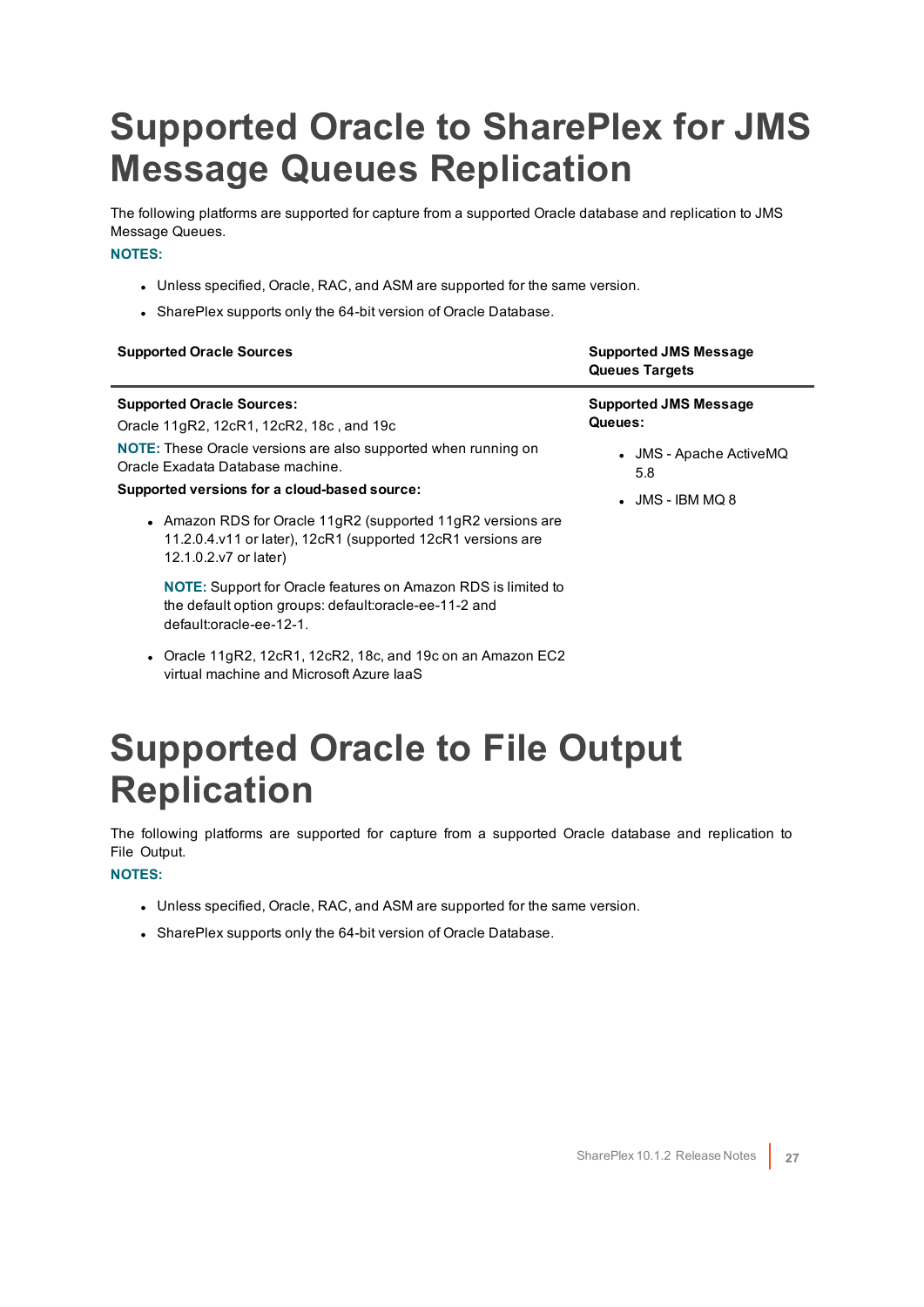#### **Supported Oracle Sources:**

Oracle 11gR2, 12cR1, 12cR2, 18c , and 19c

**NOTE:** These Oracle versions are also supported when running on Oracle Exadata Database machine.

#### **Supported versions for a cloud-based source:**

• Amazon RDS for Oracle 11gR2 (supported 11gR2 versions are 11.2.0.4.v11 or later), 12cR1 (supported 12cR1 versions are 12.1.0.2.v7 or later)

**NOTE:** Support for Oracle features on Amazon RDS is limited to the default option groups: default:oracle-ee-11-2 and default:oracle-ee-12-1.

• Oracle 11gR2, 12cR1, 12cR2, 18c, and 19c on an Amazon EC2 virtual machine and Microsoft Azure IaaS

### <span id="page-27-0"></span>**Supported Oracle to HANA Replication**

SharePlex for Hana is in limited support effective February 1, 2022. The following platforms are supported for capture from a supported Oracle database and replication to HANA. **NOTES:**

- Unless specified, Oracle, RAC, and ASM are supported for the same version.
- SharePlex supports only the 64-bit version of Oracle Database.

| <b>Supported Oracle Sources</b>                                                                                                                                                                                                           | <b>Supported HANA Targets</b>                                |
|-------------------------------------------------------------------------------------------------------------------------------------------------------------------------------------------------------------------------------------------|--------------------------------------------------------------|
| <b>Supported Oracle Sources:</b><br>Oracle 11gR2, 12cR1, 12cR2, 18c, and 19c<br><b>NOTE:</b> These Oracle versions are also supported when running on<br>Oracle Exadata Database machine.<br>Supported versions for a cloud-based source: | Supported data types and<br>versions:<br>SAP HANA 1.0 SPS 11 |
| • Amazon RDS for Oracle 11gR2 (supported 11gR2 versions are<br>11.2.0.4.v11 or later), 12cR1 (supported 12cR1 versions are<br>12.1.0.2.v7 or later)                                                                                       |                                                              |
| <b>NOTE:</b> Support for Oracle features on Amazon RDS is limited to<br>the default option groups: default:oracle-ee-11-2 and<br>default:oracle-ee-12-1.                                                                                  |                                                              |
| • Oracle 11gR2, 12cR1, 12cR2, 18c, and 19c on an Amazon EC2<br>virtual machine and Microsoft Azure laaS                                                                                                                                   |                                                              |

#### **Supported Oracle Sources Supported File Types Targets**

**Supported File Types:** XML, SQL, and JSON files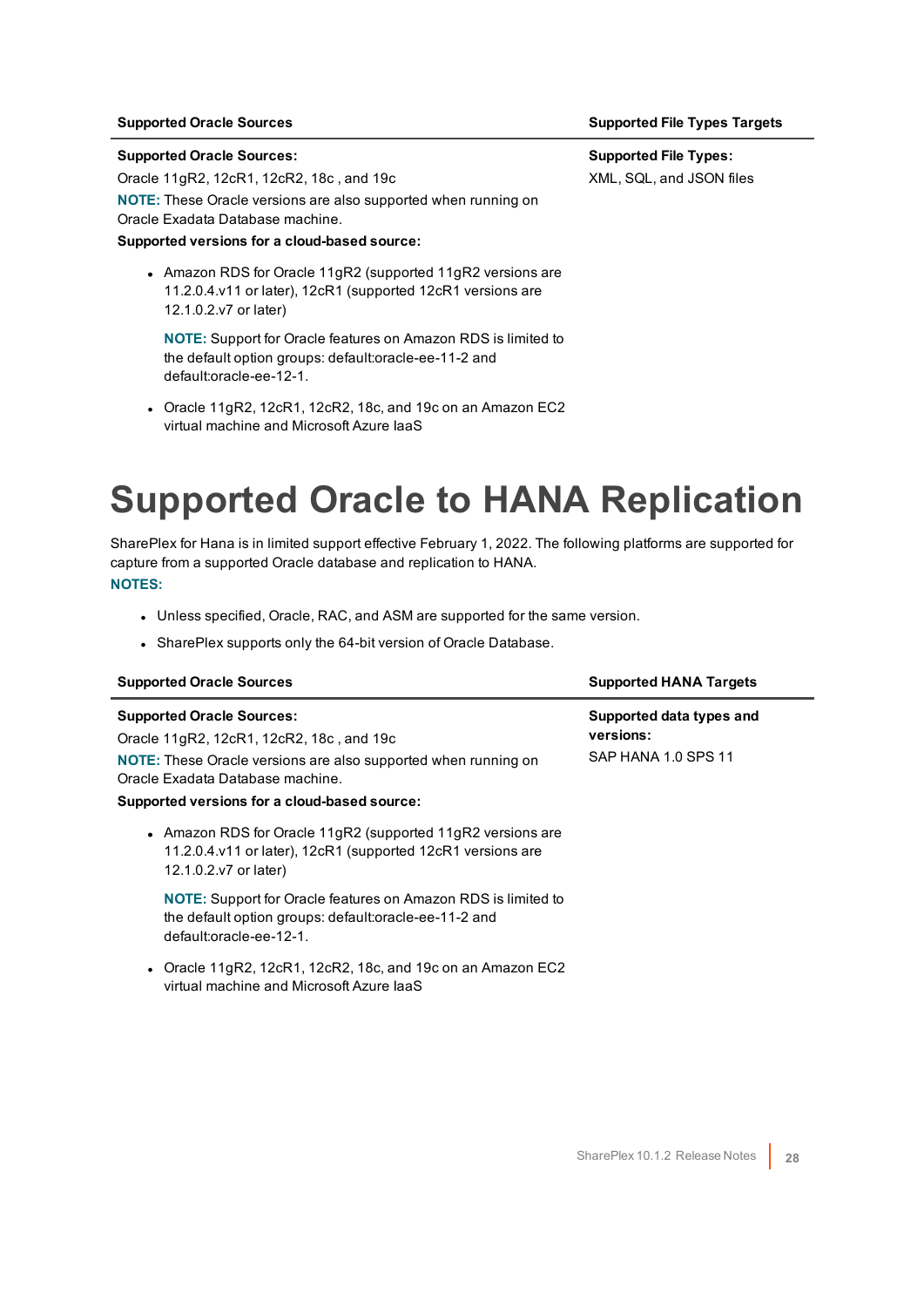### <span id="page-28-0"></span>**Oracle to HANA supported data types**

| <b>Oracle</b>  | <b>HANA</b>      |
|----------------|------------------|
| BINARY_DOUBLE  | <b>DOUBLE</b>    |
| BINARY_FLOAT   | <b>DOUBLE</b>    |
| <b>BLOB</b>    | <b>BLOB</b>      |
| CHAR (n)       | CHAR (n)         |
| <b>CLOB</b>    | <b>CLOB</b>      |
| <b>DATE</b>    | <b>TIMESTAMP</b> |
| <b>LONG</b>    | <b>CLOB</b>      |
| <b>LONGRAW</b> | <b>BLOB</b>      |
| NCHAR (n)      | NCHAR (n)        |
| <b>NCLOB</b>   | <b>NCLOB</b>     |
| <b>NUMBER</b>  | <b>DECIMAL</b>   |
| NUMBER (p,0:)  | DECIMAL (p,s)    |
| NUMBER (p,s)   | <b>DECIMAL</b>   |
| NVARCHAR2 (n)  | NVARCHAR (n)     |
| RAW(n)         | VARBINARY (n)    |
| TIMESTAMP (p)  | <b>TIMESTAMP</b> |
| VARCHAR2 (n)   | VARCHAR (n)      |

### **Conditions of support**

<span id="page-28-1"></span>See [Supported](#page-20-1) Data Types: Oracle to Oracle for additional conditions of support for Oracle source data types.

### **Supported Oracle to MySQL Replication**

The following platforms are supported for capture from a supported Oracle database and replication to MySQL. **NOTES:**

- Unless specified, Oracle, RAC, and ASM are supported for the same version.
- SharePlex supports only the 64-bit version of Oracle Database.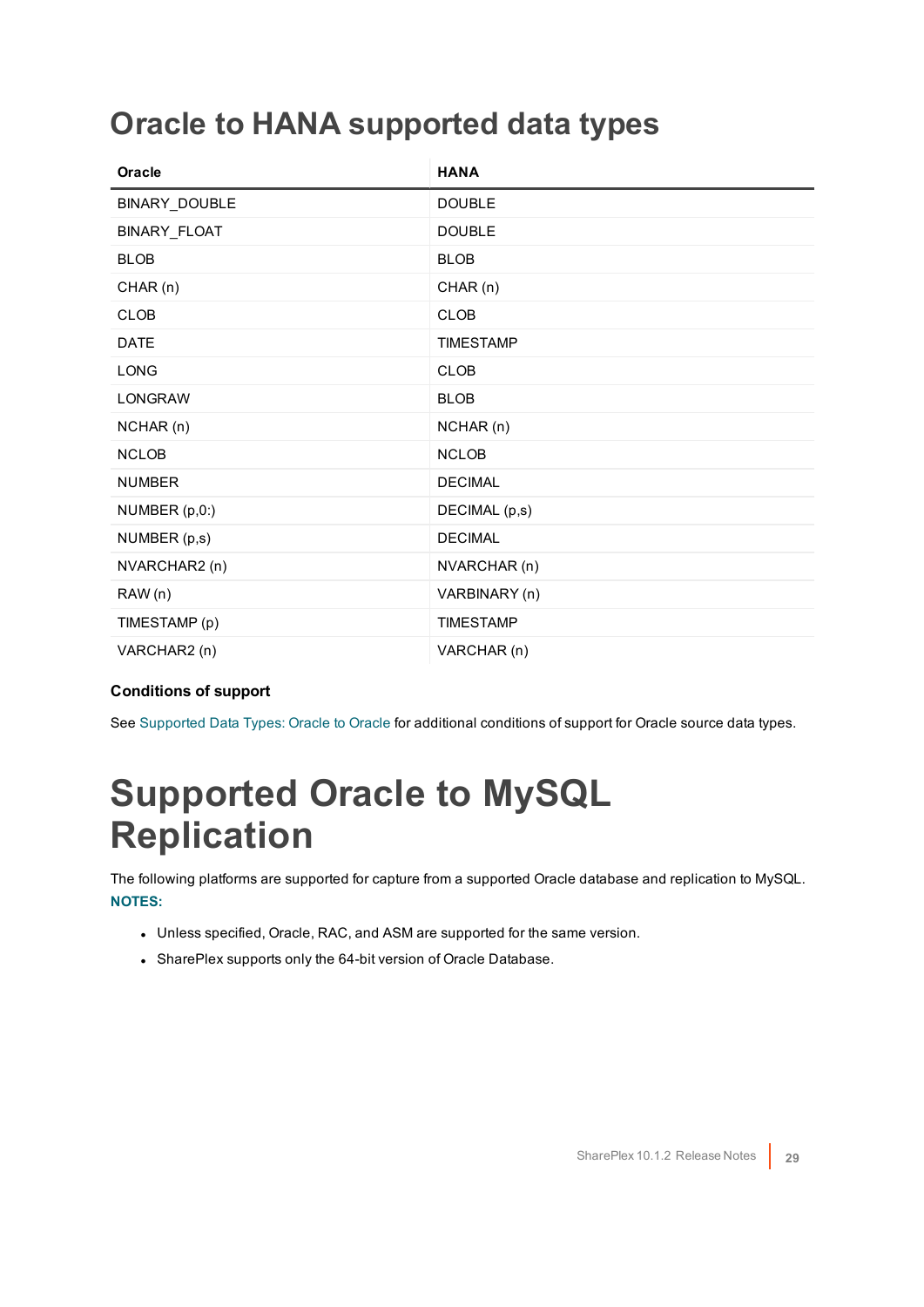#### **Supported Oracle Sources:**

Oracle 11gR2, 12cR1, 12cR2, 18c , and 19c

**NOTE:** These Oracle versions are also supported when running on Oracle Exadata Database machine.

#### **Supported versions for a cloud-based source:**

• Amazon RDS for Oracle 11gR2 (supported 11gR2 versions are 11.2.0.4.v11 or later), 12cR1 (supported 12cR1 versions are 12.1.0.2.v7 or later)

**NOTE:** Support for Oracle features on Amazon RDS is limited to the default option groups: default:oracle-ee-11-2 and default:oracle-ee-12-1.

• Oracle 11gR2, 12cR1, 12cR2, 18c, and 19c on an Amazon EC2 virtual machine and Microsoft Azure IaaS

#### **Supported Oracle Sources Supported MySQL Targets**

#### **Supported database types and versions:**

MySQL 5.5, 5.6, 5.7, and 8 **NOTE:** MySQL ODBC 5 Drivers (5.3.14) is required.

#### **Supported versions for a cloudbased target:**

Cloud support for Azure, Amazon RDS and Aurora database.

### <span id="page-29-0"></span>**Oracle to MySQL supported data types**

| Oracle                         | <b>MySQL</b>    |
|--------------------------------|-----------------|
| BINARY_DOUBLE <sup>1</sup>     | <b>DOUBLE</b>   |
| BINARY_FLOAT                   | <b>DOUBLE</b>   |
| <b>BLOB</b>                    | <b>LONGBLOB</b> |
| CHAR(n)                        | CHAR(n)         |
| <b>CLOB</b>                    | <b>LONGTEXT</b> |
| <b>DATE</b>                    | DATETIME (0)    |
| <b>LONG</b>                    | <b>LONGTEXT</b> |
| <b>LONGRAW</b>                 | <b>LONGBLOB</b> |
| <b>NUMBER</b>                  | <b>DOUBLE</b>   |
| NUMBER (p,0:)                  | NUMERIC (p,s)   |
| NUMBER (p,s)                   | <b>DOUBLE</b>   |
| RAW (n)                        | VARBINARY (n)   |
| TIMESTAMP $(7:9)$ <sup>2</sup> | DATETIME (6)    |
| TIMESTAMP (p) 2                | DATETIME (p)    |
| VARCHAR2 (n)                   | VARCHAR (n)     |

See "Conditions of support" following this table for additional information.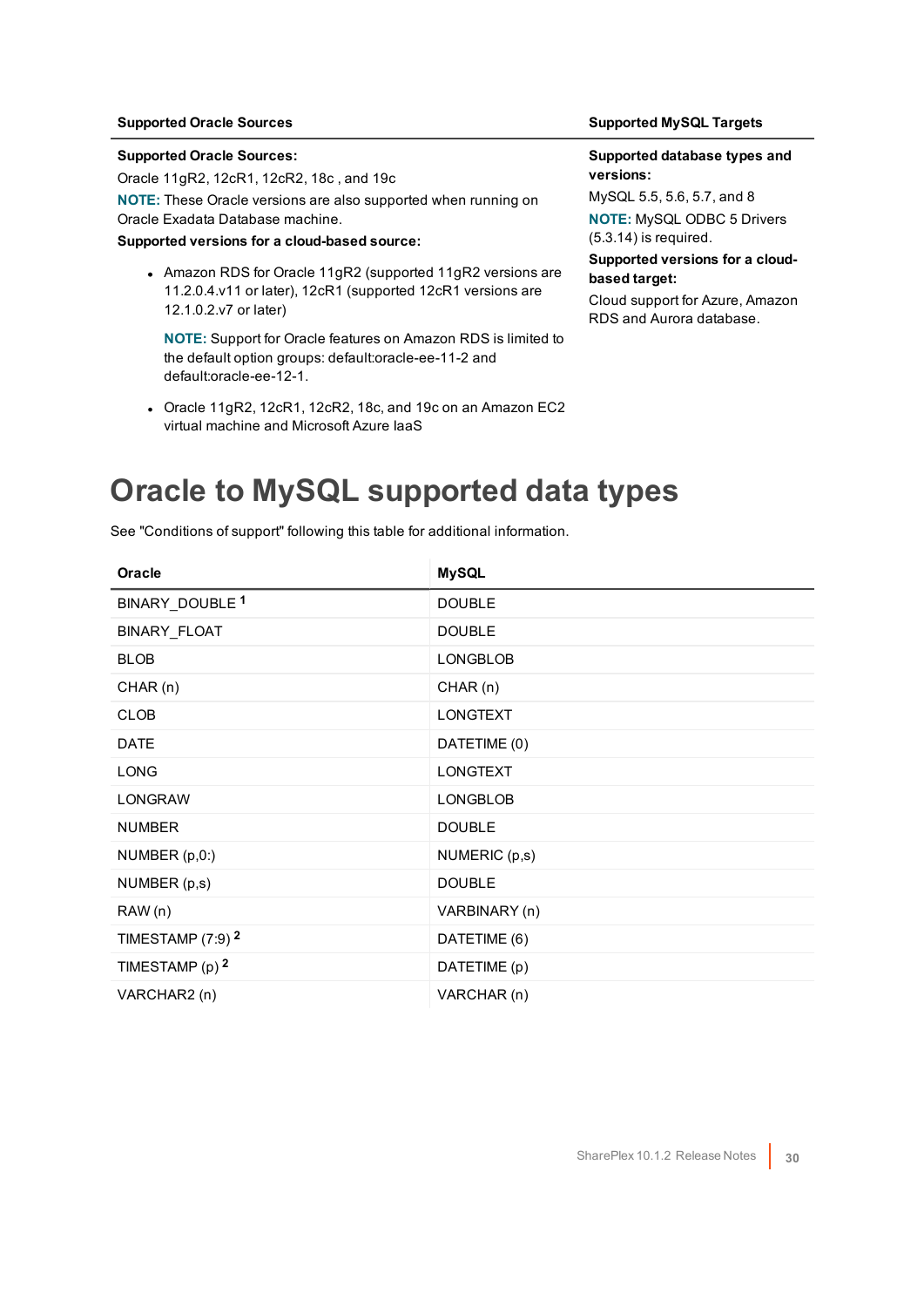- <span id="page-30-0"></span>1. Because Oracle and MySQL handle this data type differently, there may be a very small difference in precision between the value of the source and the value of the target row. You may see the difference when viewing the data from SQL\*Plus or other utility, but SharePlex will not report this difference as an out-of-sync condition.
- 2. If the MySQL target database is earlier than version 5.6.4, the fractional seconds will be truncated. Earlier versions did not support fractional seconds.

<span id="page-30-1"></span>See [Supported](#page-20-1) Data Types: Oracle to Oracle for additional conditions of support for Oracle source data types.

### **Supported Oracle to PostgreSQL Replication**

The following platforms are supported for capture from a supported Oracle database and replication to PostgreSQL.

### **NOTES:**

- Unless specified, Oracle, RAC, and ASM are supported for the same version.
- SharePlex supports only the 64-bit version of Oracle Database.

virtual machine and Microsoft Azure IaaS

| <b>Supported Oracle Sources</b>                                                                                                                          | <b>Supported PostgreSQL Targets</b>                         |
|----------------------------------------------------------------------------------------------------------------------------------------------------------|-------------------------------------------------------------|
| <b>Supported Oracle Sources:</b><br>Oracle 11gR2, 12cR1, 12cR2, 18c, and 19c                                                                             | Supported database types and<br>versions:                   |
| <b>NOTE:</b> These Oracle versions are also supported when running on<br>Oracle Exadata Database machine.                                                | PostgreSQL 9.4, 9.5, 9.6, 10, 13.4,<br>and 14.0             |
| Supported versions for a cloud-based source:                                                                                                             | Supported versions for a cloud-<br>based target:            |
| • Amazon RDS for Oracle 11gR2 (supported 11gR2 versions are<br>11.2.0.4.v11 or later), 12cR1 (supported 12cR1 versions are<br>12.1.0.2.v7 or later)      | Cloud support for Azure, Amazon<br>RDS and Aurora database. |
| <b>NOTE:</b> Support for Oracle features on Amazon RDS is limited to<br>the default option groups: default:oracle-ee-11-2 and<br>default:oracle-ee-12-1. |                                                             |
| • Oracle 11qR2, 12cR1, 12cR2, 18c, and 19c on an Amazon EC2                                                                                              |                                                             |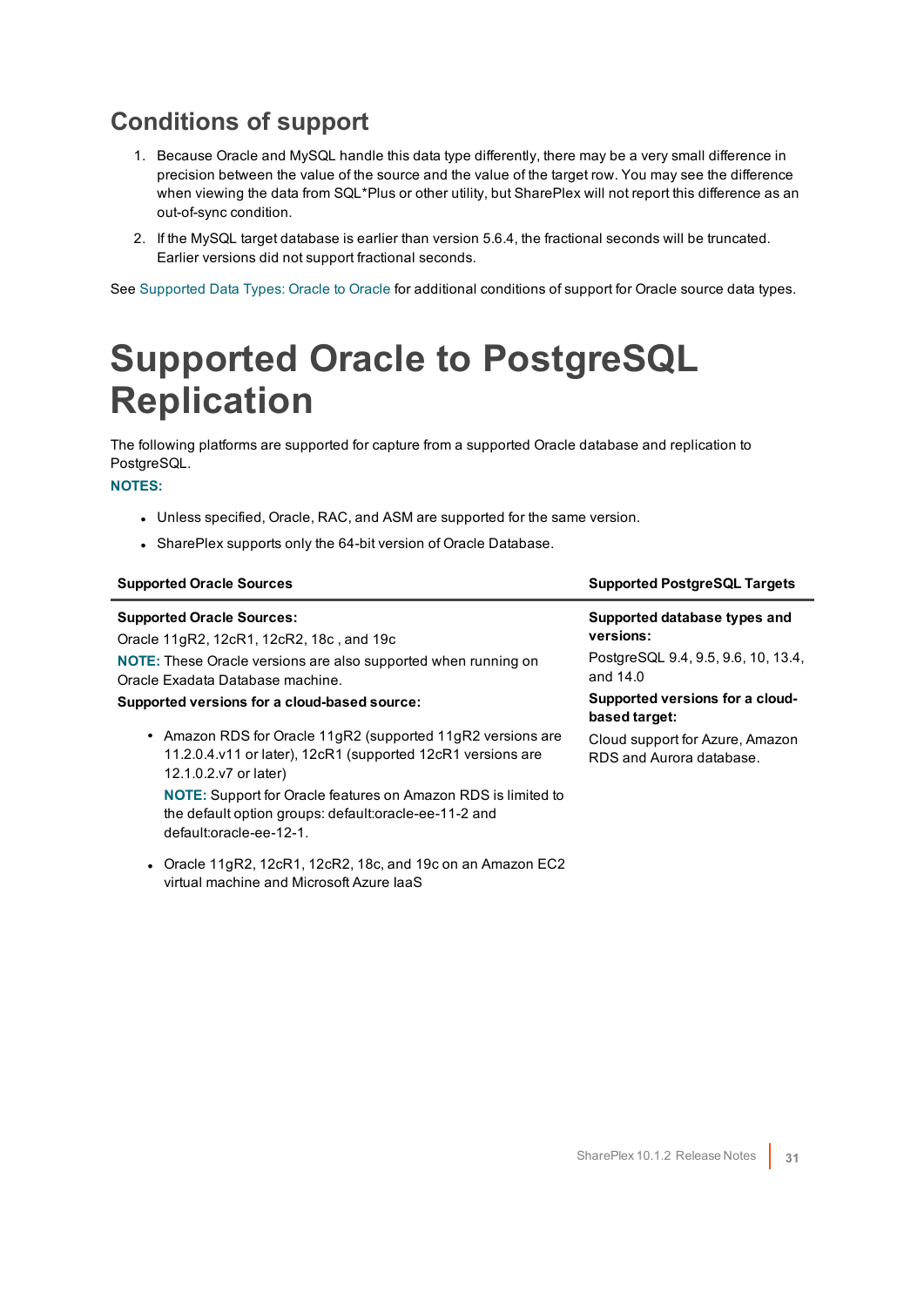### <span id="page-31-0"></span>**Oracle to PostgreSQL supported data types**

| Oracle                               | PostgreSQL                   |
|--------------------------------------|------------------------------|
| BINARY_DOUBLE                        | <b>DOUBLE PRECISION</b>      |
| <b>BINARY FLOAT</b>                  | <b>REAL</b>                  |
| CHAR(n)                              | CHAR(n)                      |
| CHAR (n CHAR)                        | CHAR(n)                      |
| <b>CLOB</b>                          | <b>TEXT</b>                  |
| <b>DATE</b>                          | <b>DATE</b>                  |
| <b>LONG</b>                          | <b>TEXT</b>                  |
| NCHAR (n)                            | CHAR(n)                      |
| <b>NCLOB</b>                         | <b>TEXT</b>                  |
| <b>NUMBER</b>                        | <b>NUMERIC</b>               |
| NUMBER (p,0:)                        | NUMERIC (p,s)                |
| NUMBER (p,s)                         | <b>NUMERIC</b>               |
| NVARCHAR2 (n)                        | VARCHAR (n)                  |
| TIMESTAMP (7:9)                      | TIMESTAMP (6)                |
| TIMESTAMP (p)                        | TIMESTAMP (p)                |
| TIMESTAMP (7:9) WITH TIME ZONE       | TIMESTAMP (6) WITH TIME ZONE |
| TIMESTAMP (p) WITH TIME ZONE         | TIMESTAMP (p) WITH TIME ZONE |
| TIMESTAMP (7:9) WITH LOCAL TIME ZONE | TIMESTAMP (6)                |
| TIMESTAMP (p) WITH LOCAL TIME ZONE   | TIMESTAMP (p)                |
| VARCHAR2 (n)                         | VARCHAR (n)                  |
| VARCHAR2 (n CHAR)                    | VARCHAR (n)                  |

### **Conditions of support**

See [Supported](#page-20-1) Data Types: Oracle to Oracle for additional conditions of support for Oracle source data types.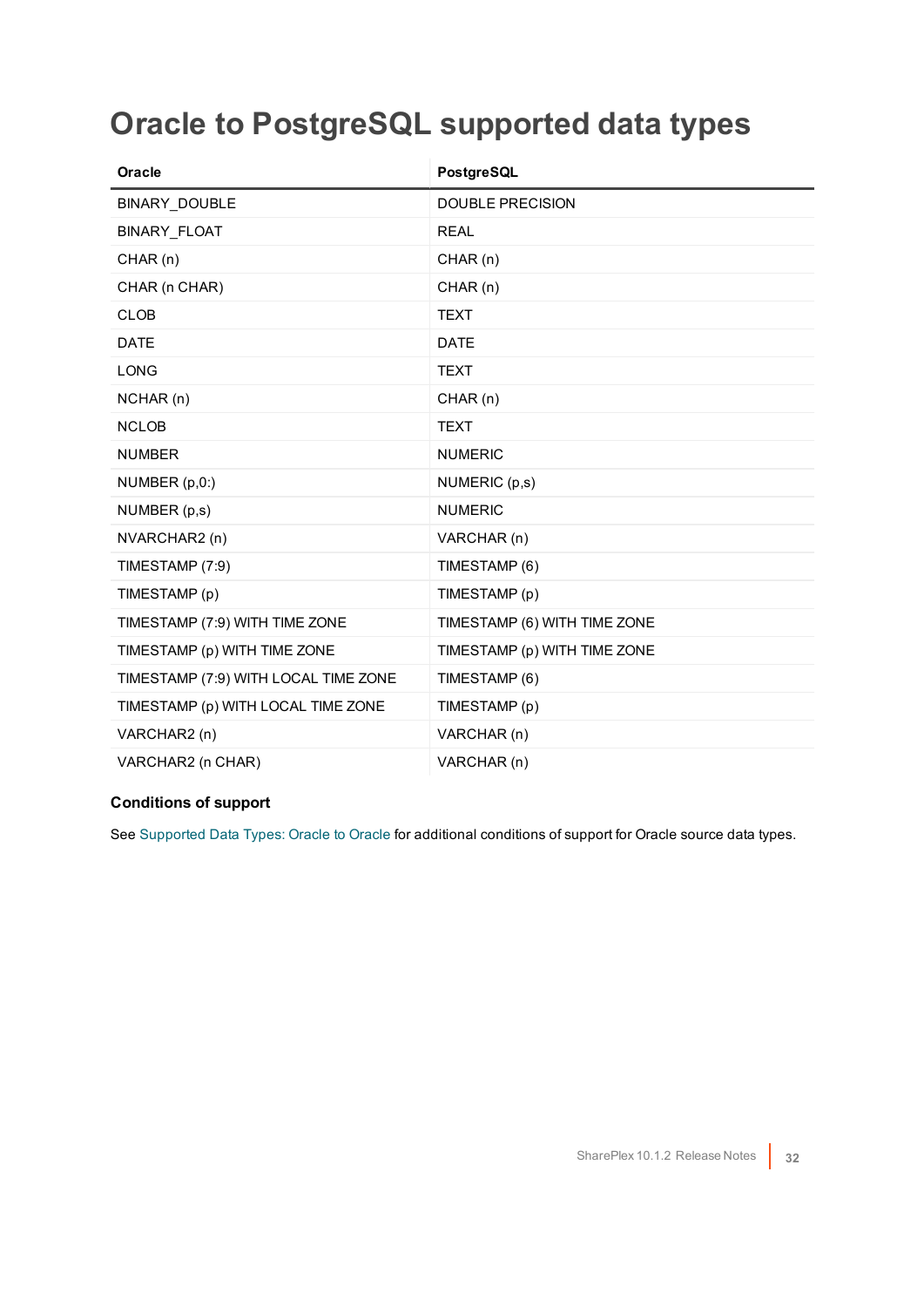## <span id="page-32-0"></span>**Supported Oracle to SQL Server Replication**

### **NOTES:**

- Unless specified, Oracle, RAC, and ASM are supported for the same version.
- SharePlex supports only the 64-bit version of Oracle Database.

| <b>Supported Oracle Sources</b>                                                                                                                                 | <b>Supported SQL Server Targets</b>                                                                                                                                          |
|-----------------------------------------------------------------------------------------------------------------------------------------------------------------|------------------------------------------------------------------------------------------------------------------------------------------------------------------------------|
| <b>Supported Oracle Sources:</b>                                                                                                                                | Supported database types and versions:                                                                                                                                       |
| Oracle 11gR2, 12cR1, 12cR2, and 19c<br><b>NOTE:</b> These Oracle versions are also supported<br>when running on Oracle Exadata Database                         | • Azure SQL Database, SQL Server 2008, 2008<br>R2, 2012, 2014, 2016, 2017, and 2019.                                                                                         |
| machine.<br>Supported versions for a cloud-based source:                                                                                                        | The Microsoft SQL Server ODBC Driver is<br>required.                                                                                                                         |
| • Amazon RDS for Oracle 11gR2 (supported<br>11gR2 versions are 11.2.0.4.v11 or later),<br>12cR1 (supported 12cR1 versions are<br>12.1.0.2.v7 or later) and 19c. | • Databases listed above are also supported<br>when they are deployed on an Amazon EC2<br>virtual machine, Microsoft Azure (laaS or SQL<br>Server on Azure Virtual Machines) |
| <b>NOTE:</b> Support for Oracle features on                                                                                                                     | <b>NOTES:</b>                                                                                                                                                                |
| Amazon RDS is limited to the default option<br>groups: default: oracle-ee-11-2,<br>default:oracle-ee-12-1, default:oracle-ee-19,                                | • The SQL Server database is supported on the<br>RHEL and Windows Server operating systems.                                                                                  |
| and default:oracle-se2-19.                                                                                                                                      | • Azure SQL Database and SQL Server<br>database are supported on RHEL 7.x and                                                                                                |
|                                                                                                                                                                 |                                                                                                                                                                              |

- Oracle 11gR2, 12cR1, 12cR2, and 19c on an Amazon EC2 virtual machine and Microsoft Azure IaaS
- Windows Server 2016 & 2019 as a remote post.

### <span id="page-32-1"></span>**Oracle to SQL Server supported data types**

| Oracle         | <b>SQL Server</b> |
|----------------|-------------------|
| <b>ANYDATA</b> | <b>VARIENT</b>    |
| BINARY_DOUBLE  | <b>FLOAT (53)</b> |
| BINARY FLOAT   | <b>FLOAT (24)</b> |
| <b>BLOB</b>    | VARBINARY (MAX)   |
| CHAR(n)        | CHAR(n)           |
| CHAR (n CHAR)  | CHAR(n)           |
| <b>CLOB</b>    | VARCHAR (MAX)     |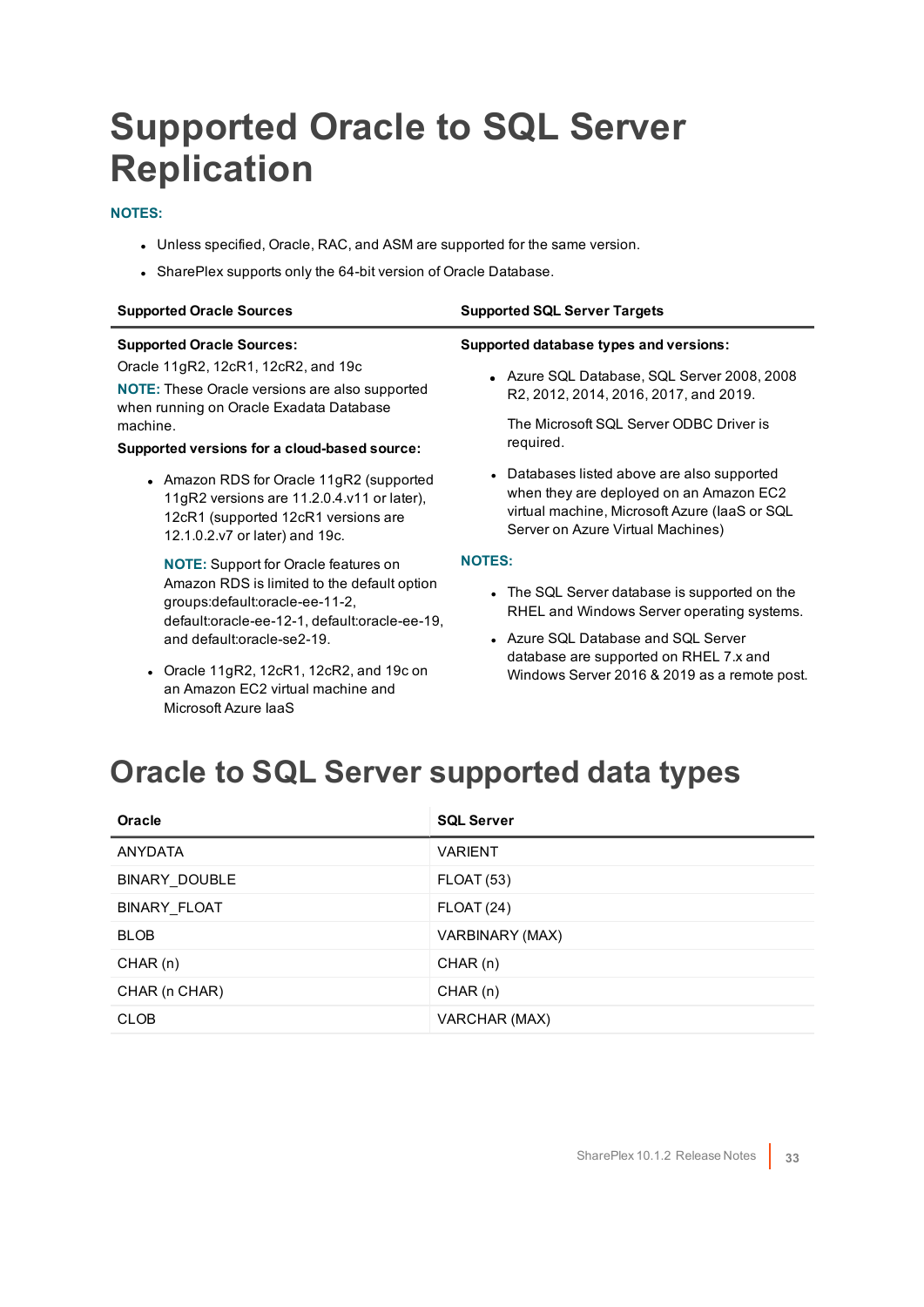| Oracle                         | <b>SQL Server</b>  |
|--------------------------------|--------------------|
| <b>DATE</b>                    | DATETIME2 (7)      |
| <b>LONG</b>                    | VARCHAR (MAX)      |
| <b>LONGRAW</b>                 | VARBINARY (MAX)    |
| NCHAR(n)                       | NCHAR(n)           |
| <b>NCLOB</b>                   | NVARCHAR (MAX)     |
| <b>NUMBER</b>                  | <b>FLOAT (53)</b>  |
| NUMBER (p,0:)                  | NUMERIC (p,s)      |
| NUMBER (p,s)                   | <b>FLOAT (53)</b>  |
| NVARCHAR2 (n)                  | NVARCHAR (n)       |
| RAW(n)                         | VARBINARY (n)      |
| TIMESTAMP (8:9)                | DATETIME2 (7)      |
| TIMESTAMP (p)                  | DATETIME2 (p)      |
| TIMESTAMP (8:9) WITH TIME ZONE | DATETIMEOFFSET (7) |
| TIMESTAMP (p) WITH TIME ZONE   | DATETIMEOFFSET (p) |
| VARCHAR2 (n)                   | VARCHAR (n)        |
| VARCHAR2 (n CHAR)              | VARCHAR (n)        |

<span id="page-33-0"></span>See [Supported](#page-20-1) Data Types: Oracle to Oracle for additional conditions of support for Oracle source data types.

### **Oracle to XML supported data types**

This mapping applies to all targets that receive messages as XML:

- File in XML format
- $\blacksquare$  JMS
- Kafka

See "Conditions of support" following this table for additional information.

| Oracle               | <b>XML</b>   |
|----------------------|--------------|
| <b>BINARY DOUBLE</b> | decimal      |
| <b>BINARY FLOAT</b>  | decimal      |
| <b>BLOB</b>          | base64Binary |
| <b>CHAR</b>          | string       |
| <b>CLOB</b>          | string       |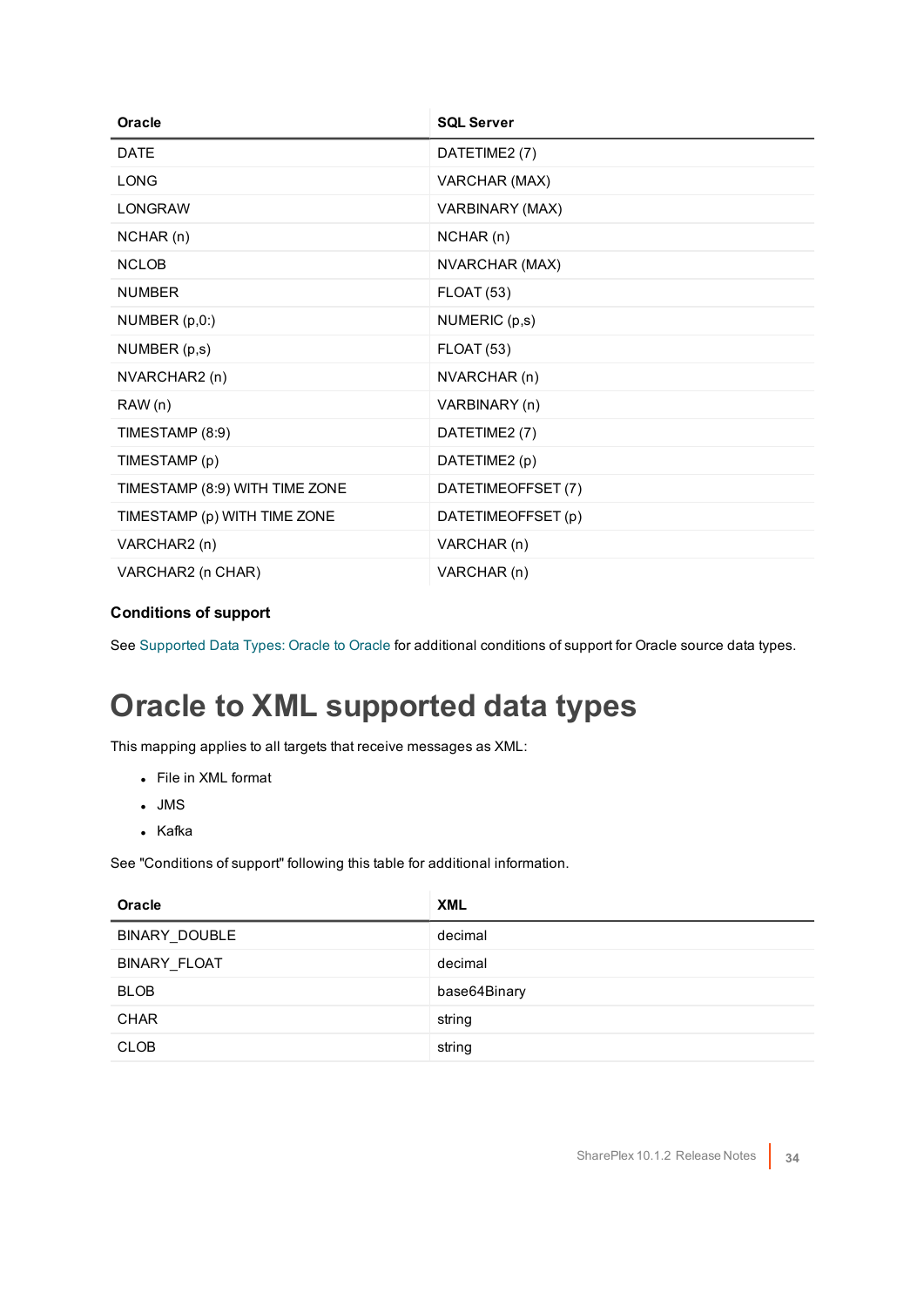| Oracle                         | <b>XML</b>                                                                                                                                                               |
|--------------------------------|--------------------------------------------------------------------------------------------------------------------------------------------------------------------------|
| <b>DATE</b>                    | dateTime                                                                                                                                                                 |
| <b>INTERVAL DAY TO SECOND</b>  | dayTimeDuration                                                                                                                                                          |
| <b>INTERVAL YEAR TO MONTH</b>  | yearMonthDuration                                                                                                                                                        |
| LONG                           | string                                                                                                                                                                   |
| <b>NCHAR</b>                   | string                                                                                                                                                                   |
| <b>NCLOB</b>                   | string                                                                                                                                                                   |
| <b>NUMBER</b>                  | decimal                                                                                                                                                                  |
| NVARCHAR2                      | string                                                                                                                                                                   |
| <b>RAW</b>                     | base64Binary                                                                                                                                                             |
| <b>ROWID</b>                   | string                                                                                                                                                                   |
| <b>TIMESTAMP</b>               | dateTime                                                                                                                                                                 |
| TIMESTAMP WITH LOCAL TIME ZONE | dateTimeStamp                                                                                                                                                            |
| TIMESTAMP WITH TIME ZONE       | dateTimeStamp                                                                                                                                                            |
| VARCHAR2                       | string                                                                                                                                                                   |
| VARRAY <sup>1</sup>            | Post maps the data types in the source VARRAY to the<br>appropriate XML data types. Only certain data types in a<br>VARRAY are supported. See the conditions of support. |

- <span id="page-34-0"></span>1. Only the following data types in a VARRAY are supported by SharePlex when replicating to XML output:
	- BINARY\_FLOAT
	- VARCHAR2
	- BINARY\_DOUBLE
	- NUMBER
	- TIMESTAMP (This is converted to a DATE data type without microseconds in XML output)
	- <sup>l</sup> DATE
	- UDT (only if it contains one of the data types in this list)

<span id="page-34-1"></span>See [Supported](#page-20-1) Data Types: Oracle to Oracle for additional conditions of support for Oracle source data types.

## **Oracle to JSON supported data types**

This mapping applies to all targets that receive messages as JSON:

• Kafka

See "Conditions of support" following this table for additional information.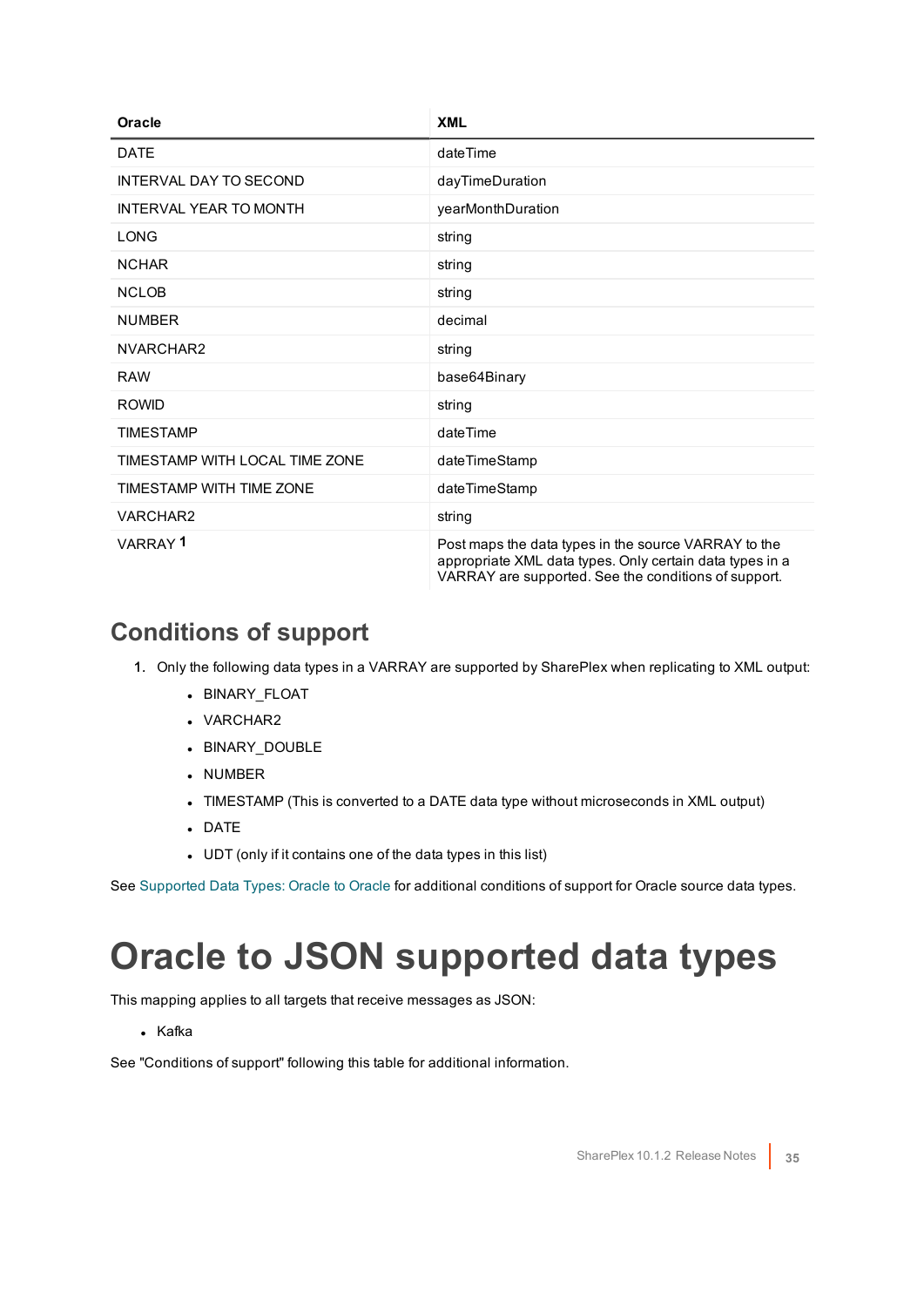| Oracle                         | <b>JSON</b>                           |
|--------------------------------|---------------------------------------|
| BINARY_DOUBLE                  | Number                                |
| <b>BINARY FLOAT</b>            | Number                                |
| <b>BLOB</b>                    | String containing base64 encoded data |
| <b>CHAR</b>                    | String                                |
| <b>CLOB</b>                    | String                                |
| <b>DATE</b>                    | String containing date                |
| <b>INTERVAL DAY TO SECOND</b>  | String containing interval            |
| <b>INTERVAL YEAR TO MONTH</b>  | String containing interval            |
| <b>LONG</b>                    | String                                |
| <b>NCHAR</b>                   | String                                |
| <b>NCLOB</b>                   | String                                |
| <b>NUMBER</b>                  | Number                                |
| NVARCHAR2                      | String                                |
| <b>RAW</b>                     | String containing hex encoded data    |
| <b>ROWID</b>                   | String                                |
| <b>TIMESTAMP</b>               | String containing timestamp           |
| TIMESTAMP WITH LOCAL TIME ZONE | String containing timestamp           |
| TIMESTAMP WITH TIME ZONE       | String containing timestamp           |
| VARCHAR2                       | String                                |

<span id="page-35-0"></span>See [Supported](#page-20-1) Data Types: Oracle to Oracle for additional conditions of support for Oracle source data types.

### **Supported objects and operations for DML replication**

SharePlex supports DML operations on tables and sequences, with some conditions. DML can be replicated from an Oracle source to an Oracle target or an Open Target target.

**NOTE:** Replication to targets with a different character set is supported, with limitations. When posting to Open Target databases, XML files and JMS, SharePlex supports only UNICODE and US7ASCII on the target, but conversion can be performed by an Oracle client installed on the target system. For full details, see the Preinstallation Checklist in the SharePlex [Installation](https://support.quest.com/shareplex) and Setup Guide for an Oracle Source.

### <span id="page-35-1"></span>**Tables**

SharePlex supports the following DML operations on tables: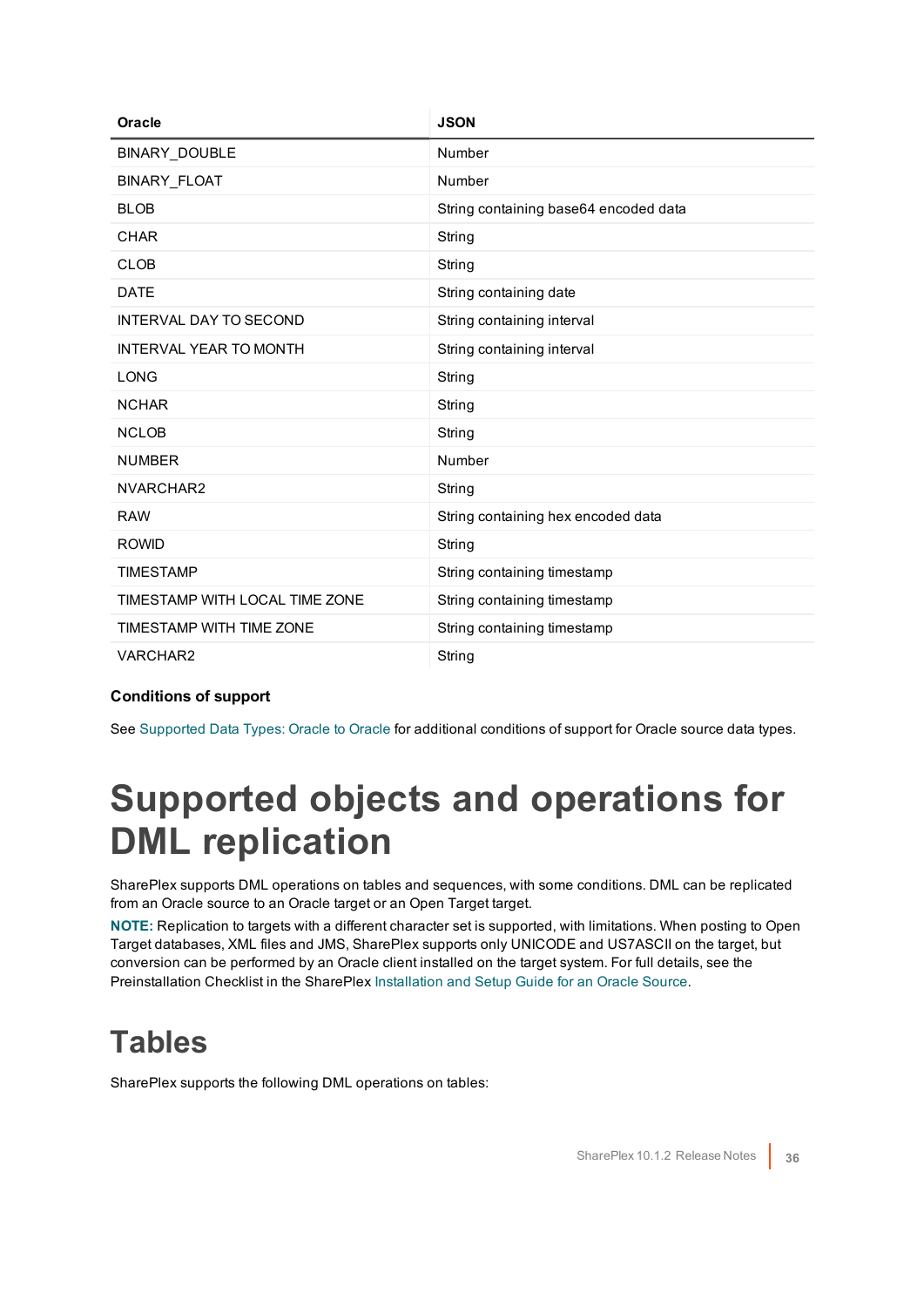- **.** INSERT, UPDATE, DELETE, COMMIT, ROLLBACK
- Direct-path loads (SQL\*Loader) (INSERT AND FULL ROLLBACK). **NOTE:** Replication of partial rollbacks of DLOADs is **not** supported.

The target table must support the column types that are being replicated from the source Oracle table. SharePlex supports the following table types for DML operations:

| Supported table<br>type*  | <b>Conditions of Support</b>                                                                                                                                                                                                                                                    |
|---------------------------|---------------------------------------------------------------------------------------------------------------------------------------------------------------------------------------------------------------------------------------------------------------------------------|
| Regular Oracle<br>tables  | None                                                                                                                                                                                                                                                                            |
| Index-organized<br>tables | SharePlex <b>does not</b> support:<br>• Replication to/from index-organized tables that contain LOB or VARRAY columns<br>• Replication from a non-index-organized table to an index-organized table<br>• SharePlex hash-based horizontal partitioning of index-organized tables |
| <b>Partitioned tables</b> | None                                                                                                                                                                                                                                                                            |
| Views                     | None                                                                                                                                                                                                                                                                            |
| Materialized<br>views     | SharePlex does not support replication from a materialized view to a materialized view.<br>SharePlex can replicate the underlying table of a materialized view to a regular target<br>table.                                                                                    |

#### **SharePlex does not support the following table types:**

- Replication to/from nested tables
- Replication to/from clustered tables

#### **\*SharePlex does not support the following for any table type:**

- Replication to/from Identity columns.
- Replication of rows changed by 'UPDATE WITH CASE' syntax.
- Replication of rows in which data exceeds 319 KB in size, excluding LOB and LONG columns
- <span id="page-36-0"></span>• Replication of external tables or tables with external partitions

### **Sequences**

- Transactional changes to Oracle sequences can be replicated only from Oracle to Oracle.
- To replicate transactional changes to sequences, the supplemental logging of primary and unique keys must be enabled at the database level, or you must enable supplemental logging for primary keys on the **sys.seq\$** table.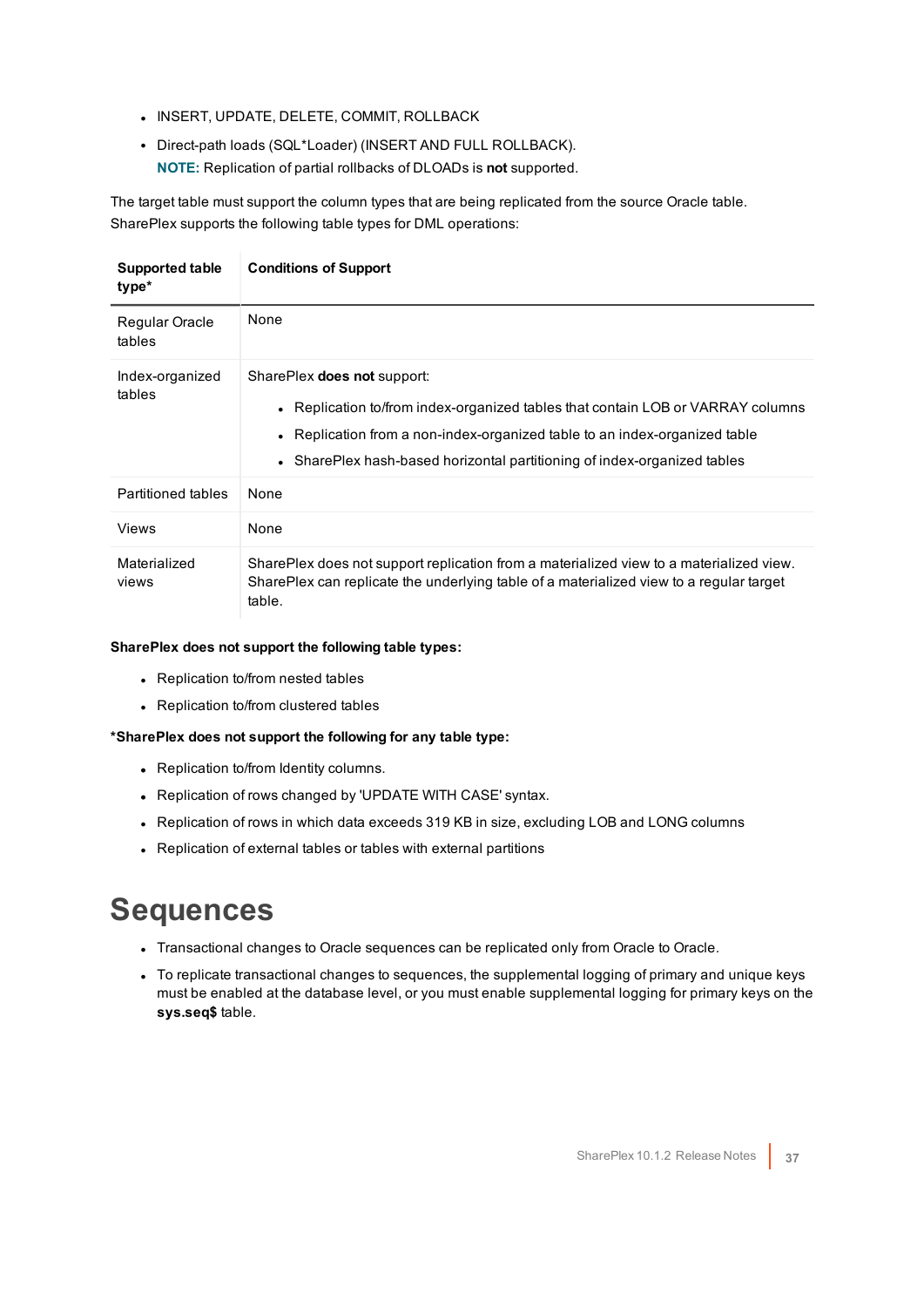### <span id="page-37-0"></span>**Secured and compressed objects**

SharePlex supports DML operations on secured or compressed objects as described in the following table. See "Conditions of support" following this table for additional information.

| <b>Secured/Compressed Object</b>                                                                       | Can be replicated<br>to: |
|--------------------------------------------------------------------------------------------------------|--------------------------|
| DML on tables encrypted by Oracle Obfuscation Toolkit                                                  | All target types         |
| DML on tables with Transparent Data Encryption (TDE) <sup>1</sup>                                      | All target types         |
| DML on Oracle Label Security (OLS) <sup>2</sup>                                                        | All target types         |
| DML on compressed objects: Basic, Advanced Row (OLTP) Compression, HCC <sup>3</sup>                    | All target types         |
| Direct Load (DLOAD) on compressed objects: Basic, Advanced Row (OLTP)<br>Compression, HCC <sup>3</sup> | All target types         |

### <span id="page-37-1"></span>**Conditions of support**

### **1. Conditions of support - TDE**

SharePlex supports Tablespace Encryption and Column Encryption, both source and target.

The SharePlex **copy/append** command does not support TDE.

TDE is not supported for sources on RDS.

SharePlex only supports the AES and DES encryption algorithms.

#### **2. Conditions of support - OLS**

By default, SharePlex cannot process rows that are protected by OLS (Oracle Label Security) because users granted DBA privileges (like SharePlex) do not have enough privileges to access those rows. However, if privilege is granted from the OLSSYS user, SharePlex can support OLS. SharePlex was tested under the following OLS configuration:

- The SharePlex user was granted full privilege to the objects in replication.
- Test tables with OLS security were created.
- Data was replicated using INSERT, UPDATE, DELETE, ROLLBACK, and TRUNCATE operations, and ALTER TABLE to add and drop columns.

**NOTE:** If the OLS policy data label column is defined as hidden, the data in that column cannot be replicated by SharePlex.

#### **3. Conditions of support - compression**

For HCC compression: SharePlex does not support query low compression. Supported types of compression are query high, archive low and archive high.

For Advanced Row (OLTP) Compression: Under certain conditions, Oracle does not provide enough information in the redo log for SharePlex to replicate a DML operation on a OLTP compressed object. Testing of OLTP compressed objects is advised.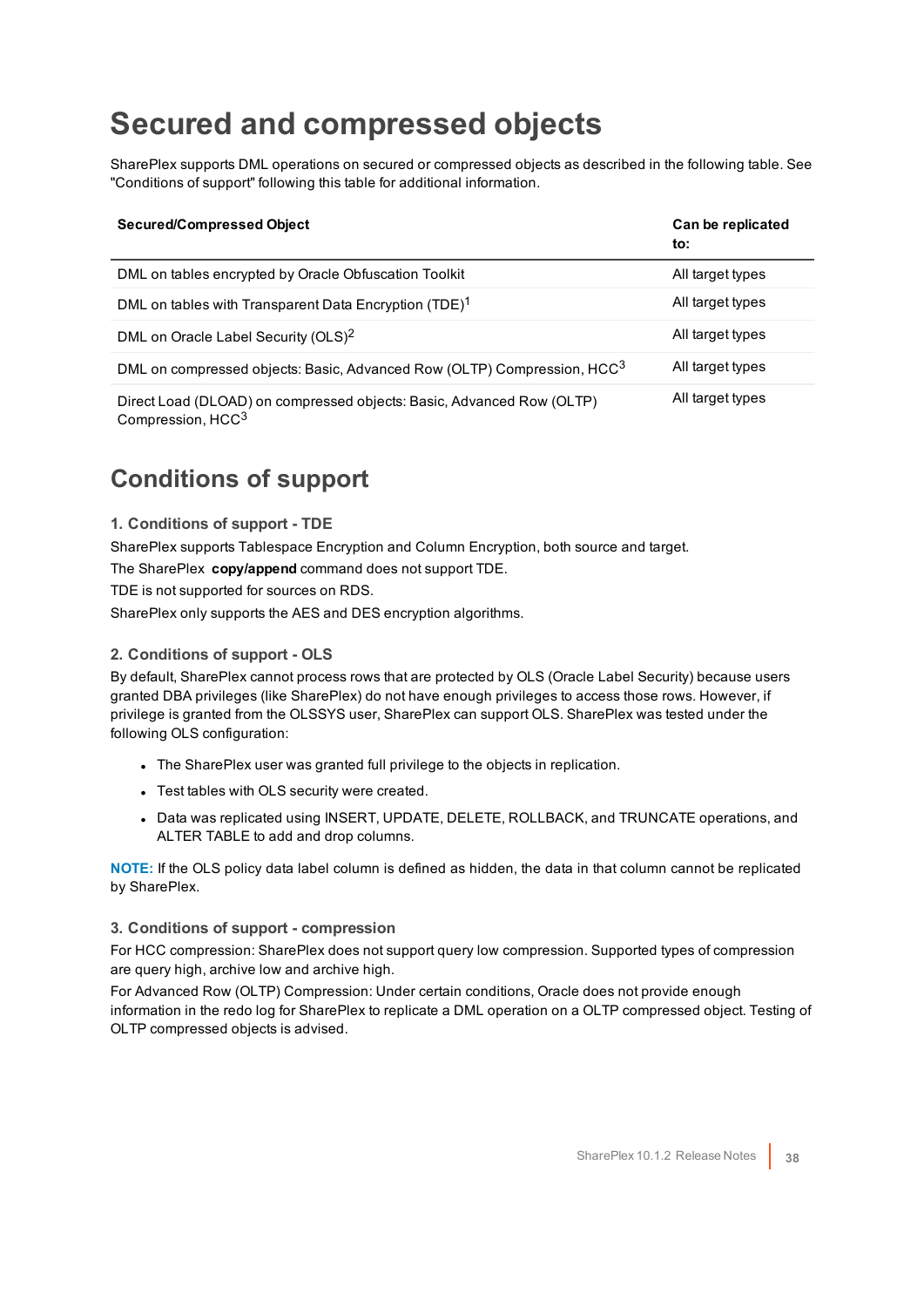## <span id="page-38-0"></span>**Supported operations and objects for DDL replication**

SharePlex provides default and optional DDL support.

**NOTE:** Support for DDL on compressed Oracle objects is limited to the following:

- SharePlex supports DDL on compressed objects only for Oracle 11gR2 and later source Oracle databases.
- ALTER TABLE to ADD COLUMN and ALTER TABLE to DROP COLUMN are supported on Basic, Advanced Row (OLTP) Compression, and HCC compressed Oracle objects for replication to all Oracle and Open Targets.

#### **SharePlex does not support:**

- ANALYZE TABLE and ANALYZE INDEX
- DDL to ALTER TABLE ADD OVERFLOW to an IOT in replication
- DDL operations issued by the SharePlex database user
- DDL to ALTER INDEX to an IOT in replication

### <span id="page-38-1"></span>**Oracle-to-Oracle DDL support**

This section outlines both default and optional DDL support.

### **DDL on objects listed in the active configuration file**

SharePlex supplies default and optional DDL replication for objects whose **names are listed in the configuration file explicitly or by wildcard**. See "Conditions of support" following this table for additional information.

For details about the controlling parameter, see the SharePlex [Reference](https://support.quest.com/shareplex) Guide.

| <b>Supported object</b>                                                                        | <b>Supported DDL Operation</b>                                                                                                                                                     | <b>Enabled</b><br>by<br>default? | <b>Controlling parameter</b> |
|------------------------------------------------------------------------------------------------|------------------------------------------------------------------------------------------------------------------------------------------------------------------------------------|----------------------------------|------------------------------|
| Table and IOT<br>(when they exist in the<br>source at the time of<br>configuration activation) | Truncate<br>Alter to add, drop, modify columns<br>Alter to add, modify, drop, split,<br>coalesce, move, truncate, exchange<br>partition or subpartition <sup>1</sup><br>Drop Table | <b>Yes</b>                       | SP OCT<br>REPLICATE DDL=3    |
| Table and IOT<br>(when they are added to the<br>source after configuration                     | Create<br>Create as Select <sup>2</sup>                                                                                                                                            | <b>Yes</b>                       | SP OCT AUTOADD<br>ENABLE=1   |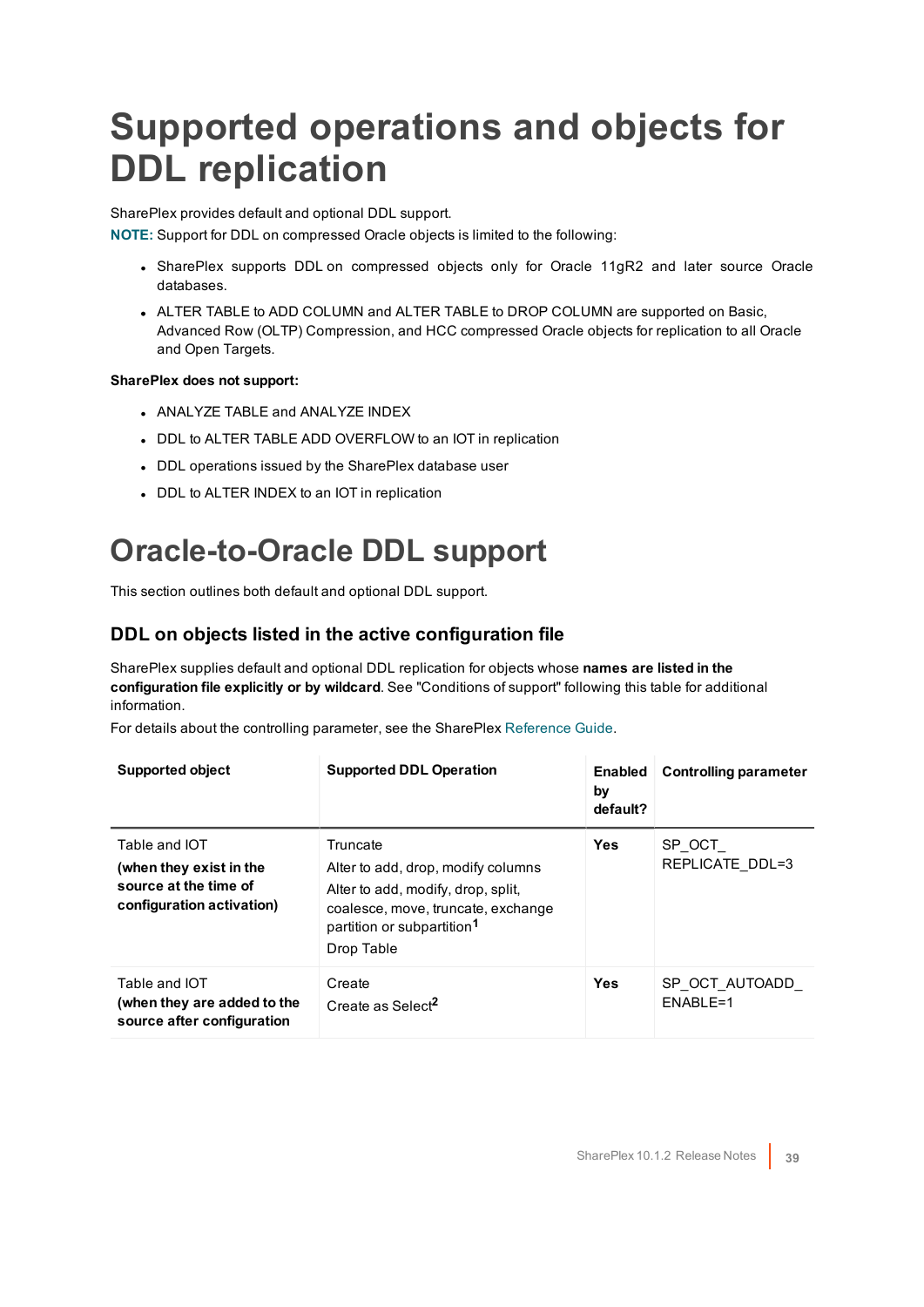| <b>Supported object</b>        | <b>Supported DDL Operation</b> | by<br>default? | <b>Enabled</b> Controlling parameter                                                                                 |
|--------------------------------|--------------------------------|----------------|----------------------------------------------------------------------------------------------------------------------|
| activation)                    |                                |                |                                                                                                                      |
| Index                          | Create<br>Alter<br>Drop        | <b>Yes</b>     | SP_OCT_AUTOADD_<br>ENABLE=1                                                                                          |
| Materialized View <sup>3</sup> | Create<br>Drop                 | No             | SP_OCT_AUTOADD_<br>ENABLE=1 and<br>SP OCT AUTOADD<br>$MV=1$ and<br>SP SYS TARGET<br>COMPATIBILITY=8.6.2<br>or higher |
| Sequences <sup>4</sup>         | Create, Drop                   | No             | SP_OCT_AUTOADD_<br>ENABLE=1 and<br>SP_OCT_AUTOADD_<br>SEQ=1 and<br>SP SYS TARGET<br>COMPATIBILITY=8.6.3<br>or higher |
| Trigger                        | Create, Drop                   | No             | SP_OCT_<br>REPLICATE<br>TRIGGER=1                                                                                    |
| Synonym                        | Create, Drop                   | No             | SP OCT<br>REPLICATE<br>SYNONYM=1                                                                                     |
| Grant <sup>5</sup>             | Create, Drop                   | No             | SP_OCT_<br>REPLICATE<br>GRANT=1                                                                                      |

- 1. ALTER TABLE has the following conditions of support:
	- ALTER TABLE DDL that involves multiple tables, such as EXCHANGE PARTITION between tables, requires all tables involved to be in replication.
	- Default DDL support for ALTER TABLE on partitions/subpartitions applies to user-named interval partitions/subpartitions. For system-named (system generated) interval partitions/subpartitions, SharePlex supports only ALTER TABLE to DROP and TRUNCATE the system-named partitions. To enable support for DROP and TRUNCATE of system-named partitions, set the SP\_OCT\_ TRUNC\_PARTITION\_BY\_ID parameter to 1, and ensure that both source and target are updated to SharePlex version 8.6.4 or later. **NOTE:** This requirement has changed from previous SharePlex releases in that the parameter must now be set regardless of the Oracle version, including for Oracle 12.2 and later.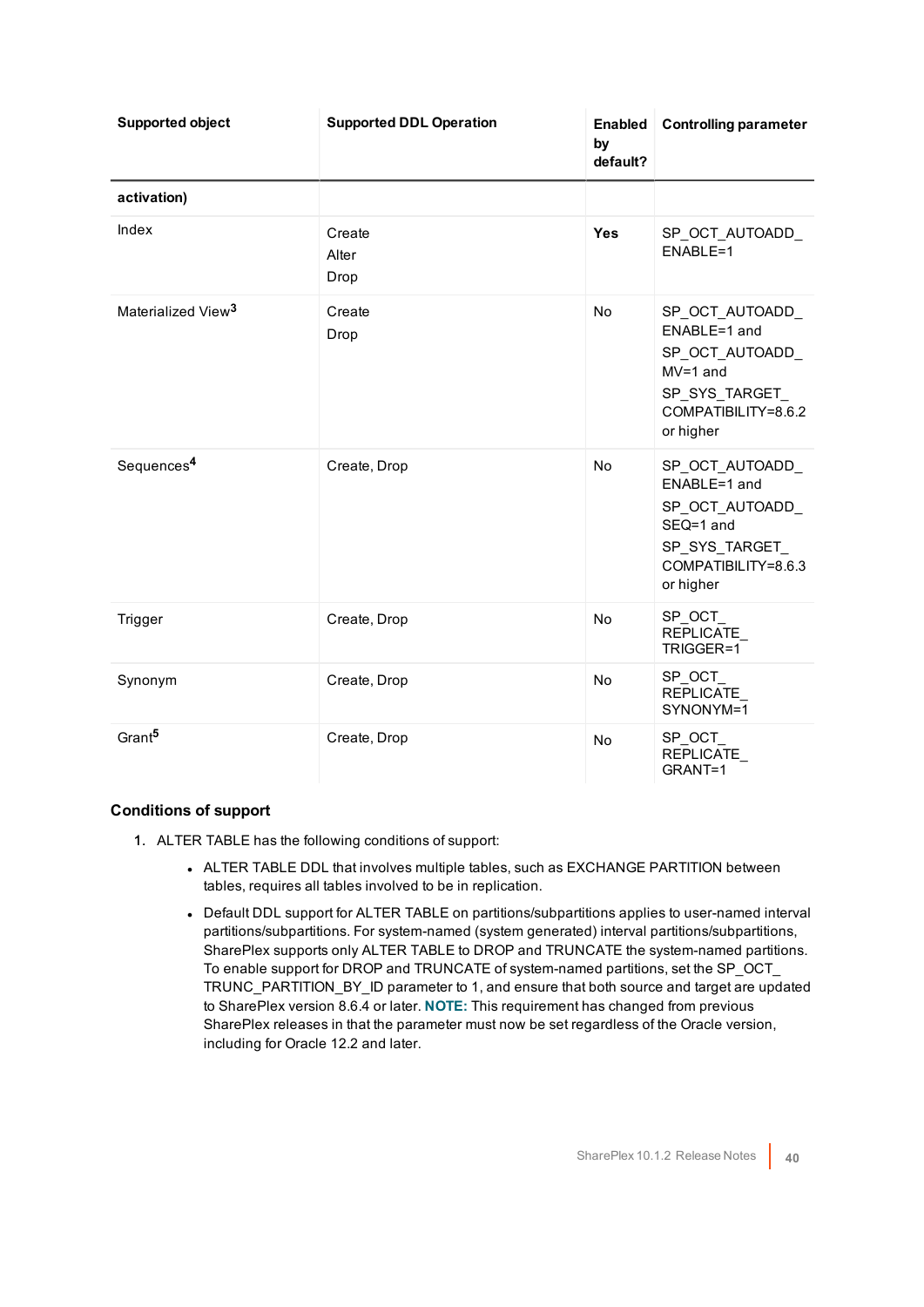- SharePlex does not support TRUNCATE of a system-generated sub-partition if the sub-partition is empty. In such cases, Post stops with error SP-OPO01002. To configure Post to ignore this error, stop Post, set the SP\_OPO\_CONT\_ON\_ERR parameter to 1, and add error number SP-OPO01002 to the top of the **oramsglist** file. See the SharePlex [Reference](https://support.quest.com/shareplex) Guide for more information about this parameter.
- 2. For CREATE TABLE AS SELECT, SharePlex supports the following datatypes: LONG, DATE, RAW, LONG RAW, ROWID, LONG VARCHAR, CHAR, CLOB, BLOB, CFILE, BFILE, TIMESTAMP, INTERVAL YEAR TO MONTH, INTERVAL DAY TO SECOND and ANYDATA.
- 3. For CREATE MATERIALIZED VIEW the following applies:
	- SharePlex supports the following datatypes for CREATE MATERIALIZED VIEW: LONG, DATE, RAW, LONG RAW, ROWID, UROWID, LONG VARCHAR, CHAR, CLOB, BLOB, CFILE, BFILE, TIMESTAMP, INTERVAL YEAR TO MONTH, INTERVAL DAY TO SECOND and ANYDATA. SharePlex does not support ALTER MATERIALIZE VIEW.
	- SharePlex converts a CREATE MATERIALIZED VIEW to a CREATE TABLE, applies the CREATE TABLE to the target, and then replicates the DML that populates the view. SharePlex does not replicate materialized views to materialized views.
- 4. To replicate sequences, the supplemental logging of primary and unique keys must be enabled at the database level, or you must enable supplemental logging for primary keys on the **sys.seq\$** table.
- 5. Amazon RDS restricts DBA users from issuing the GRANT command. Because SharePlex runs as the DBA user, SharePlex cannot replicate GRANT to or from an RDS database.

### **DDL on objects not listed in the active configuration file**

SharePlex provides expanded DDL support for Oracle objects that are not listed in the configuration file. SharePlex replicates the DDL statements for these objects, but does not maintain synchronization of the objects through DML replication. Expanded DDL replication is optional and is enabled with the following parameter setting:

#### SP\_OCT\_REPLICATE\_ALL\_DDL=1

**NOTE:** Expanded DDL replication supports not only tables and sequences but also a wide range of other objects such as procedures, functions, users, and views, which are not part of replication. Some of these objects may have underlying objects that *are in replication*. In those cases, Expanded DDL replication applies to the underlying objects in replication, as well as to the object that is not in replication.

See "Table Notes" following this table for additional information.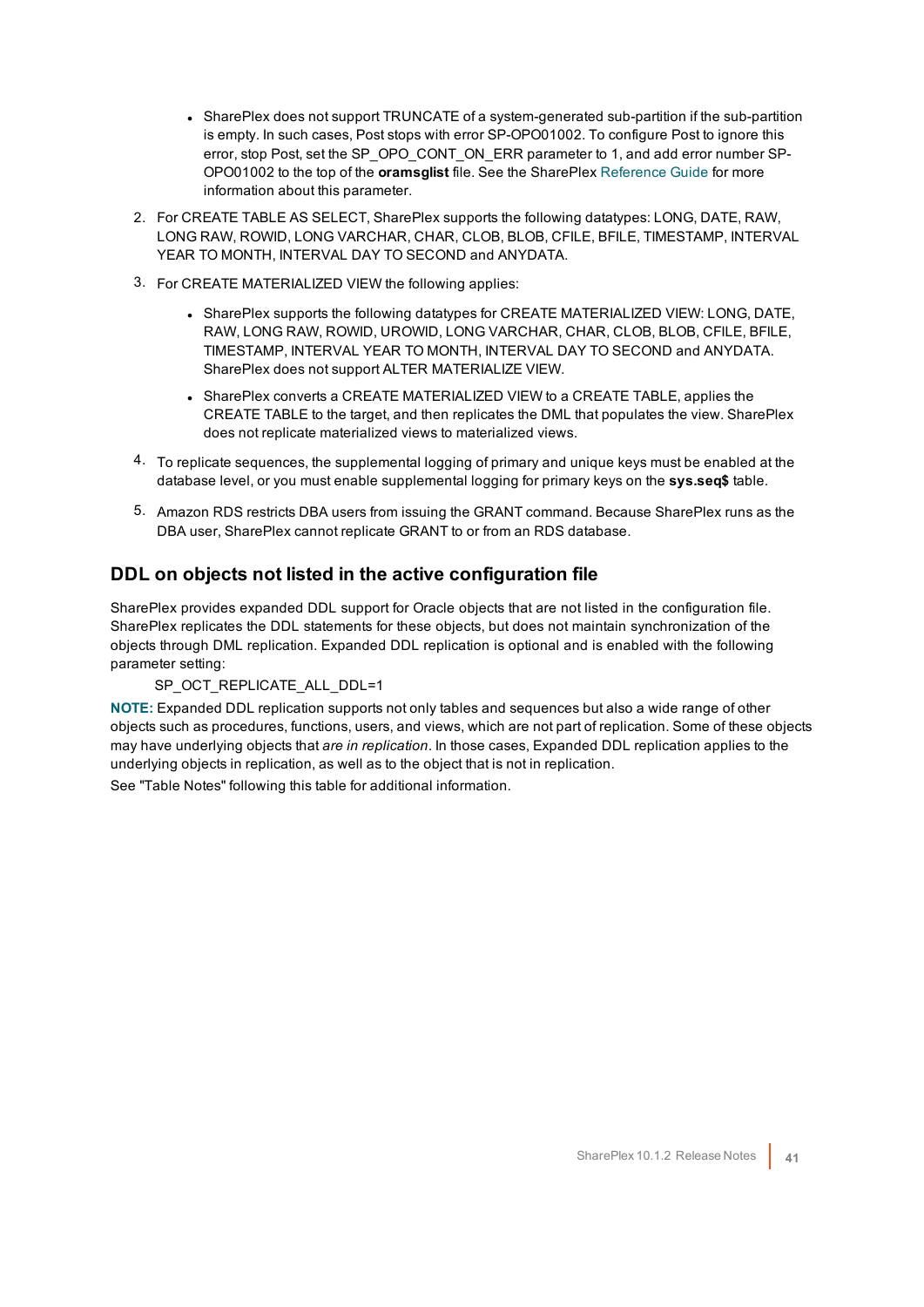| <b>Supported object</b> | <b>Supported Operation</b>     |
|-------------------------|--------------------------------|
| Table and IOT           | Create table                   |
|                         | Create table as select         |
|                         | Alter table add column         |
|                         | Alter table drop column        |
|                         | Drop table                     |
|                         | Truncate                       |
|                         | Comment on table               |
|                         | Comment on columns             |
|                         | <b>Associate Statistics</b>    |
|                         | <b>Disassociate Statistics</b> |
| Cluster                 | Create cluster                 |
|                         | Crop cluster                   |
| Sequence                | Create                         |
|                         | Drop                           |
|                         | Alter                          |
| Partition/              | Add                            |
| Subpartition            | Split                          |
|                         | Merge                          |
|                         | Drop                           |
|                         | Modify                         |
|                         | Coalesce                       |
|                         | Exchange                       |
|                         | Move                           |
|                         | Truncate                       |
|                         | Rename                         |
|                         | Set                            |
| Index                   | Create                         |
|                         | Alter                          |
|                         | Drop                           |
| View                    | Create                         |
|                         | Alter                          |
|                         | Drop                           |
|                         | Comment on view                |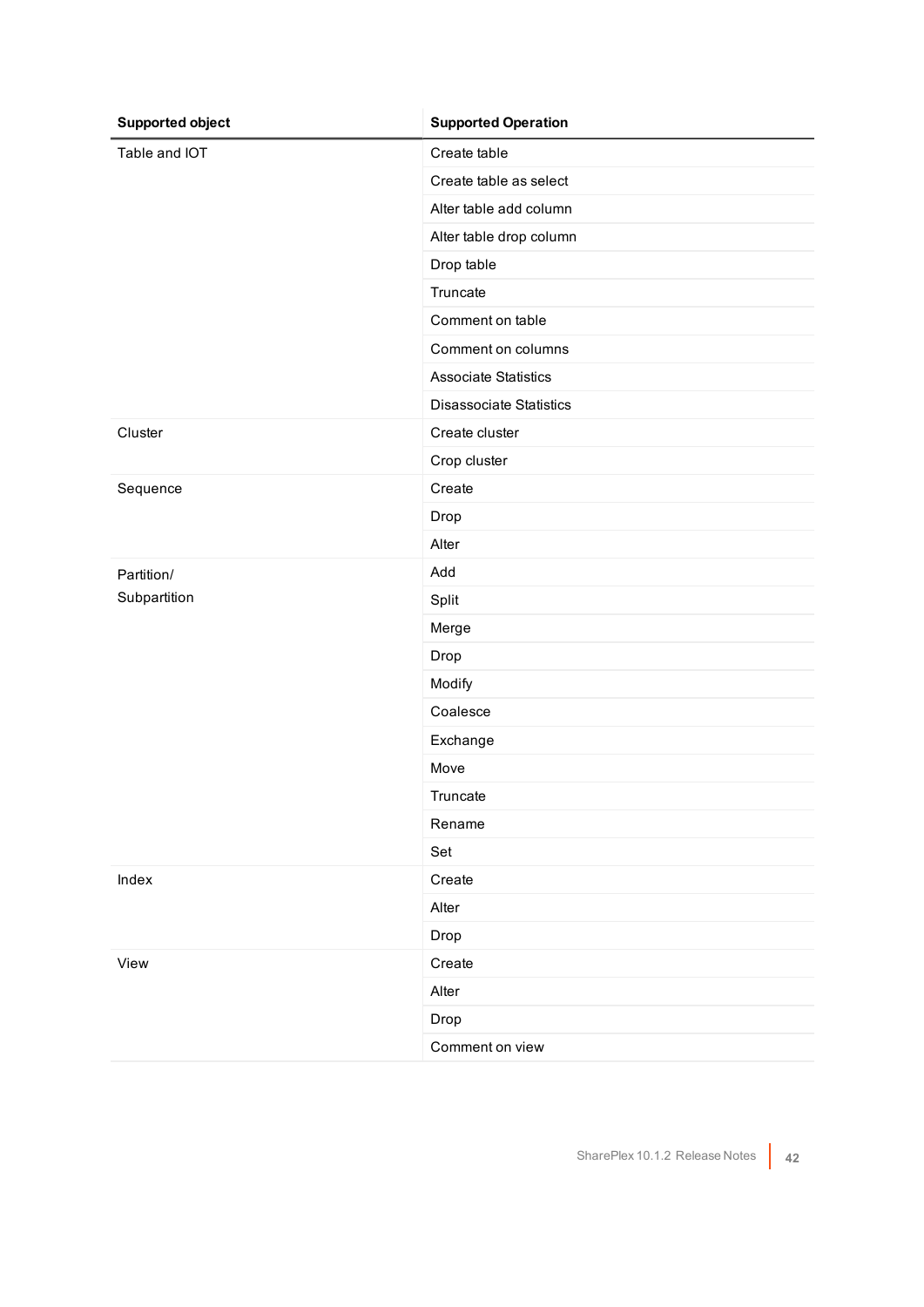| <b>Supported object</b> | <b>Supported Operation</b> |
|-------------------------|----------------------------|
| Synonym                 | Create                     |
|                         | Drop                       |
| Directory <sup>1</sup>  | Create                     |
|                         | Drop                       |
| User-defined type       | Create type                |
|                         | Alter type                 |
|                         | Drop type                  |
|                         | Create type body           |
|                         | Drop type body             |
| Stored procedure        | Create                     |
|                         | Alter                      |
|                         | Drop                       |
| Stored function         | Create                     |
|                         | Alter                      |
|                         | Drop                       |
| Package                 | Create package             |
|                         | Create package body        |
|                         | Alter package              |
|                         | Alter package body         |
|                         | Drop package               |
|                         | Drop package body          |
| User                    | Create user                |
|                         | Alter user                 |
|                         | Drop user                  |
|                         | Gran <sup>1</sup>          |
|                         | Revoke                     |
| Role                    | Create role                |
|                         | Alter role                 |
|                         | Drop role                  |
|                         | Grant <sup>1</sup>         |
|                         | Revoke                     |

**TABLE NOTES:**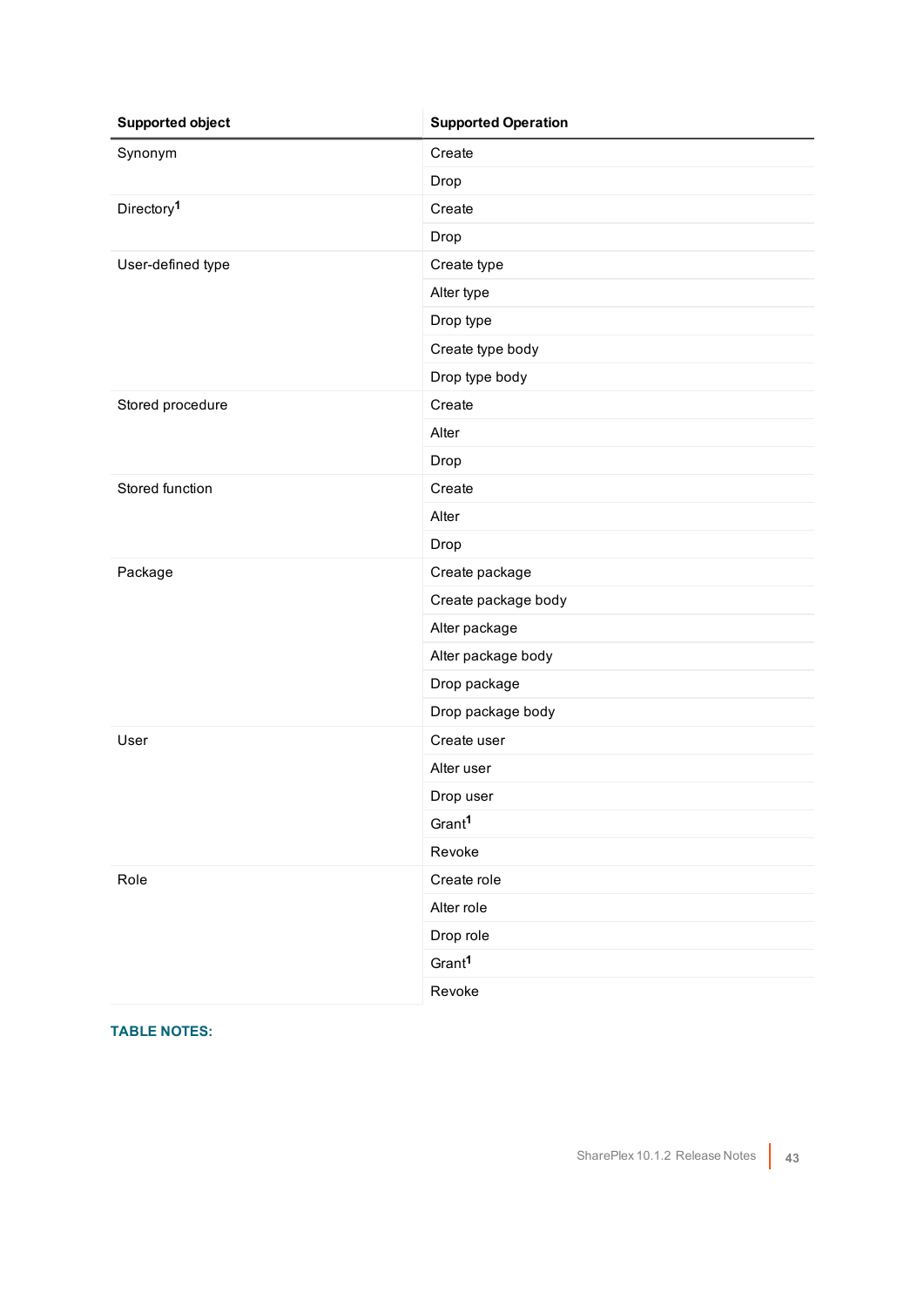- 1. Amazon RDS restricts DBA users from issuing certain commands on an Amazon RDS database instance. Because SharePlex runs as the DBA user, SharePlex cannot replicate the following commands to or from an RDS database:
	- **CREATE or DROP DIRECTORY**
	- . GRANT

### <span id="page-43-0"></span>**Oracle to Open Target DDL support**

SharePlex provides limited DDL support for replication from Oracle to Open Target. The involved objects must be listed in the active configuration file explicitly or with a wildcard. There is no optional DDL support for replication from Oracle to Open Target.

The default Oracle to Open Target configuration is represented by the following parameter setting:

SP\_OCT\_REPLICATE\_DDL=3

See "Table Notes" following this table for additional information.

| <b>Supported object</b> | <b>Supported Operation</b>          |
|-------------------------|-------------------------------------|
| Table and IOT           | Truncate <sup>1</sup>               |
|                         | Alter table add column <sup>2</sup> |
|                         | Alter table drop column             |

#### **TABLE NOTES:**

- 1. TRUNCATE TABLE is not supported from Oracle compressed objects to Open Target targets.
- 2. The default mappings of Oracle data types to their Open Target counterpart for replicated ALTER TABLE ADD COLUMN DDL is shown in [Supported](#page-23-0) Data Types: Oracle to Open Targets. When SharePlex adds the column, it defines it with the default data type. This mapping applies to the entire configuration (not per table).

### <span id="page-43-1"></span>**Non-supported Oracle features**

This is a list of commonly used Oracle features which SharePlex does not replicate and are not listed elsewhere in this document. Since both Oracle and SharePlex continually change and improve, this list of exclusions cannot be considered complete. Unless an item is stated here as being supported, assume that SharePlex does not replicate it.

| Object/operation/feature Not supported |                                                                                                                                                                                                                                         |
|----------------------------------------|-----------------------------------------------------------------------------------------------------------------------------------------------------------------------------------------------------------------------------------------|
| Oracle operations                      | Operations that do not appear in the redo logs. This includes any DML or DDL not<br>in the redo logs, and also PL/SQL packages which do not write results to the redo<br>logs, for example, dbms_shared_pool.keep and related packages. |
| dbms scheduler.create<br>job           | This object is not supported.                                                                                                                                                                                                           |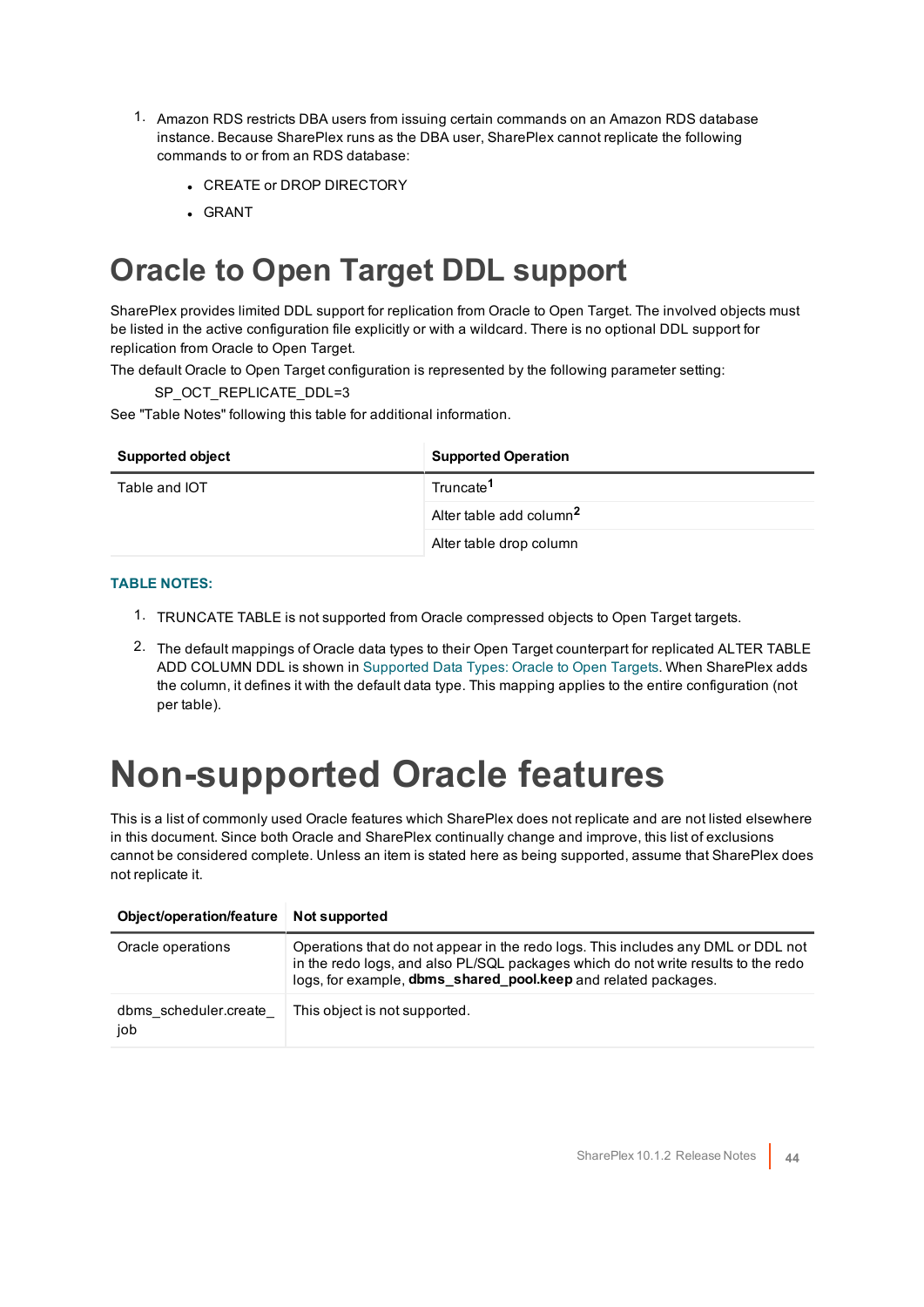### **Object/operation/feature Not supported**

| Flashback | SharePlex does not support the Oracle Flashback Table feature. If the SP<br>REPLICATE ALL DDL parameter is enabled (value of 1), SharePlex may try to<br>replicate the flashback DDL, which will return an error. To perform Flashback<br>Table on a table that is in replication, use the following procedures in the<br>SharePlex Administrator Guide to work around this issue: |
|-----------|------------------------------------------------------------------------------------------------------------------------------------------------------------------------------------------------------------------------------------------------------------------------------------------------------------------------------------------------------------------------------------|
|           | 1. Remove source objects from replication                                                                                                                                                                                                                                                                                                                                          |
|           | 2. Perform the flashback                                                                                                                                                                                                                                                                                                                                                           |
|           | 3. Add or change objects in an active configuration                                                                                                                                                                                                                                                                                                                                |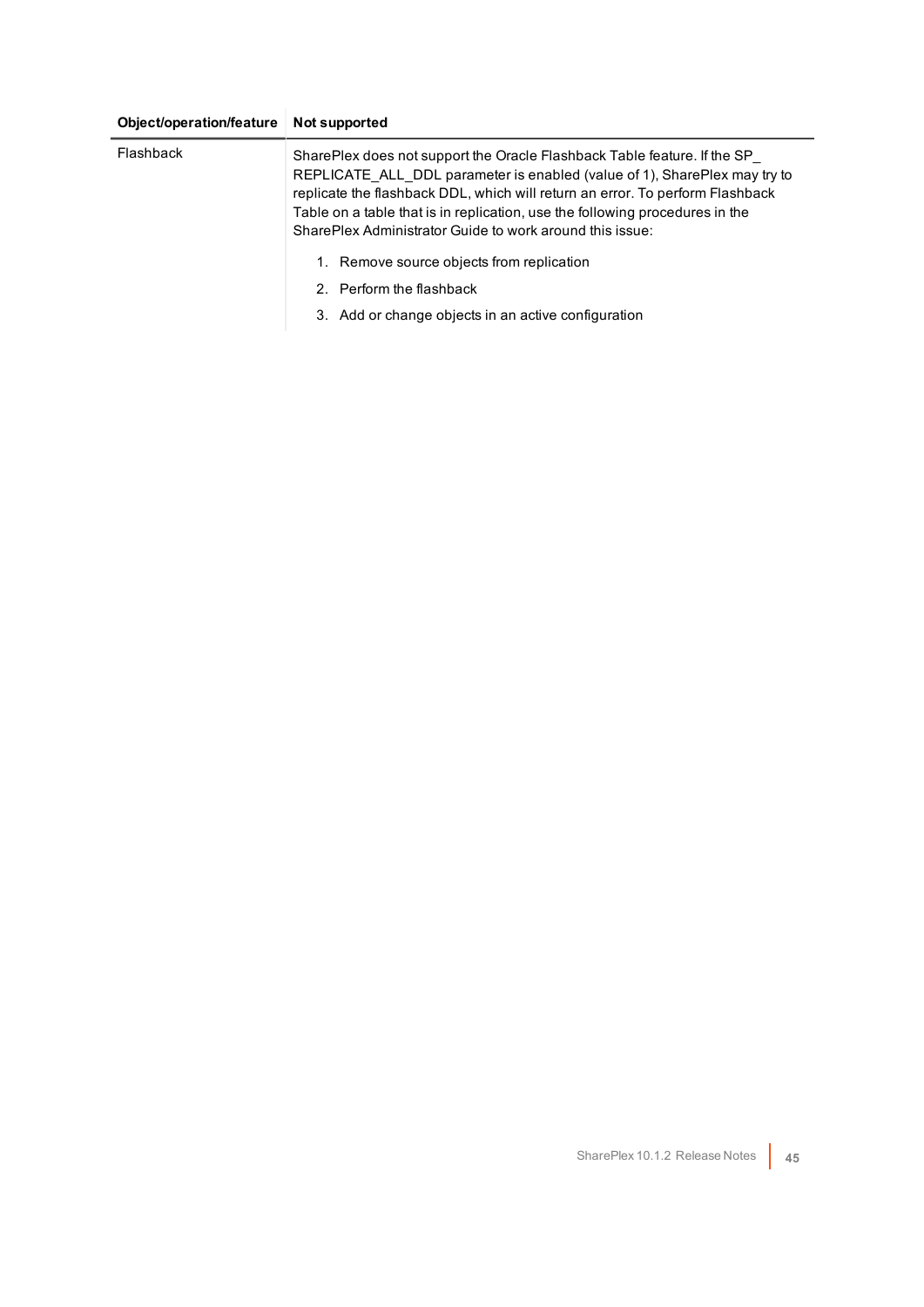## <span id="page-45-0"></span>**Supported / non-supported SharePlex features for Open Targets**

The following table shows whether specific SharePlex features are supported for replication from Oracle to Open Target targets.

| <b>SharePlex feature</b>                                          | <b>Supported for Open</b><br><b>Target</b> | <b>Not Supported for Open</b><br><b>Target</b> |
|-------------------------------------------------------------------|--------------------------------------------|------------------------------------------------|
| reconcile command (target instantiation)                          | X.                                         |                                                |
| compare/compare using and repair/repair using<br>commands         |                                            | X                                              |
| copy/copy using and append/append using commands                  |                                            | X                                              |
| Hash horizontally partitioned replication                         |                                            | X                                              |
| Column-based horizontally partitioned replication                 | X                                          |                                                |
| Vertically partitioned replication                                | X                                          |                                                |
| Column mapping                                                    | X                                          |                                                |
| Key definition                                                    | X                                          |                                                |
| Build configuration with scripts                                  |                                            | X                                              |
| Named queues                                                      | X                                          |                                                |
| Commit Reduction (feature of Post Enhanced<br>Performance)        | X                                          |                                                |
| Dependency Checking (feature of Post Enhanced<br>Performance)     |                                            | X                                              |
| Transformation                                                    |                                            | X                                              |
| Conflict resolution                                               |                                            | X                                              |
| Peer-to-peer replication (bi-directional)                         |                                            | X                                              |
| Consolidated replication (many to one)                            | X                                          |                                                |
| Broadcast replication (one to many)                               | X                                          |                                                |
| High availability replication (active/passive bi-<br>directional) |                                            | X                                              |
| Change tracking target (CDC)                                      |                                            | X                                              |
| Data encryption                                                   | $\pmb{\times}$                             |                                                |
| Data compression                                                  | X                                          |                                                |
| <b>SSH</b>                                                        | X                                          |                                                |
| auth_hosts file                                                   | X                                          |                                                |
| Monitoring scripts                                                | $\pmb{\times}$                             |                                                |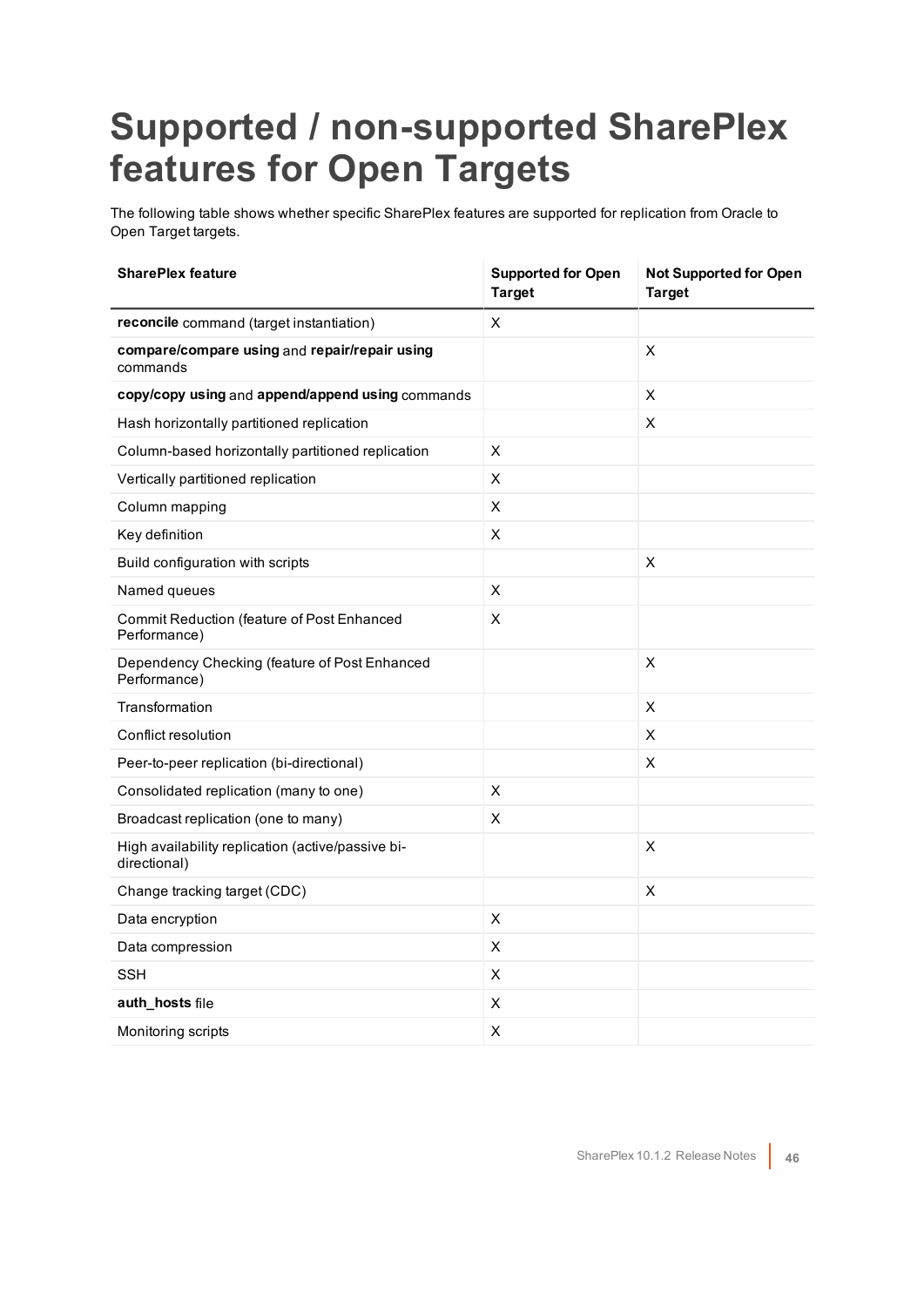| <b>SharePlex feature</b>                                      | <b>Supported for Open</b><br><b>Target</b> | <b>Not Supported for Open</b><br><b>Target</b> |
|---------------------------------------------------------------|--------------------------------------------|------------------------------------------------|
| SNMP monitoring                                               | х                                          |                                                |
| Continue posting on error (SP OPX CONT ON ERR)                | X                                          |                                                |
| Suspend on out of sync errors (SP OPX OUT OF<br>SYNC SUSPEND) | X                                          |                                                |
| Reduced key (SP OPX REDUCED KEY)                              | х                                          |                                                |
| Logical Transaction Rollback on out-of-sync transactions      |                                            | х                                              |

### <span id="page-46-0"></span>**System Requirements for Replication of OLTP Compressed Data**

This chapter contains the requirements when capturing OLTP compressed data from an Oracle source database and replicating it to a supported target database.

### <span id="page-46-1"></span>**Supported operating systems**

The following operating systems are supported for capture from a supported Oracle database and replication to a supported target database.

SharePlex supports only the 64-bit version of the listed operating systems.

**NOTE:** For OLTP, SharePlex supports the following operating systems only.

- $\bullet$  AIX 7.1 and 7.2
- Oracle Linux (RHCK and UEK) 5.x, 6.x, and 7.x
- $\bullet$  RHEL Linux 5.x, 6.x, and 7.x
- $\bullet$  CentOS Linux 5.x, 6.x, and 7.x
- <span id="page-46-2"></span>• Oracle Solaris SPARC 11

### **Non-supported operating systems**

• Windows operating system

**Note:** OLTP patch for the Windows operating system is not available from Oracle. Oracle has planned to release it in July 2021.

### <span id="page-46-3"></span>**Supported Oracle database version/s:**

SharePlex supports Oracle 19c database version for replicating the OLTP compressed data.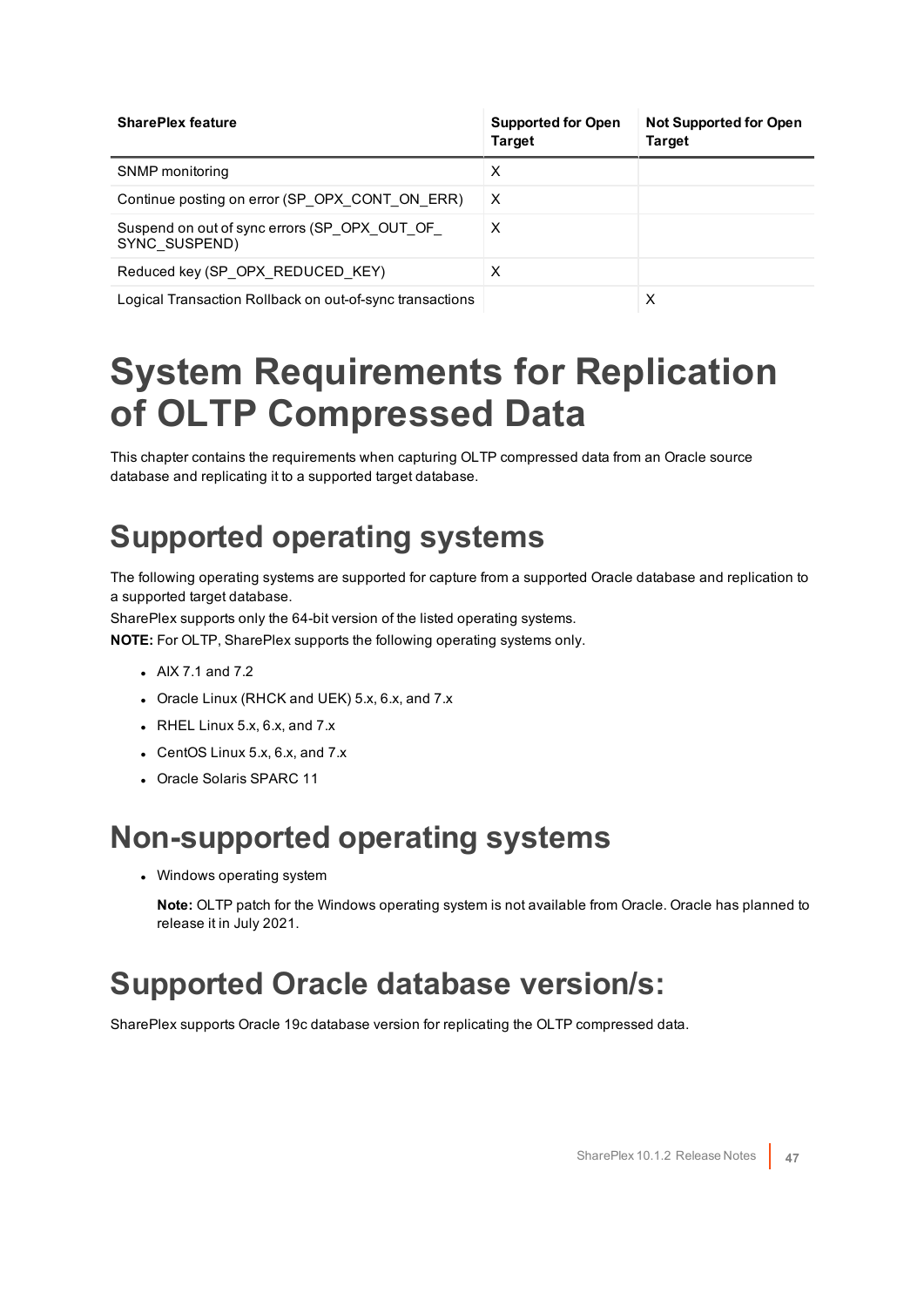### <span id="page-47-0"></span>**Supported data types: Oracle to Oracle**

SharePlex supports the following Oracle data types for replication to Oracle targets. See the [Conditions](#page-47-1) of [support](#page-47-1) for additional information.

- ANYDATA
- $B-FIIF$
- **BINARY DOUBLE**
- **BINARY FLOAT**
- BLOB
- $\cdot$  CHAR
- . CLOB
- DATE
- **.** INTERVAL
- <sup>l</sup> LONG RAW
- . LONG
- NCHAR
- NCLOB
- NUMBER
- NVARCHAR
- $\cdot$  RAW
- ROWID
- SDO\_GEOMETRY
- TIMESTAMP
- **TIMESTAMP WITH LOCAL TIME ZONE**
- TIMESTAMP WITH TIME ZONE
- UDT (User Defined Type)
- <sup>l</sup> UROWID
- VARCHAR
- VARCHAR 2
- VARRAY collectors
- XMLTYPE

### <span id="page-47-1"></span>**Conditions of support**

#### <sup>l</sup> **Conditions of support - NCLOB**

NCLOBs are not supported by Compare/Repair if the source and target have different character sets.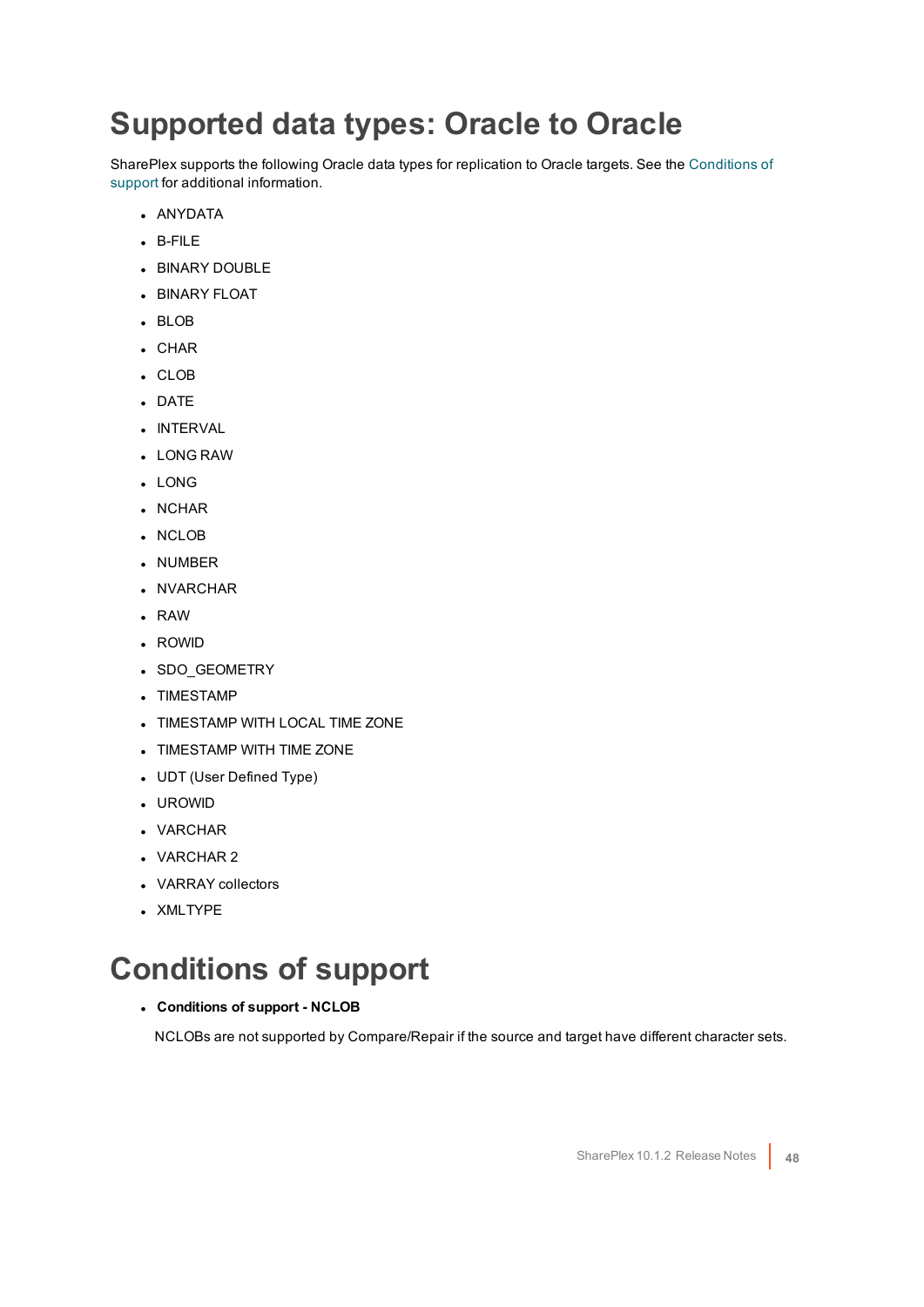#### <sup>l</sup> **Conditions of support - XMLTYPE**

SharePlex supports the replication of XMLTYPE stored as CLOB and BINARY. SharePlex does not support XMLTYPE stored as OBJECT RELATIONAL. Additionally, the following applies:

- XMLTYPE stored as BINARY is not supported when the storage is defined as SecureFile LOB with compression. SecureFile LOB without compression is supported.
- o Binary XMLTypes are not supported by Compare/Repair when the source and target character sets are different and require character set conversion.
- $\circ$  Compare/Repair does not support comparison of XMLTYPE when the source and target have different storage clauses. Compare/Repair only supports compare/repair when source and target are both stored as BINARY or both are stored as CLOB.

### <span id="page-48-0"></span>**Limitation**

To replicate the Oracle Compression/Advanced compression data/table using SharePlex, you need to apply the Oracle patch (32522300), as the Poster stops the replication with the below error:

"Poster: Oracle error: ORA-00600: internal error code, arguments: [kdt\_bseg\_srch\_ cbk ncols]".

With Oracle OLTP patch 32522300 on source and target, the above issue gets resolved.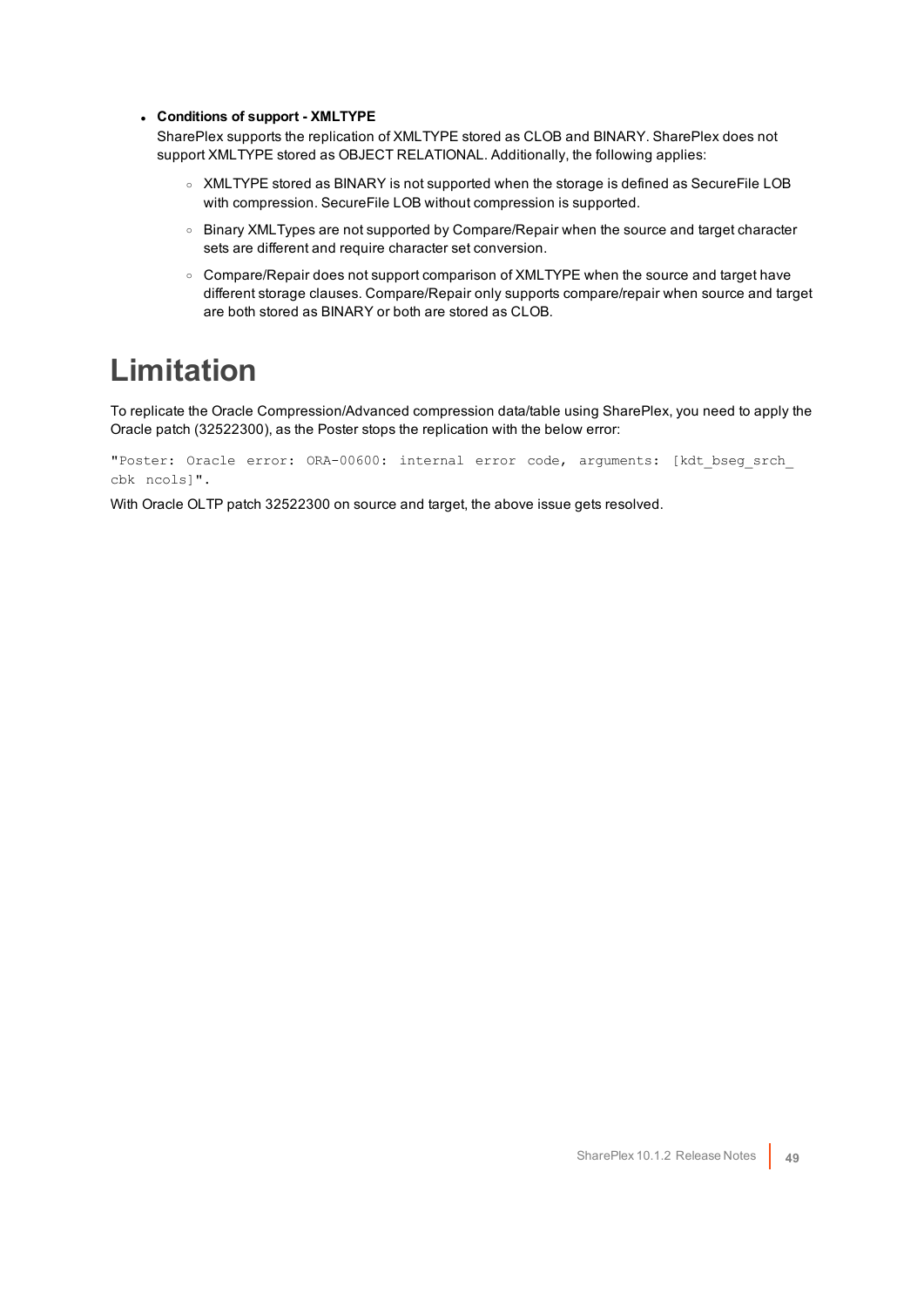## **Known Issues in this Release**

<span id="page-49-0"></span>The following is a list of issues, including those attributed to third-party products, known to exist at the time of release.

#### **MySQL known issues**

| <b>Known Issues</b>                                                                                                          | <b>Issue ID</b> |
|------------------------------------------------------------------------------------------------------------------------------|-----------------|
| Performance issue is observed while performing the DML operations in bulk.                                                   | SPO-22342       |
| PostgreSQL and MySQL known issues                                                                                            |                 |
| <b>Known Issues</b>                                                                                                          | <b>Issue ID</b> |
| Performance issue is observed during replication while using partition table over the cloud.                                 | SPO-22517       |
| <b>Remote Post Linux known issues</b>                                                                                        |                 |
| <b>Known Issues</b>                                                                                                          | <b>Issue ID</b> |
| Poster stops when users enable an encryption key for the export/ import process while<br>replicating data using remote post. | SPO-22081       |
| This issue is observed on the Linux server.                                                                                  |                 |
| <b>SQL Server known issues</b>                                                                                               |                 |
| <b>Known Issues</b>                                                                                                          | <b>Issue ID</b> |
| SharePlex crashes while running mss setup for the RHEL 8.x versions.                                                         | SPO-21866       |
| <b>DDL Drop Column known issues</b>                                                                                          |                 |
| <b>Known Issues</b>                                                                                                          | <b>Issue ID</b> |
| While activating a config file with an Oracle SCN number, users are not able to delete a<br>column in a DDL activity.        | SPO-21993       |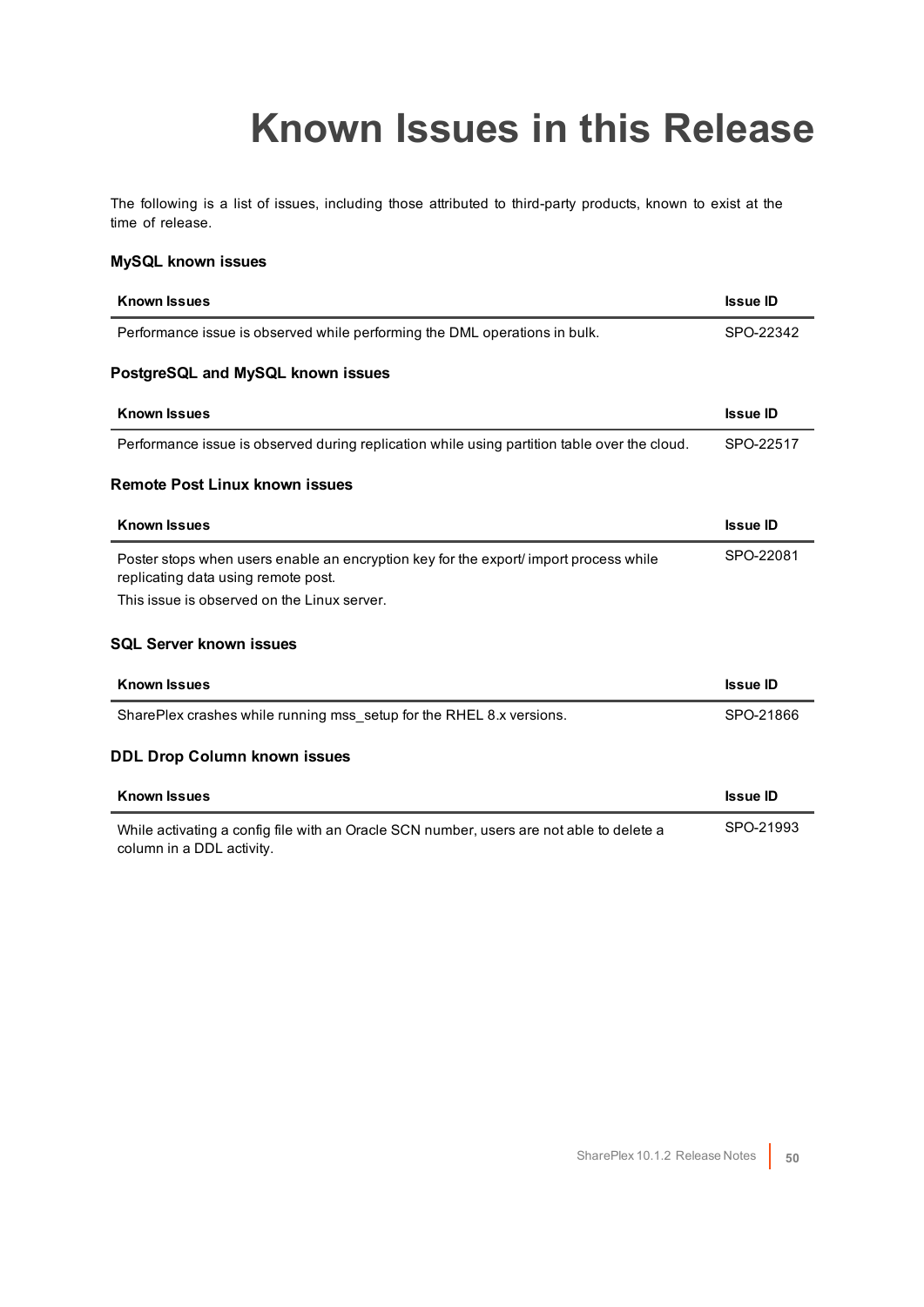#### **Installation known issues**

| <b>Known Issues</b>                                                                     | <b>Issue ID</b> |
|-----------------------------------------------------------------------------------------|-----------------|
| System displays an error while uninstalling SharePlex on the Linux platform.            | SPO-21948       |
| <b>Workaround:</b> Contact system administrator and get SharePlex uninstalled manually. |                 |

#### **General known issues**

| <b>Known Issue</b>                                                                                                                                                                                                                                                                                                                                                                                                                                                                                                                                                     | <b>Issue ID</b> |
|------------------------------------------------------------------------------------------------------------------------------------------------------------------------------------------------------------------------------------------------------------------------------------------------------------------------------------------------------------------------------------------------------------------------------------------------------------------------------------------------------------------------------------------------------------------------|-----------------|
| The reported core file was not generated on systems running Oracle 11g on the SunOS, and<br>Linux operating systems.                                                                                                                                                                                                                                                                                                                                                                                                                                                   | 66306           |
| If the customer issues an "ALTER TABLE  MOVE COMPRESS" DDL command against a<br>table in replication, SharePlex will replicate the DDL to the target by default. After post issues<br>the DDL, if the target table had indexes, they are now unusable and post will subsequently fail<br>trying to apply changes to the table. If post gets an error on the table such as "ORA-01502:<br>index XXX or partition of such index is in unusable state", the user must rebuild any indexes<br>the table may have before restarting post in order to rectify the situation. | N/A             |
| SharePlex copy is not supported for tables created with "MAPPING TABLE" clause.                                                                                                                                                                                                                                                                                                                                                                                                                                                                                        | SPO-19626       |
| SpClient does not connect to Sp_NT_Mon when sp_security SSL is enabled.                                                                                                                                                                                                                                                                                                                                                                                                                                                                                                | SPO-16136       |

### **Windows known issues**

| <b>Known Issue</b>                                                                                                                                                                                                                                                               | <b>Issue ID</b> |
|----------------------------------------------------------------------------------------------------------------------------------------------------------------------------------------------------------------------------------------------------------------------------------|-----------------|
| On Windows systems, the uninstaller does not prompt for the version of SharePlex to be<br>removed from a system. When there are multiple versions of SharePlex installed on a system,<br>it removes only the first installation.                                                 | N/A             |
| In the Windows environment, always run sp ctrl from the same drive on which you have<br>installed SharePlex. If you run sp ctrl from another drive, you will be prompted for a login ID<br>and password. After you provide the login ID and password, sp_ctrl will run normally. | N/A             |
| If the user wants to change the installation directory for a given port, the user must first uninstall<br>from the previous location. Note that if the user wants to keep the previous VARDIR it should<br>be copied to the new location prior to the uninstall.                 | 62620           |
| Installing on Windows 2019 as Windows Administrator user will cause sp wallet and gview to<br>fail. Workaround: Set NUT TREAT ADMINS AS ROOT environment variable to 1 for the<br>Windows Administratoruser before starting any SharePlex utilities or applications.             | SPO-20785       |
| During installation when upgrading from 9.2.x it is possible to get a file not found error in the<br>PTC NuTCRACKER Platform Components.<br>Workaround: Rename or remove the mks_oe directory under the SharePlex installation<br>directory before upgrading.                    | SPO-20910       |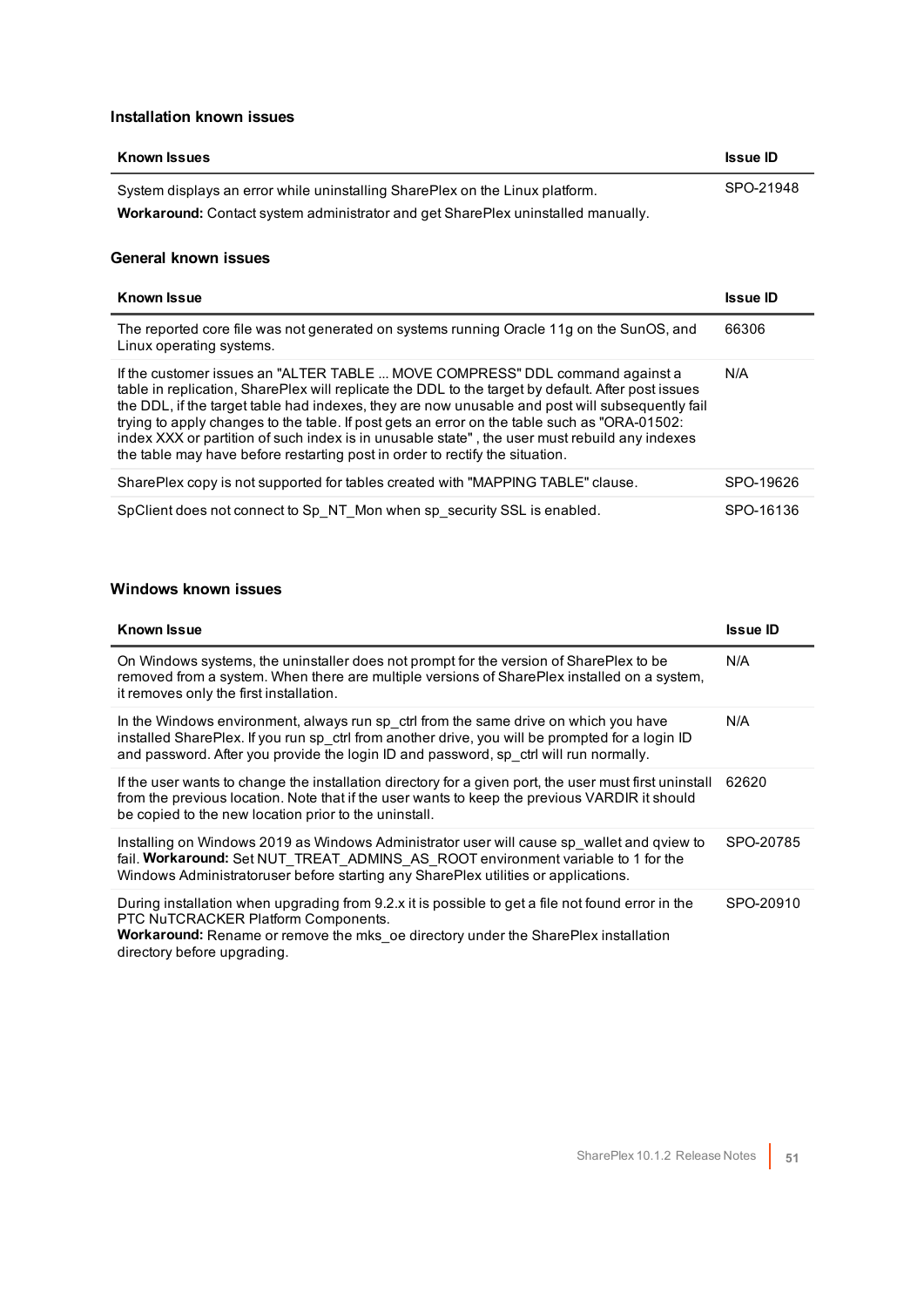### **ASM known issues**

| <b>Known Issue</b>                                                                                                                                                                                                                                                                                                                                                                                                             | <b>Issue ID</b> |
|--------------------------------------------------------------------------------------------------------------------------------------------------------------------------------------------------------------------------------------------------------------------------------------------------------------------------------------------------------------------------------------------------------------------------------|-----------------|
| If the redo log or archive log that SharePlex is currently reading is involved in "rebalancing"<br>due to the removal of a disc group, the Capture process will pause until the rebalance<br>procedure for that file is complete.                                                                                                                                                                                              | N/A             |
| On raw device ASM systems, the sp_desvr may get stuck and the process can not be killed<br>even when kill -9 is issued; users must reboot the system to recover from it.                                                                                                                                                                                                                                                       | 61713           |
| Startup known issues                                                                                                                                                                                                                                                                                                                                                                                                           |                 |
|                                                                                                                                                                                                                                                                                                                                                                                                                                |                 |
| <b>Known Issue</b>                                                                                                                                                                                                                                                                                                                                                                                                             | <b>Issue ID</b> |
| If you have SharePlex configured to start from a startup script and it returns an error similar to:<br>System call error: sp cnc (connecting from cdrpx.mcit.med.umich.edu) Bad file number Can't<br>dup2 stderr try adding nohup to your script. The nohup command directs a command (in this<br>case the startup of SharePlex) to continue in the background after the current user (the script)<br>logs out. The syntax is: | N/A             |
| cd /product directory/bin                                                                                                                                                                                                                                                                                                                                                                                                      |                 |

#### **Character Sets known issues**

| <b>Known Issue</b>                                                                                                                                                                                                                                                                                                                                                                                                                                                                                                                                                                                                                                                                                                                                                                                                                                                                                                                                          | <b>Issue ID</b> |
|-------------------------------------------------------------------------------------------------------------------------------------------------------------------------------------------------------------------------------------------------------------------------------------------------------------------------------------------------------------------------------------------------------------------------------------------------------------------------------------------------------------------------------------------------------------------------------------------------------------------------------------------------------------------------------------------------------------------------------------------------------------------------------------------------------------------------------------------------------------------------------------------------------------------------------------------------------------|-----------------|
| Avoid replicating NCHAR data types using different character sets such as AL16UTF16 on the<br>source machine and UTF8 on the target due to byte size limitations. Oracle stores NCHAR<br>data with a maximum limit of 2000 bytes. A fixed length NCHAR character set such as<br>AL16UTF16 has a different maximum number of characters than a variable length NCHAR<br>character set such as UTF8. For the fixed length AL16UTF16 character set, each character is<br>stored as 2 bytes; thus, the maximum number of characters is 1000 for NCHAR data. For the<br>variable length UTF8 character set, the maximum number of characters a column can<br>accommodate depends on how many bytes each character requires. If you replicate 1000 3-<br>byte characters from a source machine using the AL16UTF16 character set to a target<br>machine set to UTF8, you will get the following Oracle error message on the target, since it<br>needs 3000 bytes: | 35198           |

ORA-01461 can bind a LONG value only for insert into a LONG column

### **Copy/ Append known issues**

| Known Issue                                                                                                                                                                                                                                                                                                                      | <b>Issue ID</b> |
|----------------------------------------------------------------------------------------------------------------------------------------------------------------------------------------------------------------------------------------------------------------------------------------------------------------------------------|-----------------|
| If you need to copy a materialized view to a table, you should drop the target table before<br>copying. Please be aware that the new target table created by copy will have an additional<br>column named M ROW\$\$ which does not exist on the source. The use of append on a<br>materialized view to a table is not supported. | 41679           |
| The BINARY FLOAT and BINARY DOUBLE data types are not supported for the copy<br>command.                                                                                                                                                                                                                                         | SPO-16453       |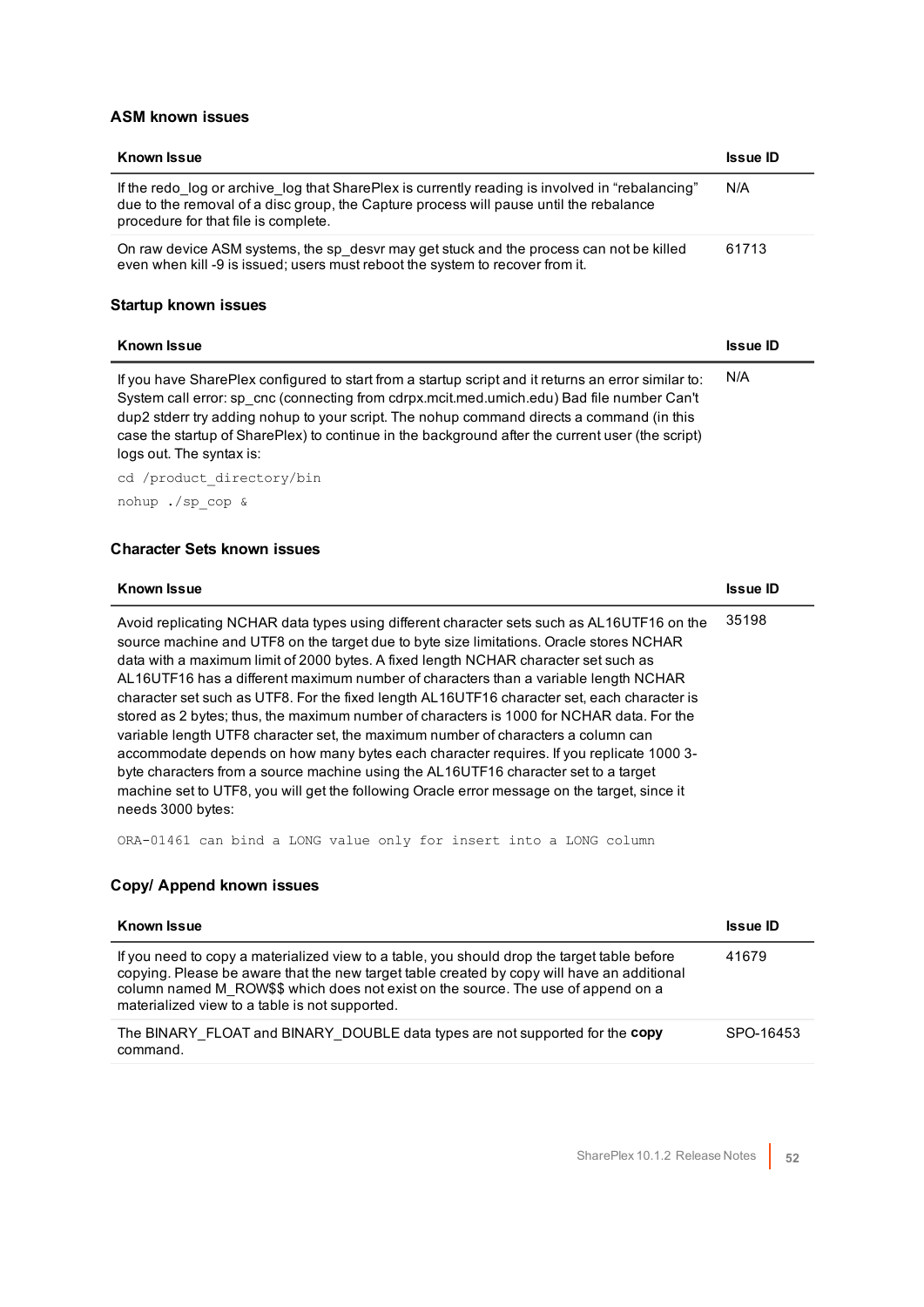| <b>Known Issue</b>                                                                | <b>Issue ID</b> |
|-----------------------------------------------------------------------------------|-----------------|
| Copy job status shows 'Locked' even when competed.                                | SPO-20843       |
| <b>Conflict Resolution known issues</b>                                           |                 |
| <b>Known Issue</b>                                                                | <b>Issue ID</b> |
| The !ControlExtendedCharSet prepared conflict resolution routine and the !DEFAULT | N/A             |

parameter currently cannot be used for generic conflict resolution.

### **Partitioned Replication known issues**

| <b>Known Issue</b>                                                                                                                                                                                                                                    | <b>Issue ID</b> |
|-------------------------------------------------------------------------------------------------------------------------------------------------------------------------------------------------------------------------------------------------------|-----------------|
| When using a compound routing map in a placeholder route in the configuration file, do not<br>use spaces between each routing component. For example, sysb@o.orab+sysc@o.oraC is<br>correct because there are no spaces before or after the + symbol. | N/A             |
| Post will fail with ORA-14400 performing DML on partitioned table with VARAY residing in an<br>OLTP compressed tablespace.                                                                                                                            | SPO-20841       |

### **Vertical and Horizontal Partitioning known issues**

| Known Issue                                                                                                                                                                                                                                   | <b>Issue ID</b> |
|-----------------------------------------------------------------------------------------------------------------------------------------------------------------------------------------------------------------------------------------------|-----------------|
| When using horizontal partition replication with DATE data type in the column condition, the<br>DATE needs to follow the SP date string format, 'MMDDSYYYYHH24MISS'. Otherwise, the<br>Read and Compare processes are not able to process it. | 55268           |

#### **LOBs, VARRAYs, and XML known issues**

| <b>Known Issue</b>                                                                                                                                                                                                       | <b>Issue ID</b> |
|--------------------------------------------------------------------------------------------------------------------------------------------------------------------------------------------------------------------------|-----------------|
| Users may encounter an out-of-sync condition when an UPDATE occurs on a table that<br>contains a UDT with a VARRAY column, and there is no KEY on the table. This issue is<br>specific to Solaris x86 operating systems. | 29650           |
| On Oracle 19c processing large n-items can lead to OOS and/or missing commits.                                                                                                                                           | SPO-20842       |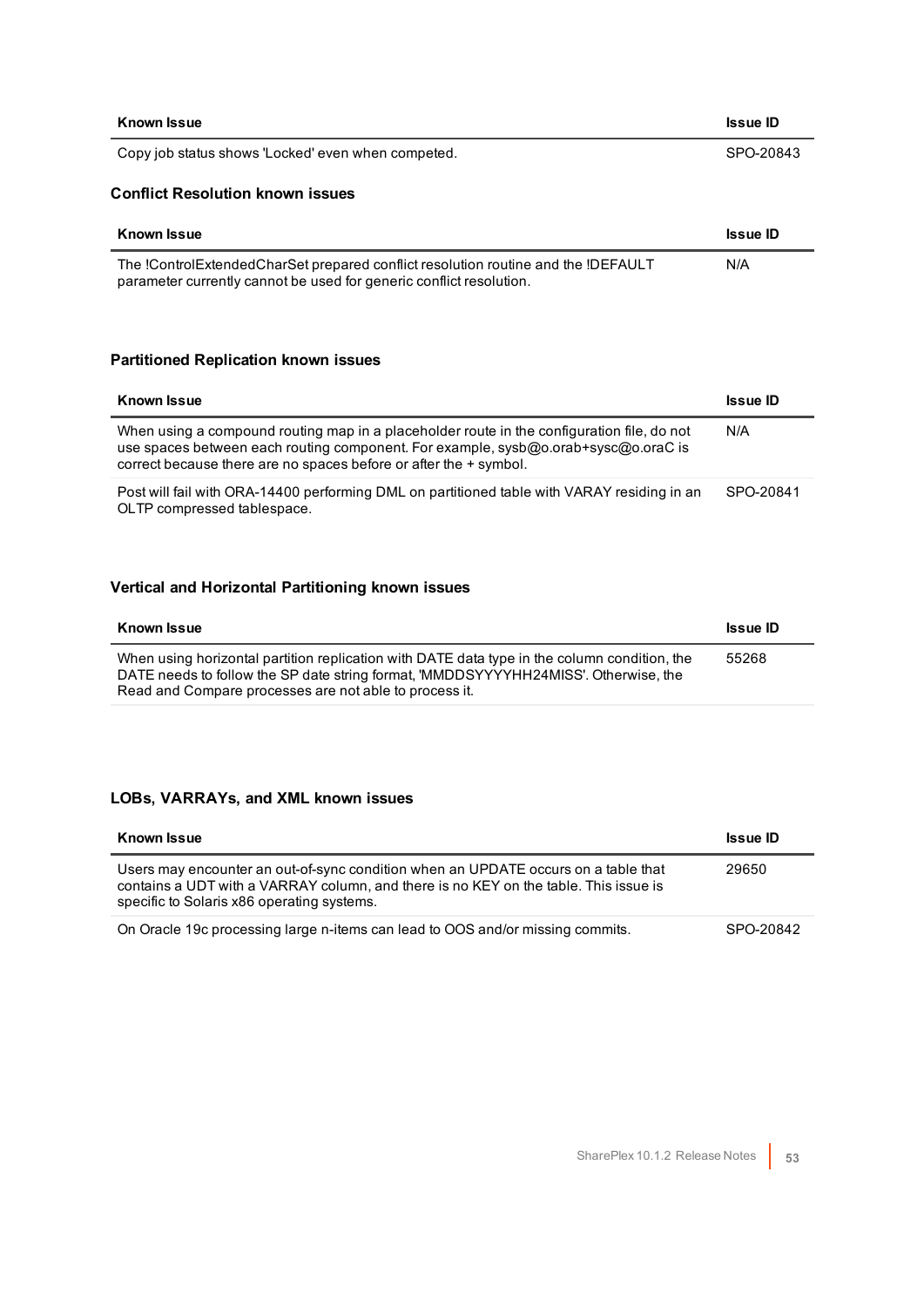#### **DDL Replication known issues**

| <b>Known Issue</b>                                                                                                                                                                                    | <b>Issue ID</b> |
|-------------------------------------------------------------------------------------------------------------------------------------------------------------------------------------------------------|-----------------|
| Replicating CREATE ROLE (set param SP OCT REPLICATE ALL DDL 1) is changing the<br>grantee name on the target to the name of the SharePlex Administrator.                                              | 2242            |
| If the Capture process is behind in reading the Oracle redo or archive logs when the SP OCT<br>REPLICATE ALL DDL parameter is enabled it will replicate DDLs whose time stamps<br>precede this event. | 56957           |
| In replication from an Oracle source to a non-Oracle target, SharePlex does not support<br>ALTER TABLE to add a number column in which the scale is larger than the precision.                        | SPO-14372       |

### **Partition DDL known issues**

| <b>Known Issue</b>                                                                                                                                                                                                                                                                                                                                                                                                                                                                                                     | <b>Issue ID</b> |
|------------------------------------------------------------------------------------------------------------------------------------------------------------------------------------------------------------------------------------------------------------------------------------------------------------------------------------------------------------------------------------------------------------------------------------------------------------------------------------------------------------------------|-----------------|
| If separate SQL statements for partition DDL and index rebuild are run on the source,<br>SharePlex only replicates the partition DDL and leaves target global index unusable. This is<br>because ALTER INDEX is not supported by SharePlex. The recommended work around is that<br>all partition DDLs which mark global indexes as unusable should be run with an appending<br>clause UPDATE GLOBAL INDEXES to the ALTER TABLE SQL statements. The alternative is<br>to manually rebuild the global indexes on target. | 57939           |

#### **Function based index known issues**

| Known Issue                                                                                                                               | <b>Issue ID</b> |
|-------------------------------------------------------------------------------------------------------------------------------------------|-----------------|
| If there is more than one function defined in the index. SharePlex will choose the first.<br>SharePlex cannot support multiple functions. | 92931           |

### **Post to JMS known issues**

| <b>Known Issue</b>                                                                                                                                                                                        | <b>Issue ID</b> |
|-----------------------------------------------------------------------------------------------------------------------------------------------------------------------------------------------------------|-----------------|
| Replication of batch operations to ActiveMQ may cause a hang. The workaround is to set the<br>SP ORD BATCH ENABLE parameter to 0.                                                                         | SPO-11335       |
| If the post process that is writing to JMS is not on the same machine as the source database.<br>and if the two machines are of different endianness, NCHAR data will not be written to JMS<br>correctly. | 107471          |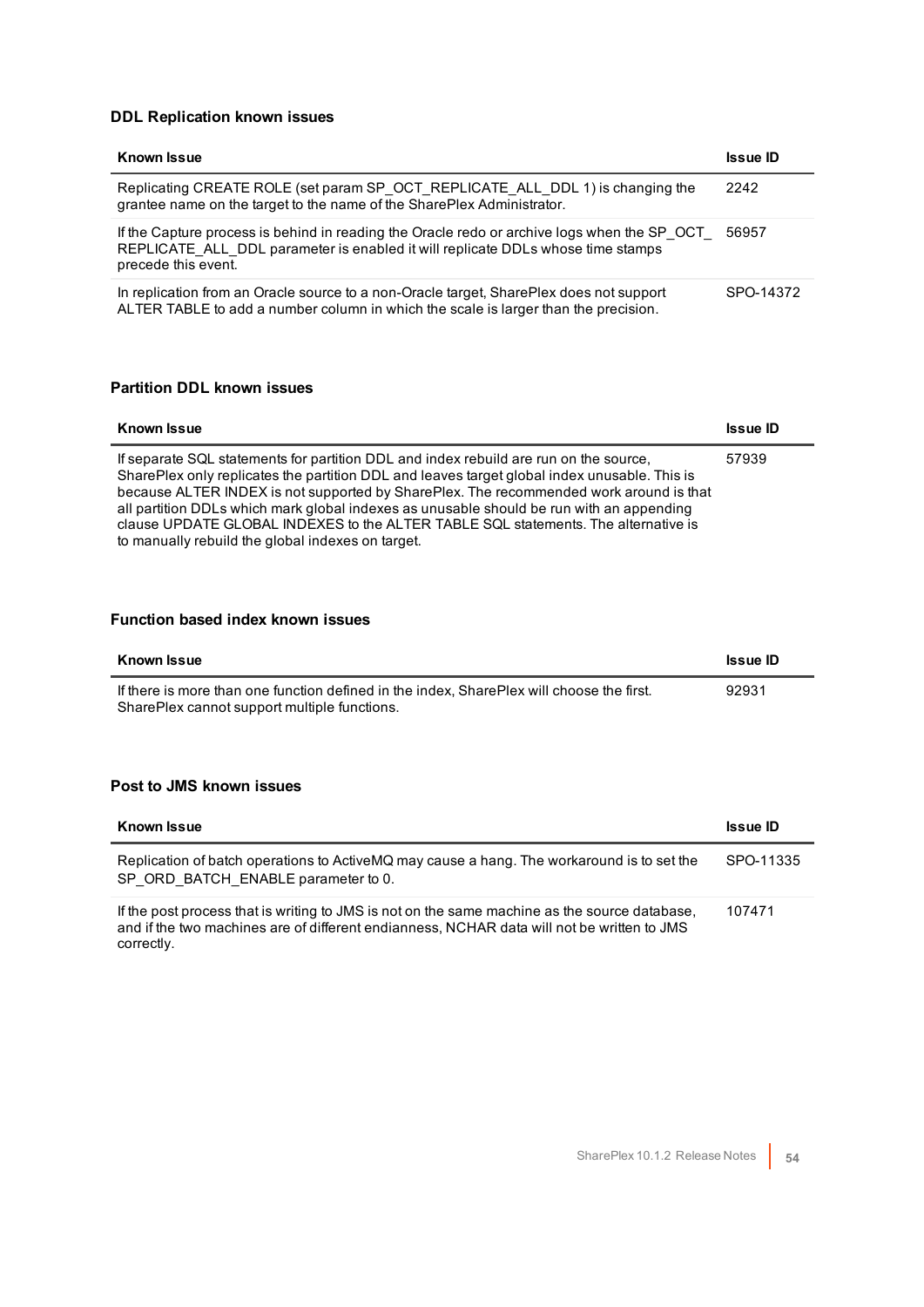### **Post to non-Oracle targets known issues**

| Known Issue                                                                                                                                                                        | <b>Issue ID</b> |
|------------------------------------------------------------------------------------------------------------------------------------------------------------------------------------|-----------------|
| Replication of tables with varray columns from an Oracle source to a non-Oracle target can get SPO-19048<br>out of sync because Oracle doesn't include key information on updates. |                 |

### **Oracle Compression known issues**

| <b>Known Issue</b>                                                                                                                                                                                                   | <b>Issue ID</b> |
|----------------------------------------------------------------------------------------------------------------------------------------------------------------------------------------------------------------------|-----------------|
| Oracle 19c OLTP Compression. SharePlex does not support replication of DML operations on<br>objects compressed using OLTP Compression in Oracle 19c.                                                                 | SPO-<br>19793   |
| Hybrid Columnar Compression. Activation will not fail if a table with "COMPRESS FOR QUERY<br>LOW" compression is activated. Capture will log a message indicating that "COMPRESS FOR<br>QUERY LOW" is not supported. | 107487          |

### <span id="page-54-0"></span>**Third-party known issues**

#### **Third-party known issues: Linux**

| <b>Known Issue</b>                                                                                                                                                                                                                                                                                                                                                                                                                                               | <b>Issue ID</b> |
|------------------------------------------------------------------------------------------------------------------------------------------------------------------------------------------------------------------------------------------------------------------------------------------------------------------------------------------------------------------------------------------------------------------------------------------------------------------|-----------------|
| RHEL with 11g may encounter issues when producing core files. To work around this issue<br>users will need to change the parameter "core pattern" in the /proc/sys/kernel/core pattern file.<br>The following command enables core files: sysct -w kernel.core pattern=core. The original<br>setting is: /corefiles/core. In this state, the system looks for a directory named /corefiles, which<br>does not exist, therefore a core file could not be created. | 54799           |

#### **Third-party known issues: Oracle**

| <b>Known Issue</b>                                                                                                                                                                                                                                                                                                                                                                                                                                                                                                                         | <b>Issue ID</b> |
|--------------------------------------------------------------------------------------------------------------------------------------------------------------------------------------------------------------------------------------------------------------------------------------------------------------------------------------------------------------------------------------------------------------------------------------------------------------------------------------------------------------------------------------------|-----------------|
| Oracle may allow an invalid date, such as year 0000, to be inserted as the key value of a table<br>without generating an error. This causes SharePlex to return an "Invalid DATE format detected in<br>record with rowid" error when trying to insert the record to the target.                                                                                                                                                                                                                                                            | SPO-1368        |
| Users wishing to employ IOTs with overflow need to be running Oracle 11g or higher. This is a<br>known Oracle issue addressed under Oracle Bug 4627859.                                                                                                                                                                                                                                                                                                                                                                                    | 44626           |
| On Windows systems, the Post process May exit when it encounters an "ORA-07445: exception<br>encountered: core dump" error. Please refer to Oracle Bug 6658912 for more information and<br>the Oracle provided work around.                                                                                                                                                                                                                                                                                                                | 67441           |
| Oracle 11gR2 - During a SYNC job, the copy of a new table (without data) failed at "EXP-00011:<br>table does not exist". The table that failed is a new table without any data. The EXP-00011 is<br>caused by 11gR2 new feature "Deferred Segment Creation" that is controlled by the initialization<br>parameter DEFERRED SEGMENT CREATION. The default is ON. To avoid this error, disable<br>the parameter. A tar has been opened with Oracle and Oracle created a note 960216.1 Original<br>Export Raises EXP-11 Table Does Not Exist. | 75179           |
| OLTP compression with supplemental logging enabled may corrupt the Oracle Undo block, so<br>Oracle suggests disabling supplemental logging when running OLTP compression. However,                                                                                                                                                                                                                                                                                                                                                         | 92152           |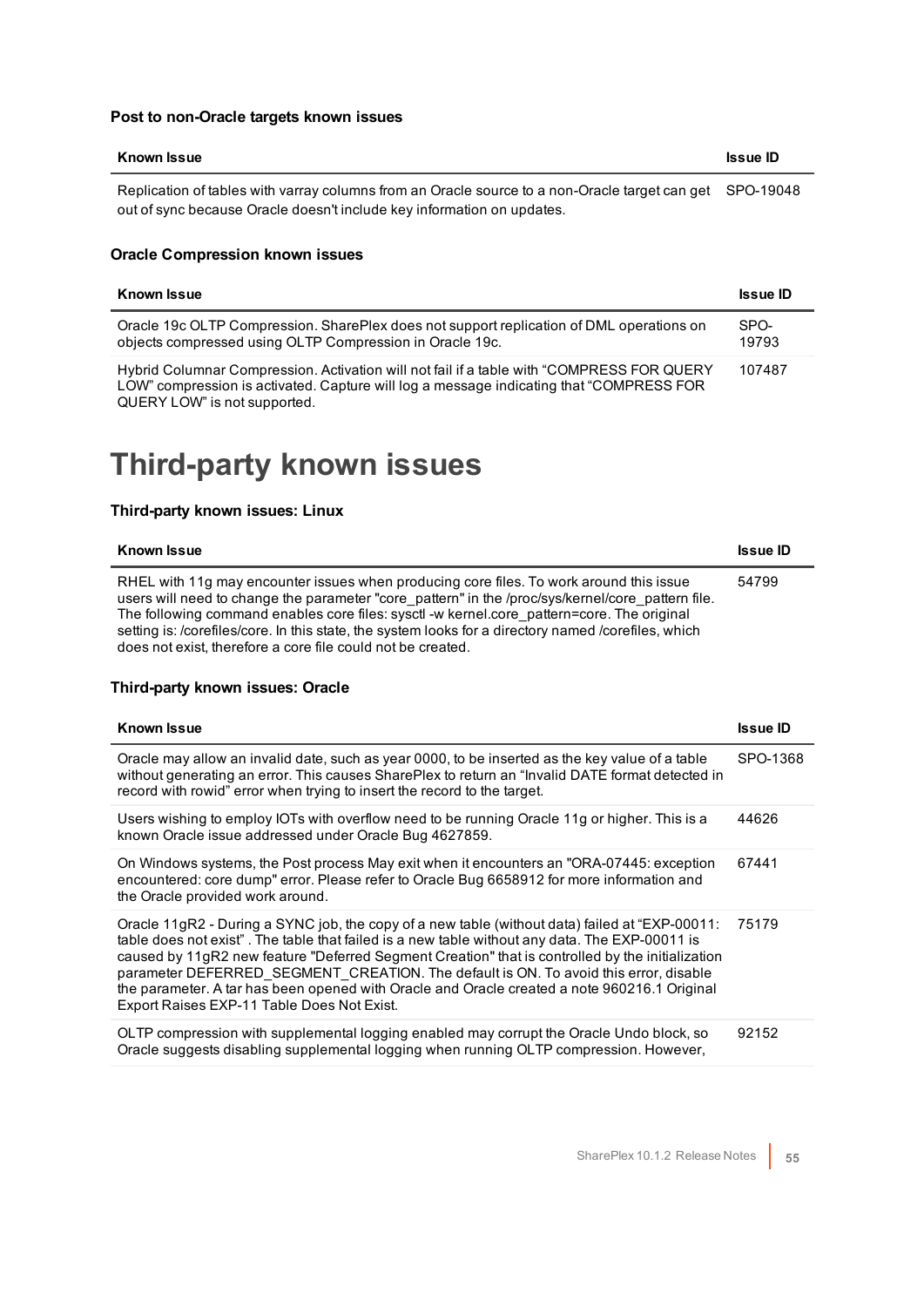| <b>Known Issue</b>                                                                                                                                                                                                                                                                                                                                                            | Issue ID |
|-------------------------------------------------------------------------------------------------------------------------------------------------------------------------------------------------------------------------------------------------------------------------------------------------------------------------------------------------------------------------------|----------|
| SharePlex requires supplemental logging to be enabled, so you may encounter this bug. This<br>affects Oracle versions 11.2.0.2, 11.2.0.1 and 11.1.0.7. See Metalink ID 1191474.1.                                                                                                                                                                                             |          |
| Sometimes the Post process will hang updating a SecureFile LOB. For more information please<br>refer to Oracle tar SR 3-2898230851: OCILobWrite hangs at the OCI LAST PIECE for securefile<br>LOB.                                                                                                                                                                            | N/A      |
| There is an Oracle bug that can cause the database to crash when supplemental logging is<br>enabled and transactions involving tables in a compressed tablespace are rolled back. Please<br>refer to Oracle bug 8331063 for more information.                                                                                                                                 | N/A      |
| A known issue in PL/SQL prevents the SharePlex conflict resolution logic from compiling the<br>PL/SQL for tables whose names are the same as their owners. Oracle has stated that the issue<br>will not be fixed. See Oracle TAR 2577886.996 for more information. This issue does not affect<br>replication; SharePlex supports tables with identical owner and table names. | N/A      |

### **Third Party Known Issues: Misc**

| <b>Known Issue</b>                                                                            | <b>Issue ID</b> |
|-----------------------------------------------------------------------------------------------|-----------------|
| When replicating data from Oracle to SQL Server, the Microsoft SQL Server ODBC driver         | SPO-            |
| supports Owner names of up to 127 bytes only.                                                 | 14331           |
| A known issue in EDB Postgres ODBC driver prevents support for emoji UTF-8 character set with | SPO-            |
| EDB Postgres target.                                                                          | 15251           |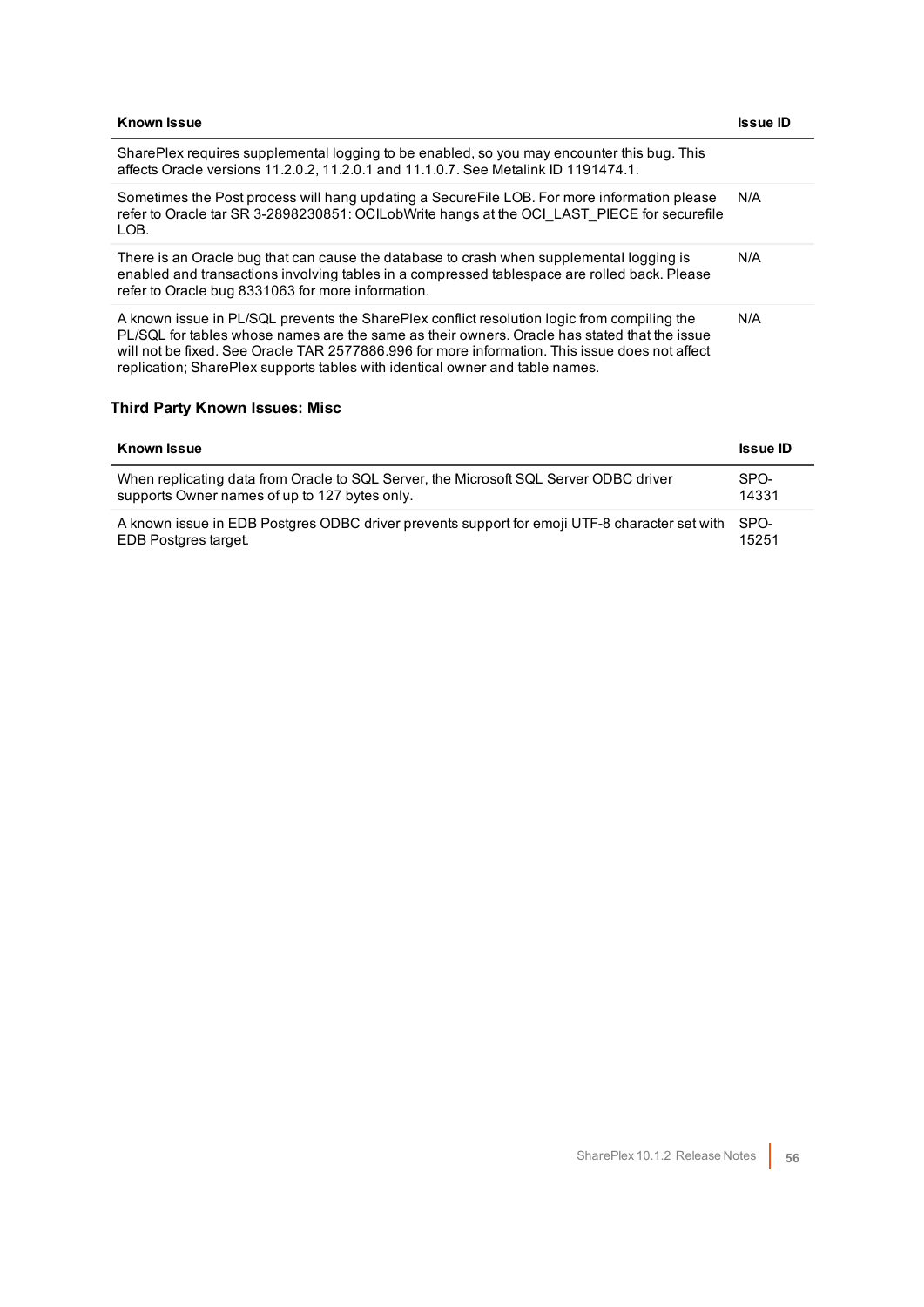# **Licensing**

<span id="page-56-0"></span>SharePlex licensing information can be found in the Quest [Software](http://www.quest.com/productguide) Product Guide. Please contact your account manager if you have questions.

### *To activate a trial license*

1. Run the SharePlex command:

**./splex\_add\_key**

SharePlex License Utility 1) Read license key from file 2) Enter license key manually 3) Add license key for alternate host q) Quit License Utility Enter option:

- 2. Enter option 2.
- 3. Enter the key provided in the email from Quest Licensing.
- 4. For the customer name, enter: Trial Version.

#### *To activate a purchased commercial license*

1. Run the SharePlex command:

#### **./splex\_add\_key**

SharePlex License Utility 1) Read license key from file 2) Enter license key manually 3) Add license key for alternate host q) Quit License Utility Enter option:

- 2. Enter option 2.
- 3. Enter the key provided in the email from Quest Licensing.
- 4. Enter the customer name provided in that email.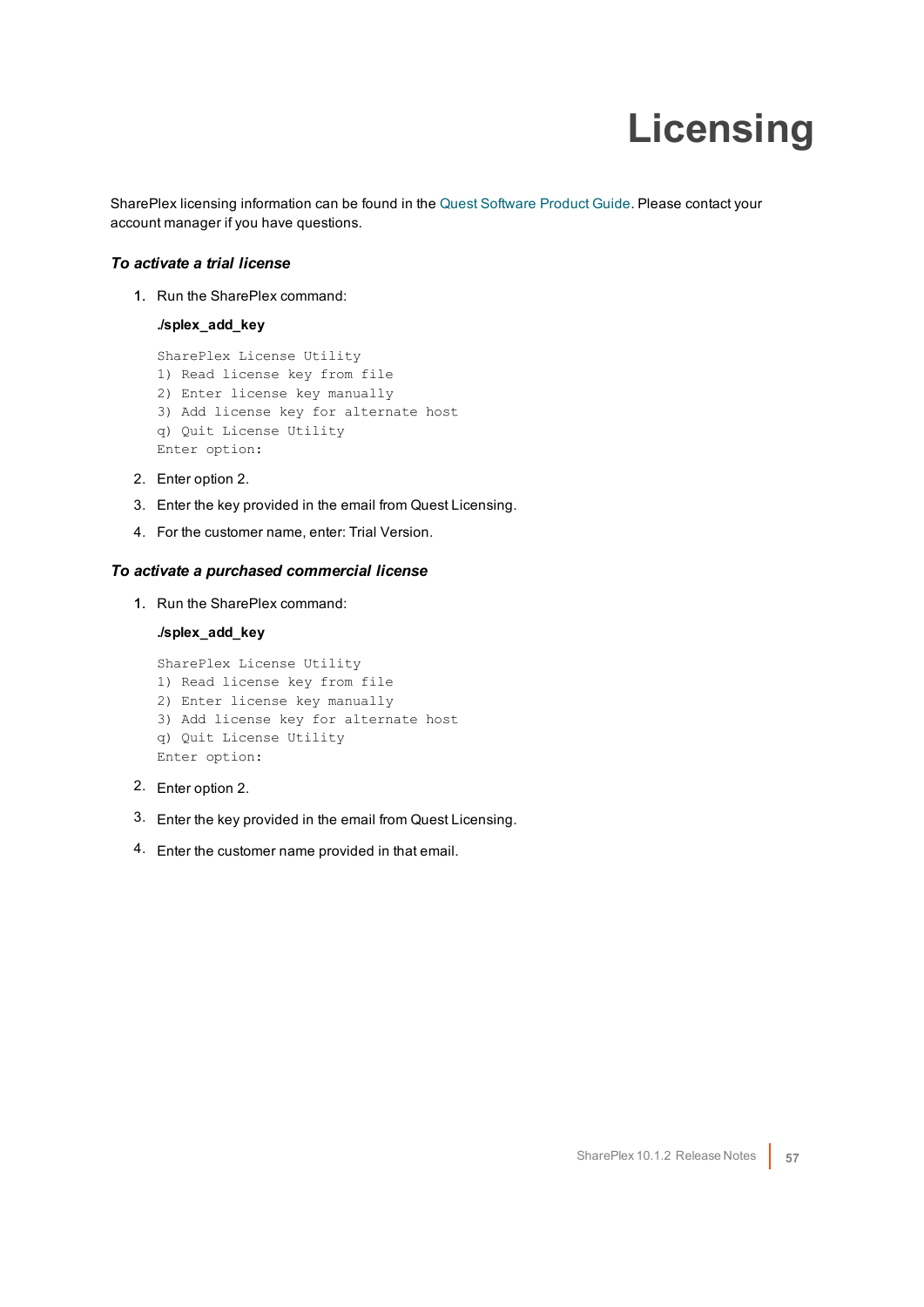## <span id="page-57-0"></span>**Third Party Contributions in this Release**

This product contains the following third-party components. For third-party license information, go to our website at <https://www.quest.com/legal/third-party-licenses.aspx>. Source code for components marked with an asterisk (\*) is available at [https://opensource.quest.com](https://opensource.quest.com/).

#### **Table 1: List of Third-Party Contributions**

| Component                              | <b>License or Acknowledgment</b>                                                                                                                                                                                                                                                                                                                                                                                                              |
|----------------------------------------|-----------------------------------------------------------------------------------------------------------------------------------------------------------------------------------------------------------------------------------------------------------------------------------------------------------------------------------------------------------------------------------------------------------------------------------------------|
| ActiveMQ-CPP 3                         | Copyright © 2019, The Apache Software Foundation.<br>Apache License 2.0.                                                                                                                                                                                                                                                                                                                                                                      |
| Apache Commons Cli 1.2                 | Copyright © 2000-2014 The Apache Software Foundation. All Rights<br>Reserved.<br>Apache License 2.0.                                                                                                                                                                                                                                                                                                                                          |
| Apache Commons<br>Collections 3.2.1    | Copyright © 2000-2014 The Apache Software Foundation. All Rights<br>Reserved.<br>Apache License 2.0.                                                                                                                                                                                                                                                                                                                                          |
| Apache Commons IO 2.4                  | Copyright © 2002-2019 The Apache Software Foundation. All Rights<br>Reserved.<br>Apache License 2.0.                                                                                                                                                                                                                                                                                                                                          |
| Apache Commons Lang 3.1                | Copyright © 2001-2019 The Apache Software Foundation. All Rights<br>Reserved.<br>Apache License 2.0.                                                                                                                                                                                                                                                                                                                                          |
| Apache Portable Runtime<br>(APR) 1.3.9 | Copyright © 2008-2019, The Apache Software Foundation.<br>Apache License 2.0.                                                                                                                                                                                                                                                                                                                                                                 |
| bzip2 1.0.6                            | Copyright 2010 Julian R Seward. All rights reserved.<br>This program, "bzip2", the associated library "libbzip2", and all<br>documentation, are copyright (C) 1996-2010 Julian R Seward. All<br>rights reserved.<br>Redistribution and use in source and binary forms, with or without<br>modification, are permitted provided that the following conditions<br>are met:<br>1. Redistributions of source code must retain the above copyright |
|                                        |                                                                                                                                                                                                                                                                                                                                                                                                                                               |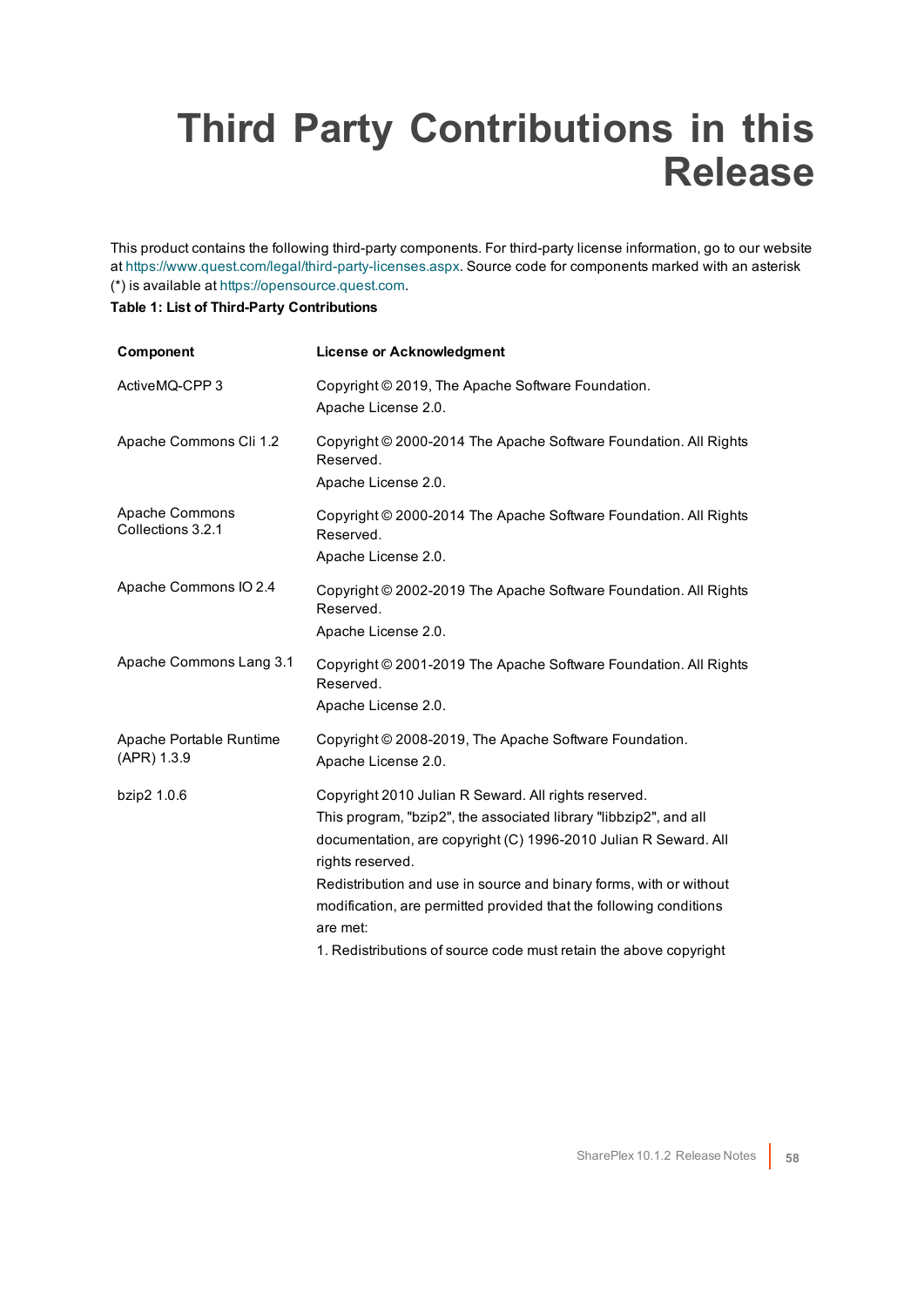|                                     | notice, this list of conditions and the following disclaimer.                                                      |
|-------------------------------------|--------------------------------------------------------------------------------------------------------------------|
|                                     | 2. The origin of this software must not be misrepresented; you must                                                |
|                                     | not claim that you wrote the original software. If you use this                                                    |
|                                     | software in a product, an acknowledgment in the product                                                            |
|                                     | documentation would be appreciated but is not required.                                                            |
|                                     | 3. Altered source versions must be plainly marked as such, and must                                                |
|                                     | not be misrepresented as being the original software.                                                              |
|                                     | 4. The name of the author may not be used to endorse or promote                                                    |
|                                     | products derived from this software without specific prior written                                                 |
|                                     | permission.                                                                                                        |
|                                     | THIS SOFTWARE IS PROVIDED BY THE AUTHOR "AS IS" AND ANY<br><b>EXPRESS</b>                                          |
|                                     | OR IMPLIED WARRANTIES, INCLUDING, BUT NOT LIMITED TO, THE<br><b>IMPLIED</b>                                        |
|                                     | WARRANTIES OF MERCHANTABILITY AND FITNESS FOR A PARTICULAR<br><b>PURPOSE</b>                                       |
|                                     | ARE DISCLAIMED. IN NO EVENT SHALL THE AUTHOR BE LIABLE FOR<br><b>ANY</b>                                           |
|                                     | DIRECT, INDIRECT, INCIDENTAL, SPECIAL, EXEMPLARY, OR<br><b>CONSEQUENTIAL</b>                                       |
|                                     | DAMAGES (INCLUDING, BUT NOT LIMITED TO, PROCUREMENT OF<br><b>SUBSTITUTE</b>                                        |
|                                     | GOODS OR SERVICES; LOSS OF USE, DATA, OR PROFITS; OR BUSINESS                                                      |
|                                     | INTERRUPTION) HOWEVER CAUSED AND ON ANY THEORY OF<br>LIABILITY,                                                    |
|                                     | WHETHER IN CONTRACT, STRICT LIABILITY, OR TORT (INCLUDING                                                          |
|                                     | NEGLIGENCE OR OTHERWISE) ARISING IN ANY WAY OUT OF THE USE<br>OF THIS                                              |
|                                     | SOFTWARE, EVEN IF ADVISED OF THE POSSIBILITY OF SUCH DAMAGE.                                                       |
|                                     | Julian Seward, jseward@bzip.org                                                                                    |
|                                     | bzip2/libbzip2 version 1.0.6 of 6 September 2010                                                                   |
| gdb 7.6.1                           | Copyright Free Software Foundation, Inc., 51 Franklin St - Fifth Floor, Boston,<br>MA 02110-1301 USA.              |
|                                     | GNU General Public License (GPL) 3                                                                                 |
| GNU standard C++ class<br>library 3 |                                                                                                                    |
| ksh 20120801(Korn Shell)            | (C) 1996 - 2000, David Korn                                                                                        |
|                                     | Eclipse Public License 1.0                                                                                         |
|                                     | The source code for this component may be found on the SharePlex AMI                                               |
|                                     | image in the /home/ec2-user/src directory.                                                                         |
| libaio 0.3.109                      | Licensed under GNU Lesser General Public License Version 2.1.                                                      |
|                                     | The source code for this component may be found on the SharePlex AMI<br>image in the /home/ec2-user/src directory. |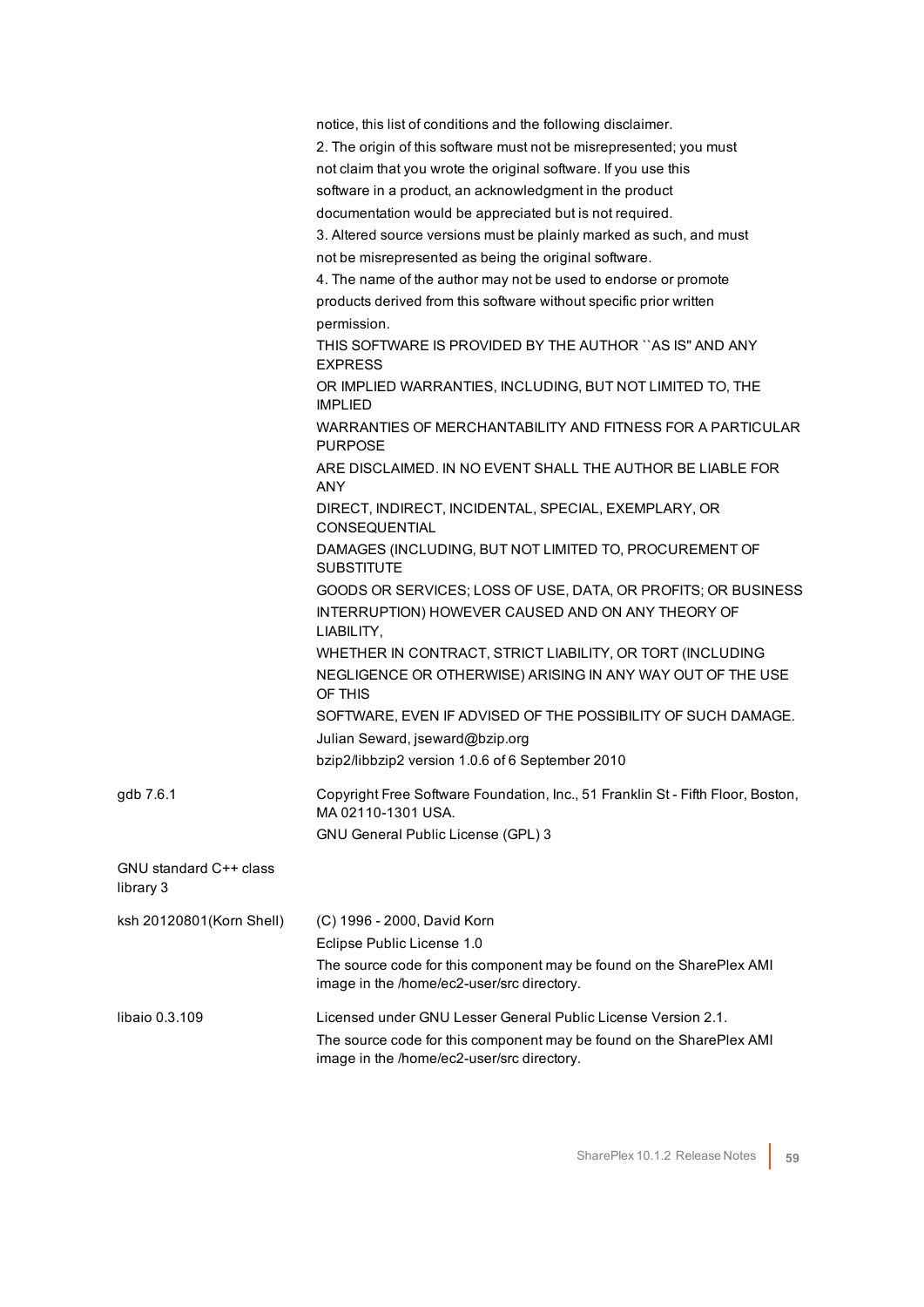| librdkafka 1.6.1                             | Copyright (c) 2012-2020, Magnus Edenhill All rights reserved.<br>Copyright (C) 2013 Mark Adler Version 1.1 1, Aug 2013 Mark Adler<br>Copyright (c) 2014 Coda Hale<br>Copyright (c) 2011-2016, Yann Collet All rights reserved.<br>Copyright (c) 2006-2012, Thomas Pircher <tehpeh@gmx.net><br/>Copyright (c) 1991, 1993 The Regents of the University of California. All rights<br/>reserved.<br/>Copyright (c) 2011 Intel Corporation All Rights Reserved.<br/>Copyright (c) 2012 Marcus Geelnard<br/>Copyright (c) 2013-2014 Evan Nemerson<br/>Copyright (c) 2002 Todd C. Miller <todd.miller@courtesan.com><br/>Copyright (c) 2000 The NetBSD Foundation, Inc. All rights reserved.</todd.miller@courtesan.com></tehpeh@gmx.net>                                                                                                                                            |
|----------------------------------------------|--------------------------------------------------------------------------------------------------------------------------------------------------------------------------------------------------------------------------------------------------------------------------------------------------------------------------------------------------------------------------------------------------------------------------------------------------------------------------------------------------------------------------------------------------------------------------------------------------------------------------------------------------------------------------------------------------------------------------------------------------------------------------------------------------------------------------------------------------------------------------------|
| <b>MKS Toolkit</b><br>and<br>NuTCRACKER 10.2 | On the Windows platform, SharePlex installs the MKS Toolkit® operating<br>environment from Parametric Technology Corporation (PTC), formerly known<br>as Mortice Kern Systems NuTCRACKER. This software enables SharePlex to<br>be ported to all supported platforms in a uniform manner. Quest has an OEM<br>agreement with PTC to use MKS Toolkit and there is no charge for this to<br>SharePlex customers outside of the SharePlex license.                                                                                                                                                                                                                                                                                                                                                                                                                                |
| Open SSL 1.0.2k                              | Copyright (c) 1998-2016 The OpenSSL Project. All rights reserved.<br>OpenSSL 1.0<br>This product includes software developed by the OpenSSL Project for use in<br>the OpenSSL Toolkit (http://www.openssl.org/)".<br>This product includes cryptographic software written by Eric Young<br>(eay@cryptsoft.com).<br>This product includes software written by Tim Hudson (tjh@cryptsoft.com).                                                                                                                                                                                                                                                                                                                                                                                                                                                                                   |
| Oracle Instant Client 11.2.0.2               | Redistribution of this component is not allowed.<br>This component may contain open source components for which source code<br>is available upon written request submitted to:<br>Oracle America, Inc.<br>500 Oracle Parkway<br>Redwood City, CA 94065                                                                                                                                                                                                                                                                                                                                                                                                                                                                                                                                                                                                                         |
| Protobuf 3.5.1                               | Copyright 2008 Google Inc. All rights reserved.<br>Copyright 2013 Red Hat Inc. All rights reserved.<br>Copyright 2014 Bloomberg Finance LP. All rights reserved.<br>Redistribution and use in source and binary forms, with or without<br>modification, are permitted provided that the following conditions are met:<br>* Redistributions of source code must retain the above copyright notice, this<br>list of conditions and the following disclaimer.<br>* Redistributions in binary form must reproduce the above copyright notice,<br>this list of conditions and the following disclaimer in the documentation and/or<br>other materials provided with the distribution.<br>* Neither the name of Google Inc. nor the names of its contributors may be<br>used to endorse or promote products derived from this software without<br>specific prior written permission. |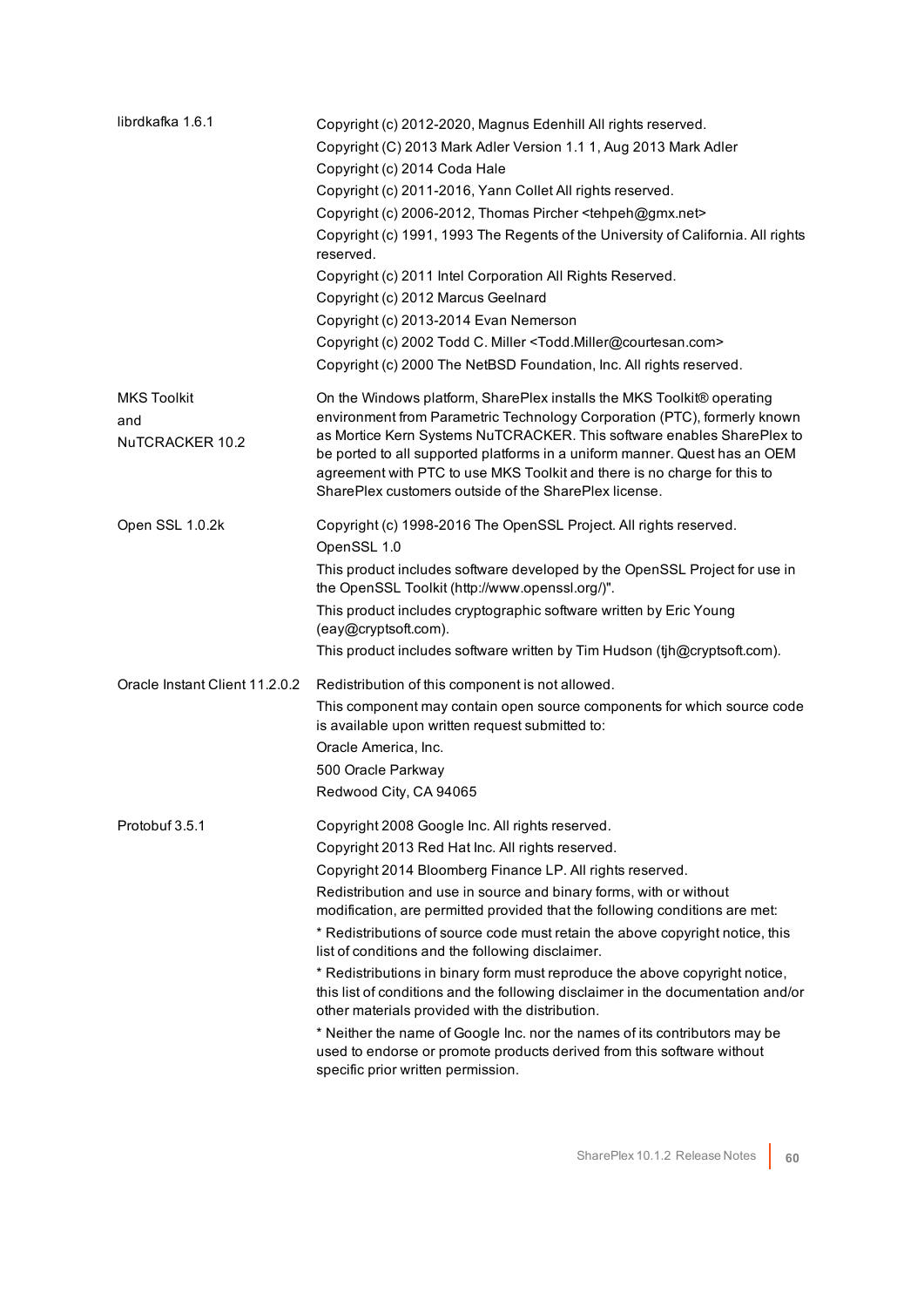|                    | THIS SOFTWARE IS PROVIDED BY THE COPYRIGHT HOLDERS AND<br>CONTRIBUTORS "AS IS" AND ANY EXPRESS OR IMPLIED WARRANTIES,<br>INCLUDING, BUT NOT LIMITED TO, THE IMPLIED WARRANTIES OF<br>MERCHANTABILITY AND FITNESS FOR A PARTICULAR PURPOSE ARE<br>DISCLAIMED. IN NO EVENT SHALL THE COPYRIGHT OWNER OR<br>CONTRIBUTORS BE LIABLE FOR ANY DIRECT, INDIRECT, INCIDENTAL,<br>SPECIAL, EXEMPLARY, OR CONSEQUENTIAL DAMAGES (INCLUDING,<br>BUT NOT LIMITED TO, PROCUREMENT OF SUBSTITUTE GOODS OR<br>SERVICES; LOSS OF USE,                                                                                                                                                     |
|--------------------|---------------------------------------------------------------------------------------------------------------------------------------------------------------------------------------------------------------------------------------------------------------------------------------------------------------------------------------------------------------------------------------------------------------------------------------------------------------------------------------------------------------------------------------------------------------------------------------------------------------------------------------------------------------------------|
|                    | DATA, OR PROFITS; OR BUSINESS INTERRUPTION) HOWEVER CAUSED<br>AND ON ANY THEORY OF LIABILITY, WHETHER IN CONTRACT, STRICT<br>LIABILITY, OR TORT (INCLUDING NEGLIGENCE OR OTHERWISE) ARISING<br>IN ANY WAY OUT OF THE USE OF THIS SOFTWARE, EVEN IF ADVISED OF<br>THE POSSIBILITY OF SUCH DAMAGE.                                                                                                                                                                                                                                                                                                                                                                          |
|                    | Code generated by the Protocol Buffer compiler is owned by the owner of the<br>input file used when generating it. This code is not standalone and requires a<br>support library to be linked with it. This support library is itself covered by the<br>above license.<br><b>BSD 3-Clause License</b>                                                                                                                                                                                                                                                                                                                                                                     |
| pugixml 1.2        | Copyright (c) 2006-2015 Arseny Kapoulkine<br>Licensed under the MIT License. http://sourceforge.net/projects/stemkit                                                                                                                                                                                                                                                                                                                                                                                                                                                                                                                                                      |
| Ruby 1.8.7         | Ruby is copyrighted free software by Yukihiro Matsumoto <matz@netlab.jp>.<br/>Licensed under the Ruby License. Copyright 2007 Yukihiro Matsumoto.<br/>Source was not modified. The original distribution can be found via the Ruby<br/>home page at http://www.ruby-lang.org/en/.<br/>2-clause BSDL</matz@netlab.jp>                                                                                                                                                                                                                                                                                                                                                      |
| snakeyaml 1.11.0   | Apache 2.0                                                                                                                                                                                                                                                                                                                                                                                                                                                                                                                                                                                                                                                                |
| STEMKIT-CPP 0.52   | Licensed under the MIT License.<br>The full text of the license may be found on our website at<br>https://www.quest.com/legal/third-party-licenses.aspx.                                                                                                                                                                                                                                                                                                                                                                                                                                                                                                                  |
| StompConnect 1.1.0 | Apache 2.0                                                                                                                                                                                                                                                                                                                                                                                                                                                                                                                                                                                                                                                                |
| Tecla 1.6.1        | http://www.astro.caltech.edu/~mcs/tecla/ Copyright (c) 2000, 2001, 2002,<br>2003, 2004, 2012, 2014 by Martin C. Shepherd. All rights reserved.<br>Permission is hereby granted, free of charge, to any person obtaining a copy<br>of this software and associated documentation files (the "Software"), to deal in                                                                                                                                                                                                                                                                                                                                                        |
|                    | the Software without restriction, including without limitation the rights to use,<br>copy, modify, merge, publish, distribute, and/or sell copies of the Software,<br>and to permit persons to whom the Software is furnished to do so, provided<br>that the above copyright notice(s) and this permission notice appear in all<br>copies of the Software and that both the above copyright notice(s) and this<br>permission notice appear in supporting documentation. THE SOFTWARE IS<br>PROVIDED "AS IS", WITHOUT WARRANTY OF ANY KIND, EXPRESS OR<br>IMPLIED, INCLUDING BUT NOT LIMITED TO THE WARRANTIES OF<br>MERCHANTABILITY, FITNESS FOR A PARTICULAR PURPOSE AND |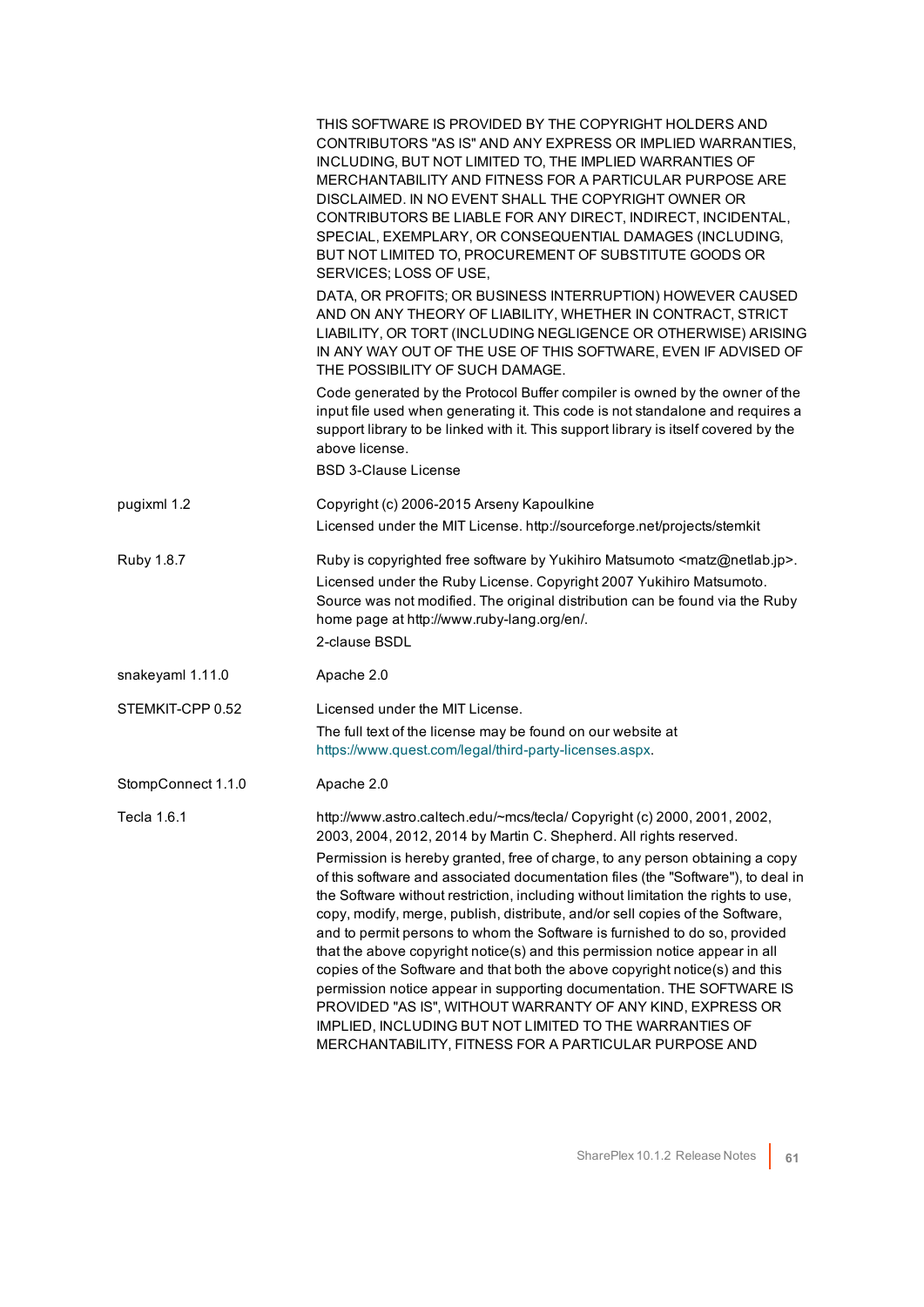|                       | NONINFRINGEMENT OF THIRD PARTY RIGHTS. IN NO EVENT SHALL THE<br>COPYRIGHT HOLDER OR HOLDERS INCLUDED IN THIS NOTICE BE<br>LIABLE FOR ANY CLAIM, OR ANY SPECIAL INDIRECT OR<br>CONSEQUENTIAL DAMAGES, OR ANY DAMAGES WHATSOEVER<br>RESULTING FROM LOSS OF USE, DATA OR PROFITS, WHETHER IN AN<br>ACTION OF CONTRACT, NEGLIGENCE OR OTHER TORTIOUS ACTION,<br>ARISING OUT OF OR IN CONNECTION WITH THE USE OR PERFORMANCE<br>OF THIS SOFTWARE. Except as contained in this notice, the name of a<br>copyright holder shall not be used in advertising or otherwise to promote the<br>sale, use or other dealings in this Software without prior written authorization<br>of the copyright holder. |
|-----------------------|-------------------------------------------------------------------------------------------------------------------------------------------------------------------------------------------------------------------------------------------------------------------------------------------------------------------------------------------------------------------------------------------------------------------------------------------------------------------------------------------------------------------------------------------------------------------------------------------------------------------------------------------------------------------------------------------------|
| $\cdot$ TSC-BUILD 0.2 | Licensed under the BSD 4.4 License. http://sourceforge.net/projects/tsc-tpm/                                                                                                                                                                                                                                                                                                                                                                                                                                                                                                                                                                                                                    |
| TSC-TPM 0.2           | Copyright 1979, 1980, 1983, 1986, 1988, 1989, 1991, 1992, 1993, 1994 The<br>Regents of the University of California. All rights reserved.                                                                                                                                                                                                                                                                                                                                                                                                                                                                                                                                                       |
|                       | The full text of the license may be found on our website at<br>https://www.quest.com/legal/third-party-licenses.aspx.                                                                                                                                                                                                                                                                                                                                                                                                                                                                                                                                                                           |
| unixODBC 2.3.1        | This component is governed by the GNU LGPL 2.1 license.                                                                                                                                                                                                                                                                                                                                                                                                                                                                                                                                                                                                                                         |
|                       | Copyright (C) 2007 Free Software Foundation, Inc. < http://fsf.org/>                                                                                                                                                                                                                                                                                                                                                                                                                                                                                                                                                                                                                            |
|                       | The full text of the license may be found on our website at<br>https://www.quest.com/legal/third-party-licenses.aspx.                                                                                                                                                                                                                                                                                                                                                                                                                                                                                                                                                                           |
|                       | The source code for this component may be found on our website at<br>https://opensource.quest.com/.                                                                                                                                                                                                                                                                                                                                                                                                                                                                                                                                                                                             |
| yaml-cpp 0.3.0        | Licensed under the MIT license.                                                                                                                                                                                                                                                                                                                                                                                                                                                                                                                                                                                                                                                                 |
|                       | Copyright 1987, 1988, 1995, 1996 by the Massachusetts Institute of<br>Technology.                                                                                                                                                                                                                                                                                                                                                                                                                                                                                                                                                                                                               |
|                       | The full text of the license may be found on our website at<br>https://www.quest.com/legal/third-party-licenses.aspx.                                                                                                                                                                                                                                                                                                                                                                                                                                                                                                                                                                           |
| $\cdot$ zlib 1.2.7    | Portions copyright 1995-2012 Jean-loup Gailly and Mark Adler.                                                                                                                                                                                                                                                                                                                                                                                                                                                                                                                                                                                                                                   |
| $\cdot$ zlib 1.2.8    |                                                                                                                                                                                                                                                                                                                                                                                                                                                                                                                                                                                                                                                                                                 |
|                       |                                                                                                                                                                                                                                                                                                                                                                                                                                                                                                                                                                                                                                                                                                 |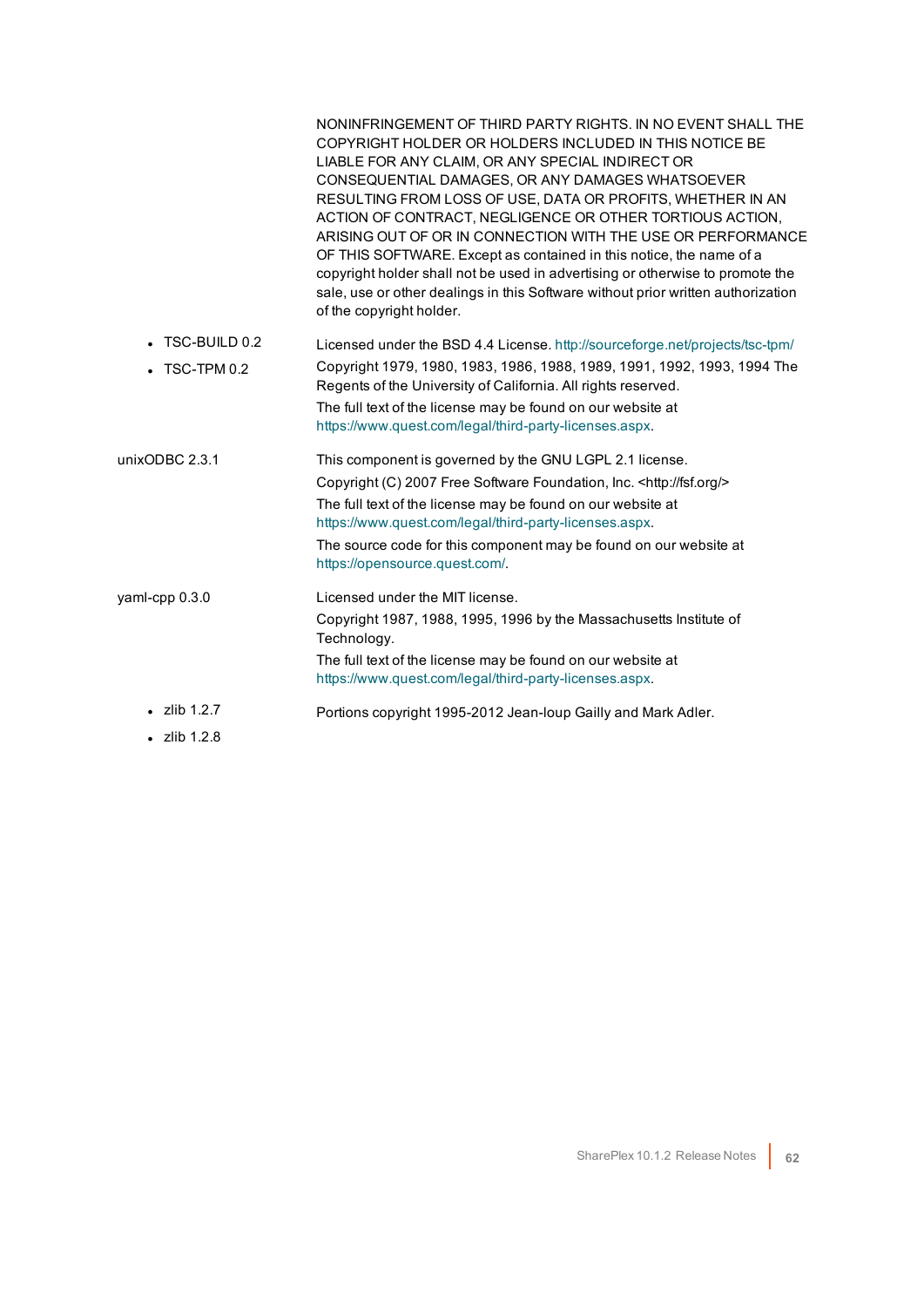## **About us**

### <span id="page-62-0"></span>**We are more than just a name**

We are on a quest to make your information technology work harder for you. That is why we build communitydriven software solutions that help you spend less time on IT administration and more time on business innovation. We help you modernize your data center, get you to the cloud quicker and provide the expertise, security and accessibility you need to grow your data-driven business. Combined with Quest's invitation to the global community to be a part of its innovation, and our firm commitment to ensuring customer satisfaction, we continue to deliver solutions that have a real impact on our customers today and leave a legacy we are proud of. We are challenging the status quo by transforming into a new software company. And as your partner, we work tirelessly to make sure your information technology is designed for you and by you. This is our mission, and we are in this together. Welcome to a new Quest. You are invited to Join the Innovation™.

### **Our brand, our vision. Together.**

Our logo reflects our story: innovation, community and support. An important part of this story begins with the letter Q. It is a perfect circle, representing our commitment to technological precision and strength. The space in the Q itself symbolizes our need to add the missing piece — you — to the community, to the new Quest.

## <span id="page-62-1"></span>**Contacting Quest**

<span id="page-62-2"></span>For sales or other inquiries, visit [www.quest.com/contact](https://www.quest.com/contact).

## **Technical support resources**

Technical support is available to Quest customers with a valid maintenance contract and customers who have trial versions. You can access the Quest Support Portal at [https://support.quest.com](https://support.quest.com/).

The Support Portal provides self-help tools you can use to solve problems quickly and independently, 24 hours a day, 365 days a year. The Support Portal enables you to:

- Submit and manage a Service Request
- View Knowledge Base articles
- Sign up for product notifications
- Download software and technical documentation
- View how-to-videos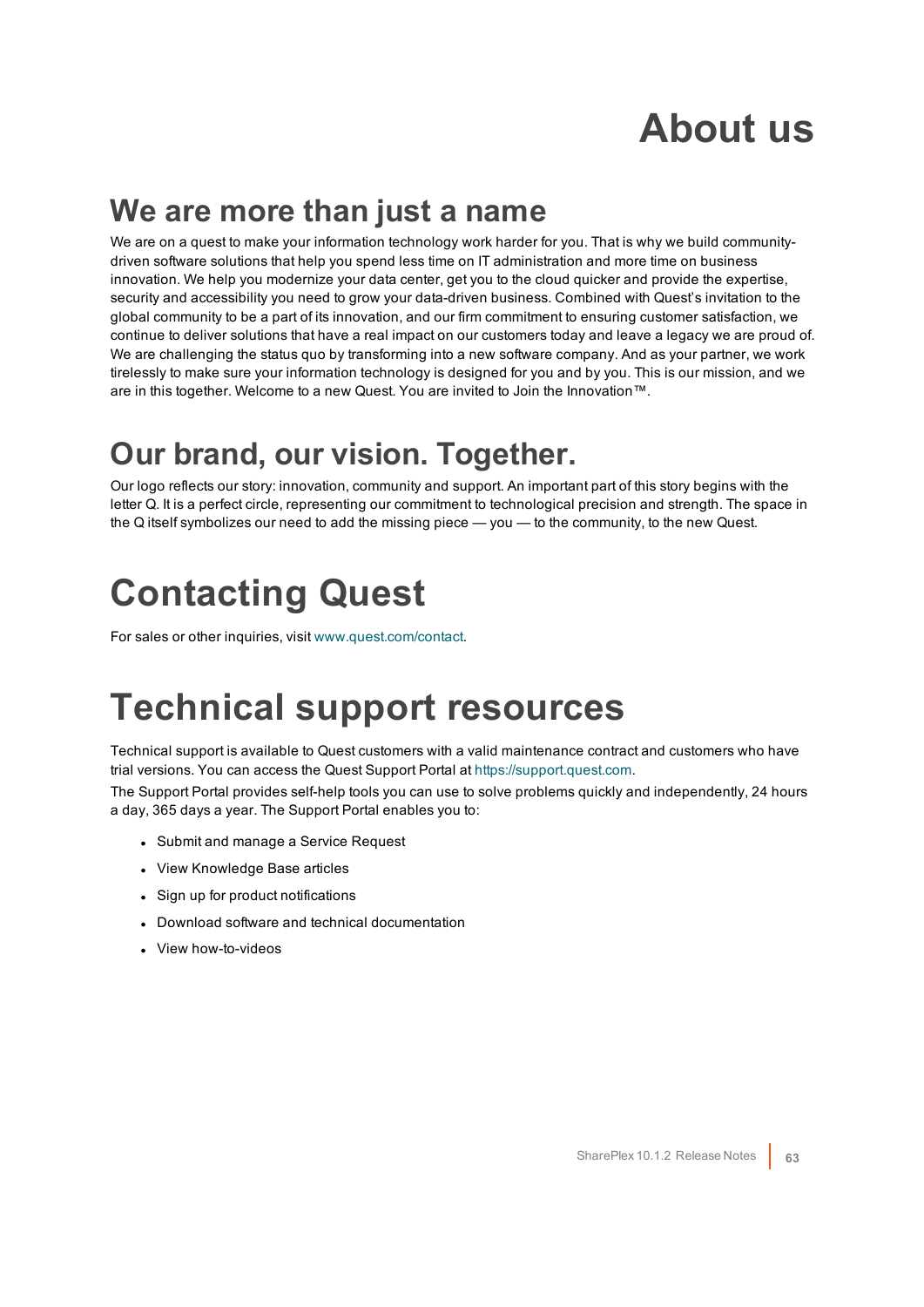- Engage in community discussions
- Chat with support engineers online
- View services to assist you with your product